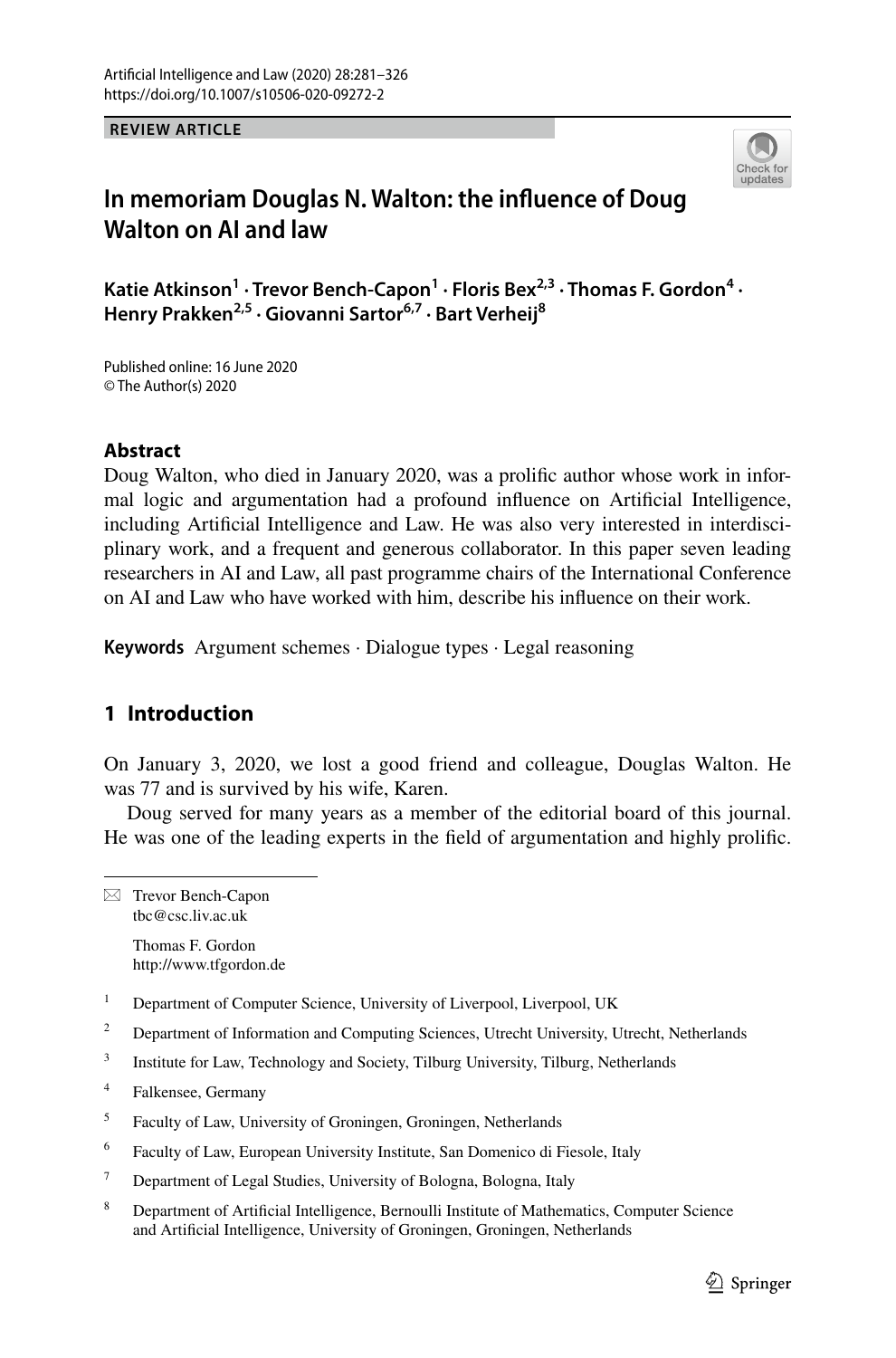He authored or co-authored more than 50 books and published more than 400 peer reviewed journal articles and conference papers. And his work was not only volumi nous but also highly infuential, as attested by his high citation indexes, one of the highest in our community.

Doug earned his Ph.D. in philosophy at the University of Toronto, Canada, in 1972. Before completing his Ph.D. he was awarded a professorship in the philosophy department at the University of Winnipeg, starting in 1969. He became a full professor there in 1982 and carried on in this capacity until his retirement in 2008. But research and writing remained Doug's passion and he gave no thought to the idea of actually retiring. He moved to the University of Windsor, Canada, where he held the Assumption Chair of Argumentation Studies until 2014, and then continued on at Windsor as a Distinguished Research Fellow of the Centre for Research in Reasoning, Argumentation, and Rhetoric (CRRAR) until his death.

During his long career he travelled extensively, including several longer visits as a fellow or visiting professor, at the Institute for Advanced Study in the Humanities and Social Sciences in the Netherlands (1987–1988 and 1989–1990), the Oregon Humanities Center (1997), Northwestern University (1999), the University of Arizona (2001), the University of Lugano (2007) and the Department of Law at the European University Institute, Florence (2011).

One of the hallmark's of Doug's career was his enthusiasm for interdisciplinary research, in particular in collaboration with computer scientists and lawyers working in the field of Artificial Intelligence and Law as well as, somewhat later, Computa tional Models of Argument. This collaboration began in the late 1990s, presumably as a result of his participation at the frst Formal and Applied Practical Reasoning (FAPR) conference (Gabbay and Ohlbach [1996](#page-40-0)), which was held in Bonn, Germany, in 1996. The FAPR conference brought together researchers working on practical reasoning and other forms of argument from both philosophy and artificial intelligence. Doug was already 56 at the time and well established in philosophy as a lead‑ ing expert in the feld of argumentation. At this stage in his life and career he had no need to take on the challenges of entering a new, if related, feld, especially a highly technical one such as artifcial intelligence. But he not only persisted, overcoming challenges, but succeeded in making a large impact, signifcantly infuencing the work of several of the leading researchers in these felds .

Of his over 50 books on argumentation, several of them were directly relevant for the feld of Artifcial Intelligence and Law, including *Legal Argumentation and Evidence* (Walton [2002\)](#page-44-0), *Argumentation Methods for Artifcial Intelligence and Law*  (Walton [2005\)](#page-44-1), *Character Evidence, An Abductive Theory* (Walton [2006a\)](#page-44-2), *Witness Testimony Evidence: Argumentation, Artifcial Intelligence and Law* (Wal‑ ton [2008\)](#page-44-3), *Burden of Proof, Presumption and Argumentation* (Walton [2014](#page-44-4)), *Argument Evaluation and Evidence* (Walton [2014](#page-44-4)), and the *Handbook of Legal Reasoning and Argumentation* (Bongiovanni et al. [2018](#page-40-1), co-editor). Doug also published fourteen papers in the *Artifcial Intelligence and Law* journal.

But Doug is probably best known for his original, ground-breaking work on the topics of argumentation schemes and dialogue types, as expressed for example in his books *Commitment in Dialogue* (Walton and Krabbe [1995](#page-44-5), with Erik Krabbe), *Argumentation Schemes for Presumptive Reasoning*  (Walton [1996\)](#page-44-6), *Argumentation*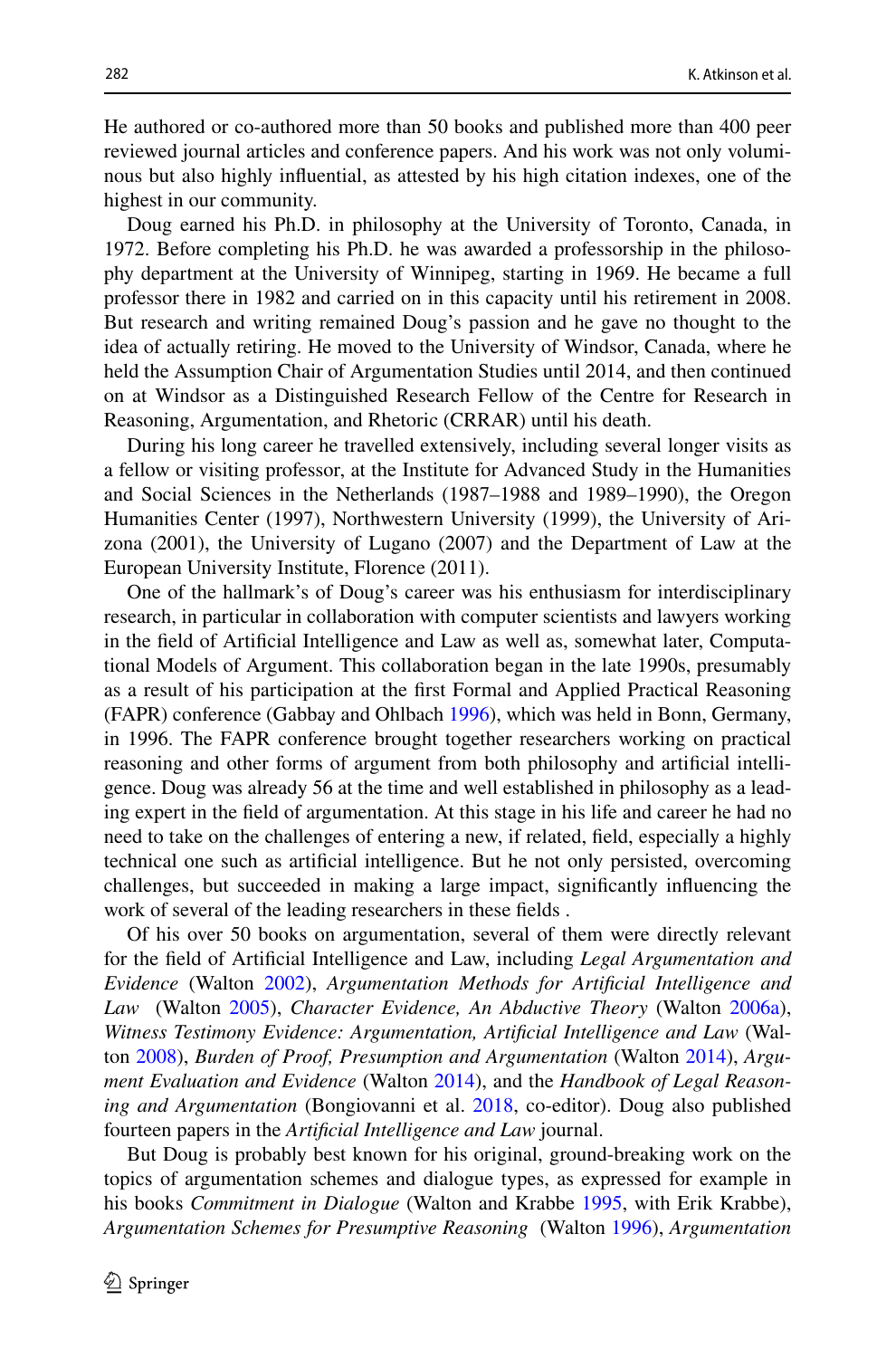283

*Schemes* (Walton et al. [2008](#page-44-7), with Chris Reed and Fabrizio Macagno), *The New Dialectic* (Walton [1998b\)](#page-44-8) and *Dialog Theory for Critical Argumentation* (Walton [2007](#page-44-9)). His work on argumentation schemes and dialog types is summarized in the next section of this article. And for a good overview of his perspective on argumentation, his textbook *Fundamentals of Critical Argumentation* (Walton [2006b\)](#page-44-10) is highly recommended.

This paper commemorates Doug Walton's impact on the feld of Artifcial Intelli‑ gence Law, with contributions from a number of people who have worked with him, explaining how Doug's work has infuenced them and, in return, how work in the feld of AI and Law has infuenced Doug's further work on argumentation.

We will always remember Doug fondly. He will be sorely missed.

# **2 Selected overview of Walton's work**

Doug was, of course, not a computer scientist but a philosopher and an informal logician. Although he collaborated with computer scientists and published in computer science venues, his work is very much in his own tradition. None the less several aspects of his work, although motivated by concerns from his own discipline, proved inspirational to computer scientists. Two topics in particular have had a wide ranging and lasting influence. Both addressed problems that computer scientists were struggling with when they discovered his work. His work on dialogue types in Walton and Krabbe [\(1995](#page-44-5)) and Walton ([1998b\)](#page-44-8) helped to solve problems in the development of inter-agent communications, and his work on argumentation schemes (Walton [1996](#page-44-6); Walton et al. [2008](#page-44-7)) was taken up at a time when the interest of Artifcial Intelligence had been turned towards argumentation by Dung's seminal paper (Dung [1995\)](#page-40-2). Dung's theory of abstract argumentation needed to be complemented by a way of doing structured argumentation, and one way of doing this was provided by argumentation schemes.

In the remainder of this section we will summarise these two important contributions.

### <span id="page-2-0"></span>**2.1 Dialogue types**

One aspect of Doug's work which has had a considerable impact on Computer Science is his notion of *dialogue types*. This idea was introduced in Walton ([1989\)](#page-44-11), developed and organised in joint work with Erik Krabbe, Walton and Krabbe ([1995\)](#page-44-5), and further expounded in Walton ([1998b\)](#page-44-8). The impact of this work was heightened by the context in which it was introduced.

In the mid-90s multi-agent systems were very much a hot topic of research (Sycara [1998](#page-43-0)). The basic idea was that systems could be realised as groups of com‑ municating agents and

Implementations of systems based on distributed agent architectures require an agent communications language that has a clearly defned semantics. Without one, neither agents nor developers can be sure what another agent's commit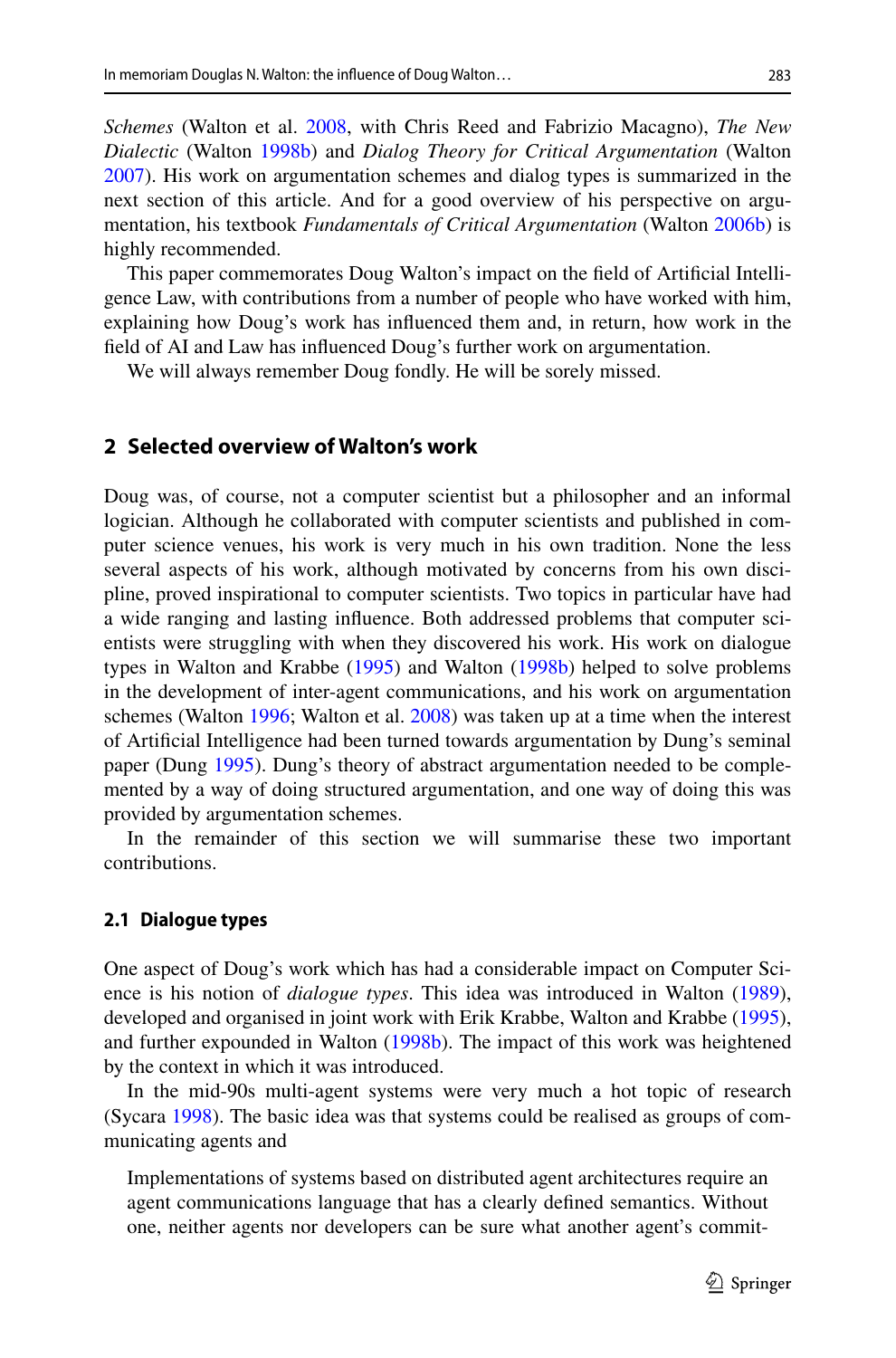ment to perform a task means (to name just one speech act). (Smith and Cohen [1996](#page-43-1)).

As that quote suggests, a central source of inspiration was John Searle's *Speech Acts*  (Searle [1969](#page-43-2)). The underlying idea here was that people communicate through *performative utterances*, utterances intended to perform actions such as *asking* and *telling*, and that these could be defned in terms of preconditions (sometimes called *felicity conditions*) for their use, and the post-conditions that result from their use. Thus we saw the development of several agent communication languages intended to provide agents with a repertoire of speech acts, the best known of which was KQML (Finin et al. [1994](#page-40-3)). A semantics for KQML was given in Labrou and Finin [\(1994](#page-41-0)). A typical example from KQML is *tell(A,B,X)*, where A tells B that X. **tell(A,B,X)**

- 1. Preconditions for A: bel(A,X) and know(A, want(B, know(B, bel(A,X))))
- 2. Preconditions for B: intend(B, know(B, beI(A,X)))
- 3. Postcondition for A:  $know(A, know(B, bel(A, X)))$
- 4. Postcondition for B: know $(B, bel(A,X))$
- 5. Completion: know(B, bel(A,X))

Two features here are problematic: frst that there is much appeal to internal states of the agent (believe, know, want, intend etc.), some of which are nested. Some of them cannot possibly be determined by the agent: for example A is required to know that B wants to know. These private semantics are unverifable, and thus it is not possible to know whether the act can be performed. Partly as a result there are sincerity conditions built in to the speech acts: one cannot lie using the KQML *tell*. This might be possible in a closed system where all agents are known to be co-operative, but cannot easily be extended to open systems where there is always a danger of encounter– ing malicious agents. The alternative is a semantics based not on mental states, but on *social commitments* (Singh [2000](#page-43-3)).

The second problem is that the defnition gives a very restricted view of *tell*, whereas in practice the speech act is rather flexible, capable of different uses in different contexts. For example, I can tell people things that I know they do not want to know, and (since sincerity conditions do not apply in the real world), I will have no idea whether they will believe me or not.

Both of these problems are addressed by Doug's notion of dialogue types. As the title of Walton and Krabbe [\(1995](#page-44-5)), *Commitment in Dialogue*, indicates, the central idea is that agents enter into *public* commitments when engaged in dialogue. An agent who asserts a proposition is committed to its truth for the purposes of that dialogue, irrespective of whether the agent really believes it. These public commitments can then form the basis of preconditions for the various speech acts, without the need to speculate on mental states. In this way both participants can be observed to be obeying the protocols. The notion of commitment was already familiar from dialogue games such as Mackenzie's *DC* (Mackenzie [1979](#page-41-1)) and, in AI and Law, Tom Gordon's *Pleadings Game* (Gordon [1994](#page-40-4)), but Doug's account put the idea on frm philosophical foundations.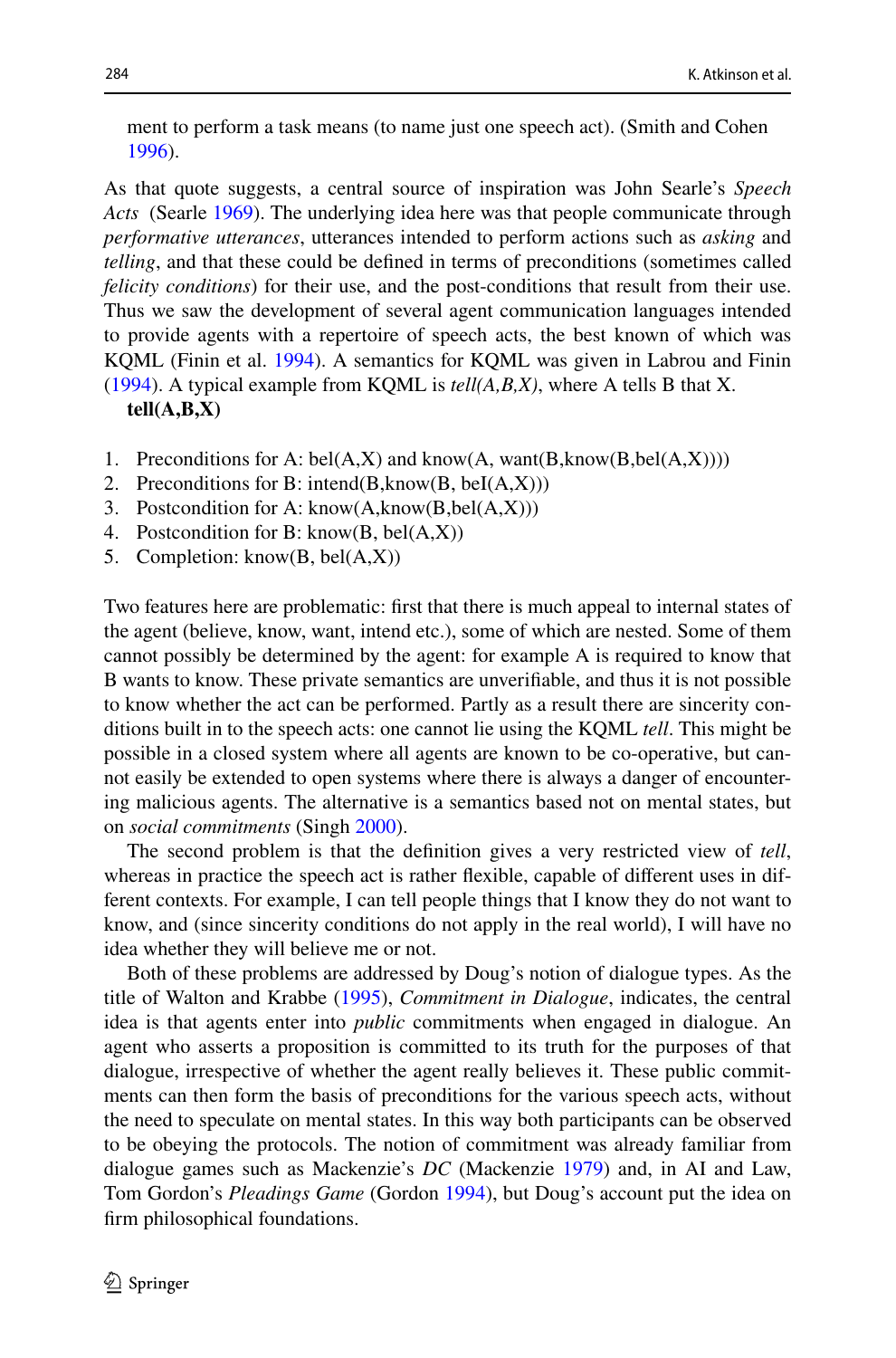The idea of diferent dialogue types enabled the speech acts to be considered in a context, so that the meaning could be understood in the context in which it was performed, thus allowing for the essential pragmatic aspects to be captured as well as the semantic aspects. This idea was recognised in the agent community in the conversation classes of COOL (Barbuceanu and Fox [1995\)](#page-39-0), whereby specifc tasks were defned as a set of speech acts specifc to that task. This made the speech acts rather *ad hoc*, peculiar to quite specifc tasks. In Bench-Capon [\(1998b](#page-39-1)) three diferent tasks in which *tell* might be used are specifed, with the conditions specifed to capture the pragmatic diferences between the tasks. But whereas KQML was too general, defning the speech acts relative to single tasks was too specifc. The notion of dialogue classes in Walton and Krabbe [\(1995\)](#page-44-5) ofered a sensible middle way, and one soundly based on philosophy and informal logic.

The basic tenet of Walton and Krabbe ([1995\)](#page-44-5) is that

propositional commitments depend on a context of dialogue. There are many different normative models of a dialogue, each of which has its own distinctive goals and rules. Accordingly it is possible to distinguish several important characteristic types of dialogue. Each type of dialogue has diferent kinds of rules for the management of commitments.

Six main dialogue types were identified in Walton and Krabbe [\(1995](#page-44-5)): persuasion, negotiation, inquiry, deliberation, information seeking and eristic. Mixed dialogues were also possible. The possibility of shifting from one dialogue type to another needs to be recognised: failing to notice such a shift so that the participants are unaware of the type of the dialogue in which they are engaged will lead to misunderstandings.

Dialogue types can be defned by specifying:

- The initial situation;
- The overall (collective) goal;
- The individual aims of the participants (which may difer or even confict),

A summary of these defning characteristics for the six dialogue types is shown in Table [1.](#page-5-0) For each of these dialogue types it is possible to identify a set of speech acts, enabling the dialogue type to be realised in an agent system. Examples are: Prakken ([2006\)](#page-42-0) (persuasion), Wooldridge and Parsons [\(2000](#page-44-12)) (negotiation), Black and Hunter  $(2009)$  $(2009)$  (inquiry) and Atkinson et al.  $(2013b)$  $(2013b)$  (deliberation and persuasion). Apart from the eristic type, there are examples for all the other types. These six types, however, are not intended to be exhaustive and exploration of additional types has proved fruitful: for example examination dialogues (Dunne et al. [2005](#page-40-6)) and adjudication dialogues (Prakken [2008](#page-42-1)).

Doug's work on dialogue types in an excellent illustration of the importance of interdisciplinary perspectives: work produced to satisfy concerns arising from informal logic proved immensely useful in solving problems arising in inter-agent communication, notably the avoidance of private semantics and the incorporation of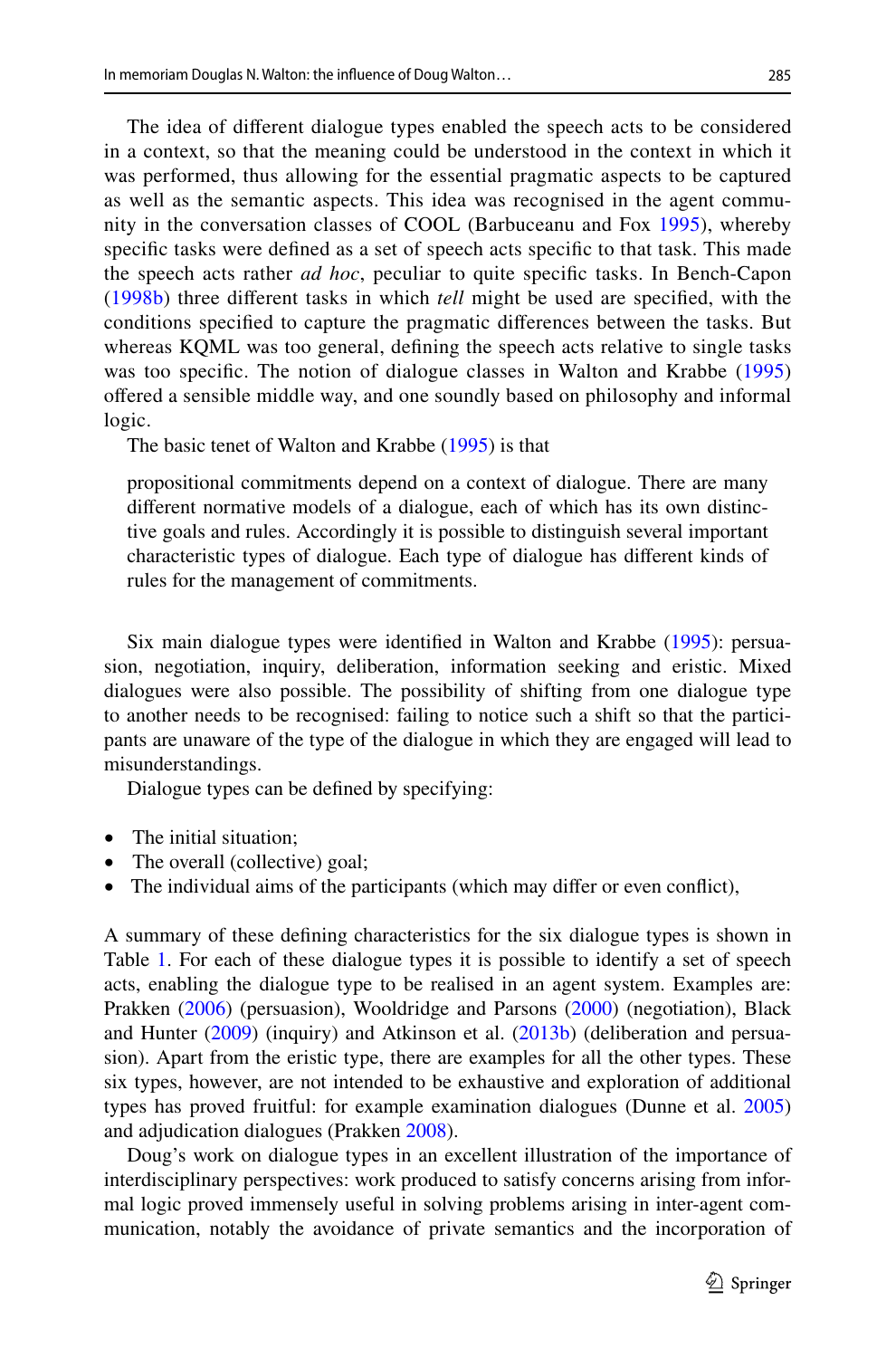|                 | Table 1 Types of dialogue as summarised in Atkinson (2005)      |                                              |                                                         |
|-----------------|-----------------------------------------------------------------|----------------------------------------------|---------------------------------------------------------|
|                 | situation<br>Initial                                            | Main goal of dialogue                        | Participants' aims                                      |
| Persuasion      | Conflicting points of view                                      | Resolution of such conflicts by verbal means | Persuade the other(s)                                   |
| Vegotiation     | Conflict of interests and need for Making a deal<br>cooperation |                                              | Get the best out of it for oneself                      |
| Inquiry         | General ignorance                                               | Growth of knowledge and agreement            | Find a proof or destroy one                             |
| nfo-seeking     | Personal ignorance                                              | Spreading knowledge and revealing positions  | Gain, pass on, show or hide personal knowledge          |
| eliberation     | Need for action                                                 | Reach a decision                             | Influence the outcome                                   |
| ristic dialogue | Conflict and antagonism                                         | Reaching an accommodation in a relationship  | Strike the other party and win in the eyes of onlookers |
|                 |                                                                 |                                              |                                                         |

<span id="page-5-0"></span>**Table 1** Types of dialogue as summarised in Atkinson ([2005\)](#page-39-3)  $\ddot{a}$  $\ddot{\phantom{a}}$  $\frac{1}{2}$  $\mathbf{f}$ J, þ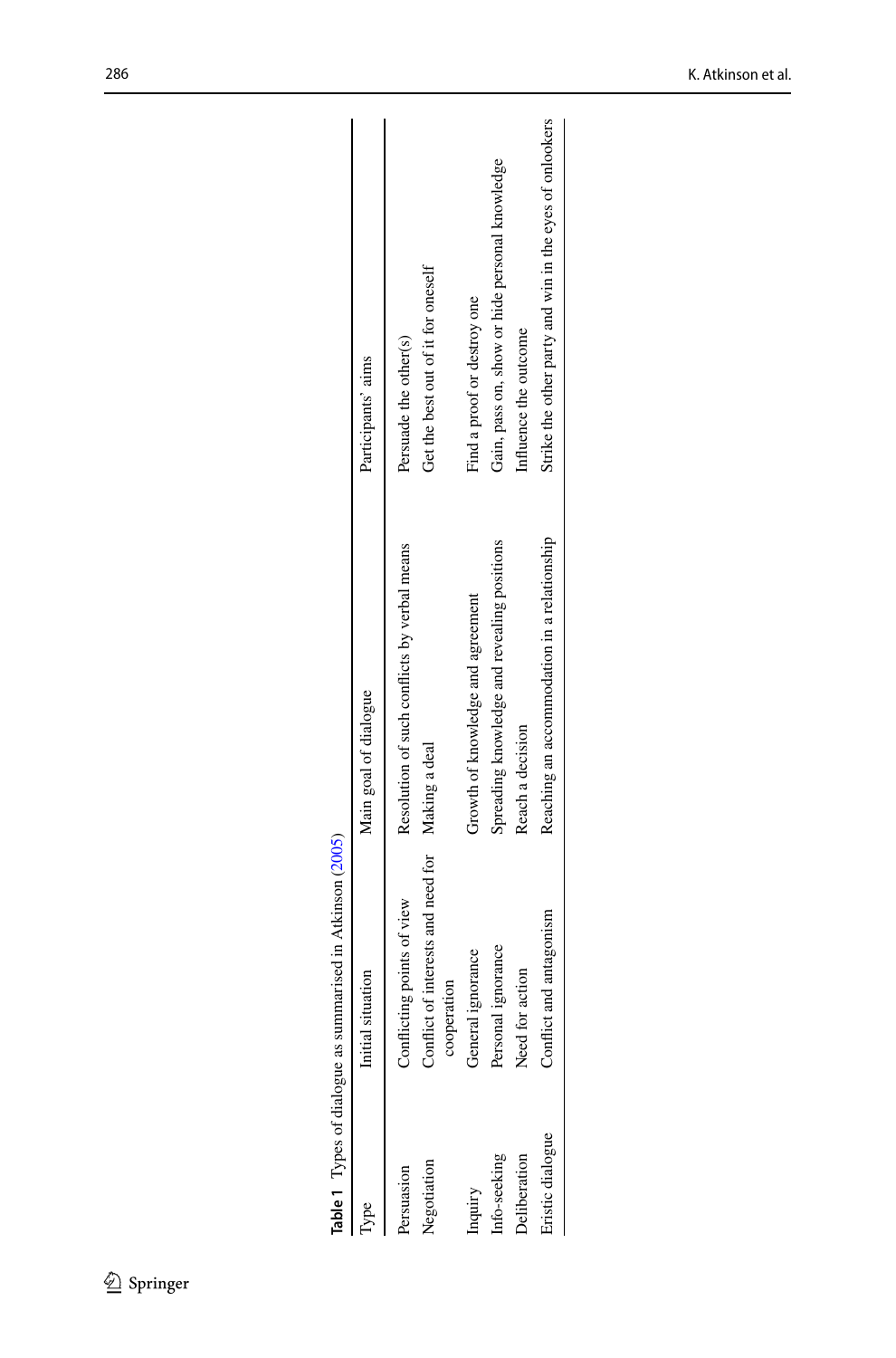context and the pragmatic considerations arising from context in the specifcation of speech acts for agents.

### <span id="page-6-0"></span>**2.2 Argumentation schemes**

Argumentation schemes have a long history, as set out in Macagno et al. ([2017\)](#page-41-2). Classical versions of argumentation schemes can be found in Aristotle and Cicero. Moving on to the Middle Ages we have Boethius and Abelard. Moving on to modern times, schemes were used by Perelman and Olbrechts-Tyteca ([1969\)](#page-42-2), Toulmin [\(1958](#page-43-4)) and the Pragma-Dialectics school (van Eemeren and Grootendorst [2016\)](#page-43-5). That of Toulmin had a particular impact on AI and Law (e.g. Lutomski [1989;](#page-41-3) Mar-shall [1989;](#page-42-3) Bench-Capon [1998a](#page-39-4)). Doug produced a distinctive account of argumen– tation schemes in Walton  $(1996)$  $(1996)$  and Walton et al.  $(2008)$  $(2008)$ . It is on Doug's understanding of argumentation schemes that we will focus in this paper.

Argumentation schemes are contextual forms of argument, where the conclusion of the argument is made more plausible or persuasive if the premises of the argument are believed or accepted to be true. Schemes come with a set of *critical questions* suggesting ways to make other arguments which can undermine or attack the argument. Using schemes, multiple arguments pro and con a claim can be constructed, which may need to be balanced to reach a decision about whether or not to accept the claim. In Doug's own words:

Several distinct forms of argument ...are not deductive or inductive in nature. These arguments are presumptive and defeasible ...Each of the forms of argument described in this chapter is used as a presumptive argument in a dialogue that carries a weight of plausibility. If the respondent accepts the premises, then that gives him a good reason to also accept the conclusion. But it does not mean that the respondent should accept the conclusion uncritically. Matching each form of argument is a set of appropriate critical questions to ask. In a given case, there may be a balance of considerations to take into account. There may be some arguments in favour of the conclusion and some against it. These forms of argument are called argumentation schemes, and they represent many common types of argumentation that are familiar in everyday conversations. They need to be evaluated in the context of dialogue. They are used to shift a burden of proof to one side or the other in a dialogue and need to be evaluated diferently at diferent stages of a dialogue. ...(Walton [2006b,](#page-44-10) p. 84)

Here is Doug's standard example of an argumentation scheme (Walton [2006b,](#page-44-10) pp. 87–88), for arguments from expert witness testimony, illustrating the three parts of schemes (premises, conclusion and critical questions):

*Major premise* Source  $E$  is an expert in the subject domain  $D$  containing proposition *A*.

*Minor premise E* asserts that proposition *A* is true. *Conclusion A* may be plausibly be taken to be true.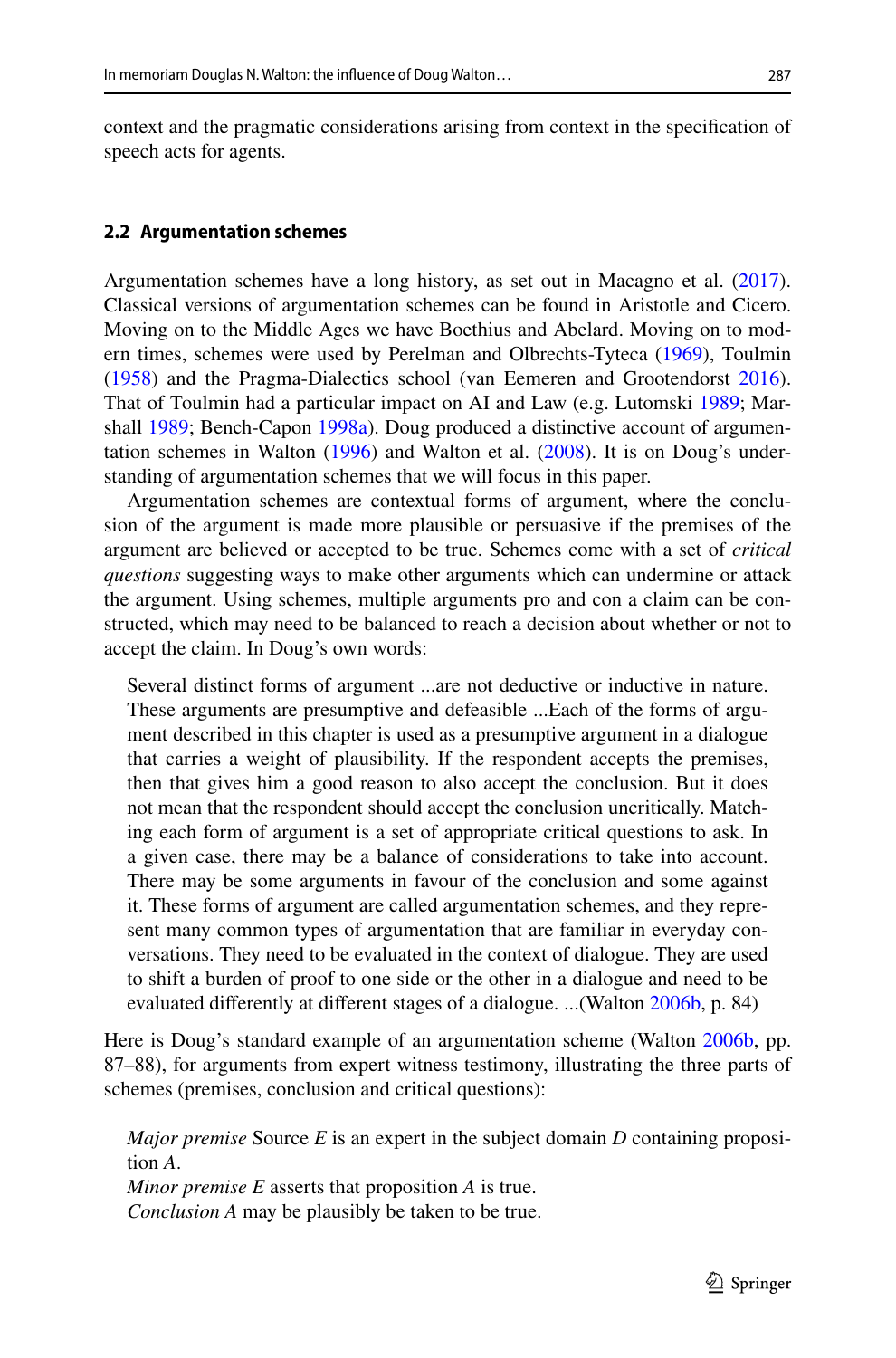The critical questions of the expert witness testimony scheme are:

*Expertise question* How credible is *E* as an expert source? *Field question* Is *E* an expert in the feld that *A* is in? *Opinion question* What did *E* assert that implies *A*? *Trustworthiness question* Is *E* personally reliable as a source? *Consistency question* Is *A* consistent with what other experts assert? *Backup evidence question* Is *E*'s assertion based on evidence?

Now we can see why schemes are contextual, unlike the inference rules of some axiomatization of classical logic. The premises, conclusion and critical questions of argumentation schemes are not entirely abstract, but make use of predicates from some domain of discourse, such as, in this example, 'expert', 'credible', 'feld', and 'reliable'. By they are also not entirely concrete. The premises, conclusion and criti‑ cal questions of a scheme have schema variables (*E*, *D* and *A* in this example) which must be instantiated with constants denoting individuals when applying the scheme to construct an argument.

So far we have only discussed the form and the parts of argumentation schemes. Let us now turn to their purposes and how they are intended to be used in dialogues. They have multiple uses. Their frst use, the one Doug tends to emphasise most, is for critically evaluating arguments which have been put forward in a dialogue. The basic idea is try to match the argument to one of the schemes in a large catalogue of schemes in order to, frst, check that the scheme has been correctly applied and then, second, if one accepts the premises but is not yet persuaded that the conclusion is true, to use the critical questions associated with the scheme to try to defeat or at least weaken the argument.

Another use of schemes, which Doug has also investigated (Walton and Gordon  $2012, 2017, 2018$  $2012, 2017, 2018$  $2012, 2017, 2018$  $2012, 2017, 2018$ ), is for constructing or, as Doug prefers to say, 'inventing' arguments to put forward in a dialogue. Here, a participant in the dialogue can refer to a catalogue of argumentation schemes to try to fnd some which may be applicable and useful for supporting or attacking some claim of the dialogue.

A third use of argumentation schemes is to allocate the burden of proof in dia‑ logues. With regard to burden of proof, critical questions are of two kinds:

*Assumptions* Some critical questions, once they have been asked, create a burden of proof on the party who put forward the argument to provide an argument sup‑ porting the questioned premise. That is, the premise is assumed to be true unless it is questioned, after which it is no longer assumed but must be supported by further arguments and evidence. An example of this kind of critical question is the expertise question of the expert witness testimony scheme. The witness may be assumed to be an expert unless his expertise is questioned, at which point the party who made the argument must provide evidence of the expertise of the witness.

*Exceptions* The other kind of critical question expresses an exception. Here the burden of proof is placed on the respondent, the party challenging the argument by asking the critical question, to provide an argument proving the excep–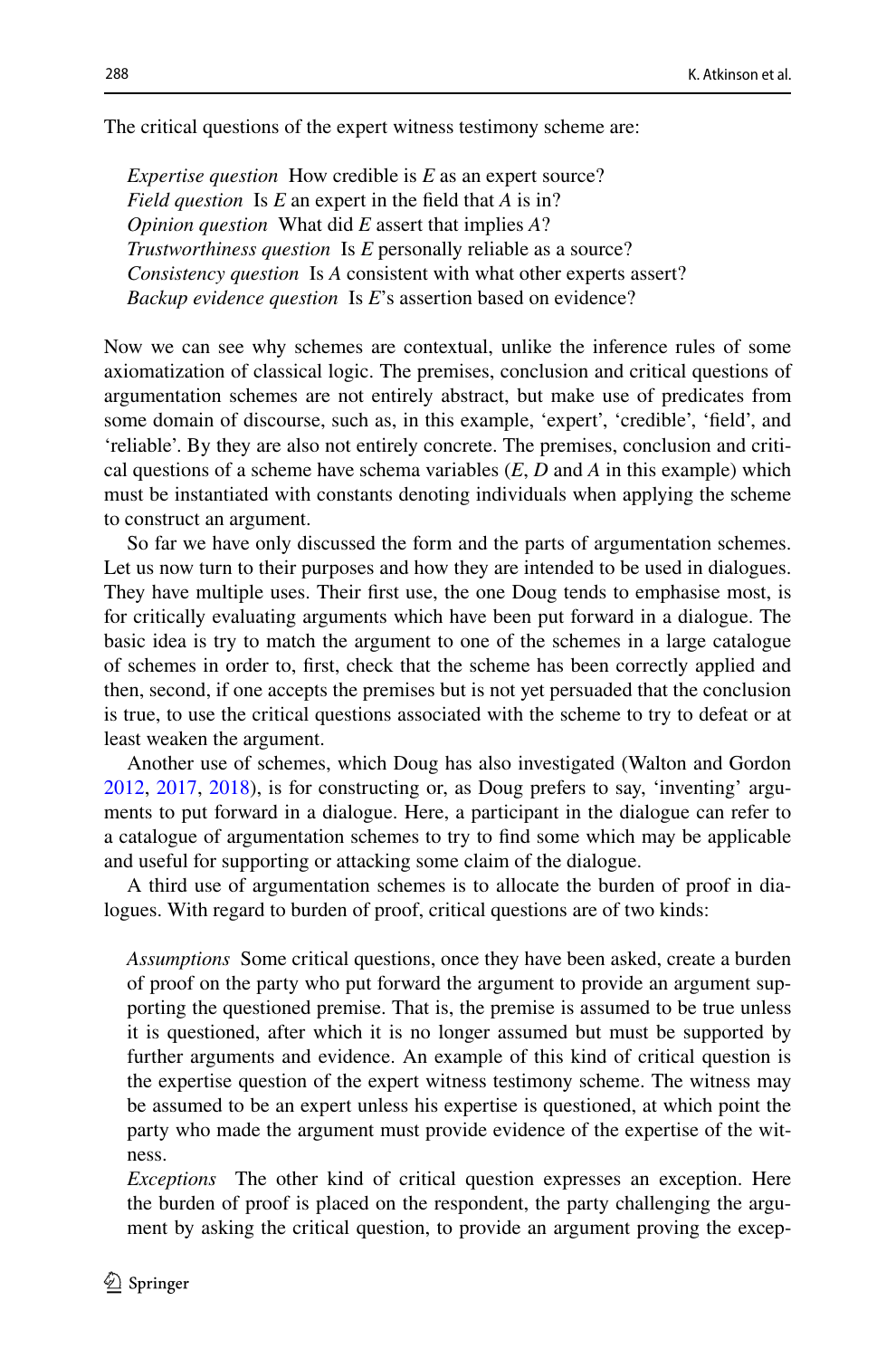tion holds, thereby undercutting the frst argument. The trustworthiness critical question of the expert witness testimony scheme is of this kind. If the respondent questions the trustworthiness of the witness, he or she must provide an argument proving the witness is not trustworthy.

When used to regulate the burden of proof in dialogues, argumentation schemes become part of the protocol or procedural rules of the particular dialogue type or procedure. There are many types of dialogues and such protocols or procedural rules are norms for regulating and conducting dialogs of the given type, in order promote the values and goals of the dialogue type. Since argumentation schemes are context-dependent, particular schemes can be developed for specifc, domain-dependent dialogue types. For example, in the law, specifc legal norms can be interpreted as argumentation schemes for allocating the burden of proof in each legal domain, such as criminal or contract law.

As can be seen from the use of argumentation schemes to regulate the burden of proof in dialogues, argumentation schemes can serve a normative function. Schemes, however, can also be studied from an empirical perspective. One can identify and classify common patterns and forms of argumentation in diferent contexts, such as everyday conversation, academic discourses or in the law. This is something that Doug has done extensively and is one of his main contributions to the topic of argumentation schemes (Walton [1996;](#page-44-6) Walton et al. [2008\)](#page-44-7). His latest compendium, from 2008, written with Chris Reed and Fabrizio Macagno (Walton et al. [2008](#page-44-7)) is a collection of 96 common argumentation schemes.

Let us end this brief overview of Doug's work on argumentation schemes with a discussion about some related work, to help to put his contribution into a broader context. Doug does not claim to have invented the idea of an argumentation scheme. Forms of argument have long been recognized and studied in philosophy, going back to at least Aristotle's study of the topics (Slomkowski [1997](#page-43-6)). In Walton ([2005\)](#page-44-1), p. 10, Doug cites (Hastings [1963;](#page-41-4) van Eemeren and Grootendorst [1992;](#page-43-7) Kienpointner [1992](#page-41-5)) as more immediate sources.

Toulmin's analysis of the form of argument (Toulmin [1958](#page-43-4)) is related but quite diferent from the argumentation schemes developed by Doug. Toulmin's analysis was at a diferent level of abstraction. Toulmin identifed parts of an argument (e.g. datum, warrant, claim, and backing) and showed how such arguments are used in dialogues, but he did not study extensively more specifc forms of argument, such as argument from expert witness testimony.

Prior to Doug's work on argumentation schemes, a much greater emphasis was placed in philosophy on studying fallacies (Hamblin [1970\)](#page-41-6), that is, bad or mislead‑ ing forms of argument. Argumentation schemes complement fallacies, by describing and analysing good forms of argument. To some extent argumentation schemes may be seen as challenging a basic premise of fallacies, if one takes the position that only arguments in which the conclusion is necessarily true are not fallacious. From the perspective of argumentation schemes, 'fallacious' arguments may be weak or defeasible arguments, but not necessarily improper or useless. Moreover, which forms of arguments to admit for use in a particular dialogue type is, from the perspective of argumentation schemes, a normative issue to be addressed when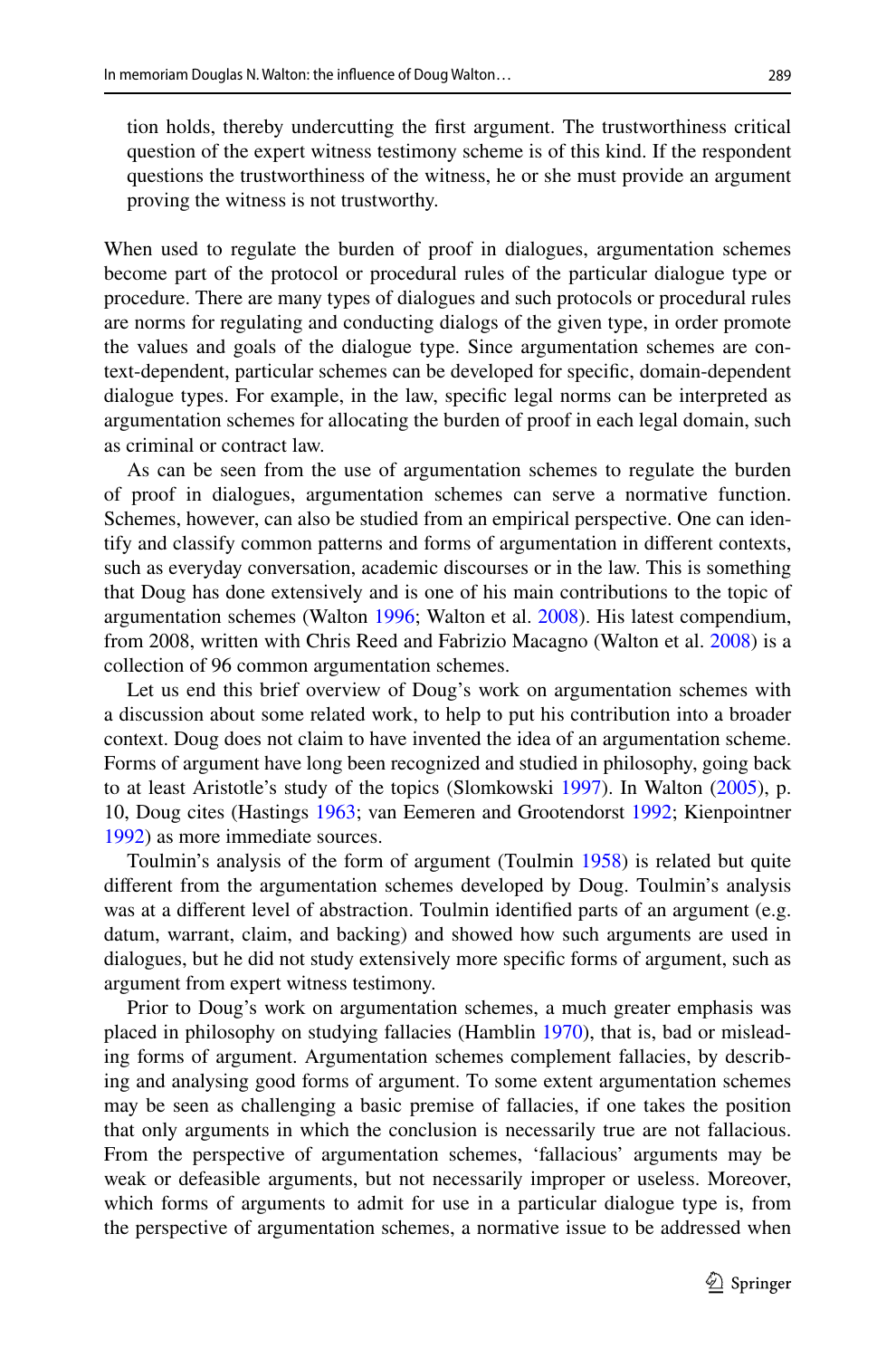deciding which procedure and schemes are best suited for achieving the goals of the particular dialogue type.

Argumentation schemes also need to be contrasted with the inference rules of the axiomatization of some logic, such as modus ponens in an axiomatization of classical logic. Although they have syntactical similarities, they are quite different semantically and pragmatically. A collection of argumentation schemes can not, by itself, formalize or axiomatize a logic, because argumentation schemes are expressed informally, in natural language, and are not sufficiently abstract, as they contain domain-specifc terms and predicates. Although it is possible to formalize argumentation schemes (Walton and Gordon [2015](#page-44-16)), it is then the schemes which are being formalized, rather than being used as tools to formalize a logic.

This is not the place to try to assess Doug's contributions to the study of argumen– tation schemes, to try to clarify exactly which parts of his work on argumentation schemes was original or can be attributed to prior work from other sources. Doug's work on argumentation schemes was important and infuential not only because of its originality, but also because of his dedication and tireless efforts to explain, illus– trate and apply the theory of argumentation schemes in various domains, through extensive interdisciplinary collaboration.

### <span id="page-9-0"></span>**3 Katie Atkinson: persuasive argument in practical reasoning**

Doug's infuence on my own research career took efect right at the very start of my Ph.D. studies. I commenced my Ph.D. with a clear idea that I wanted to investigate argumentation and negotiation through formal dialogue models, but with little certainty as to the precise research question which I would address through these stud‑ ies. I read Doug's book, *The New Dialectic* (Walton [1998b](#page-44-8)), early on in my frst year of Ph.D. study and this provided me with a sharper focus for a particular subject of study. In that book, Doug sets out a precise characterisation of the diferent types of dialogue, which were identifed in an earlier book [*Commitment in Dialog* (Wal‑ ton and Krabbe [1995\)](#page-44-5)] that he co-authored with Erik Krabbe. As described in the previous section, each of the dialogue types identifed is given a characterisation in terms of the starting position, overall dialogue goal and individual participants' goals over what they wish to achieve through the dialogue. The persuasion dialogue type became the focus of my Ph.D. work since this encompasses the type of adversarial arguments I wished to study.

As well as studying the modelling of formal dialogues, which aligned with the interests and expertise of one of my Ph.D. supervisors, Peter McBurney, I was also studying the recent work of my other supervisor, Trevor Bench-Capon. Trevor had recently published his seminal paper on value-based argumentation (Bench-Capon [2003\)](#page-39-5) and at that time we were discussing the application of valuebased reasoning in law. In doing so, we were considering reasoning problems that were focussed on justifying the outcome of actions in reasoning about legal cases, e.g. fnd for plaintif, or fnd for defendant. We were considering these problems from the viewpoint of persuasive dialogue, but found that a nuance within the usual characterisation of persuasion was lacking: we needed our formal model of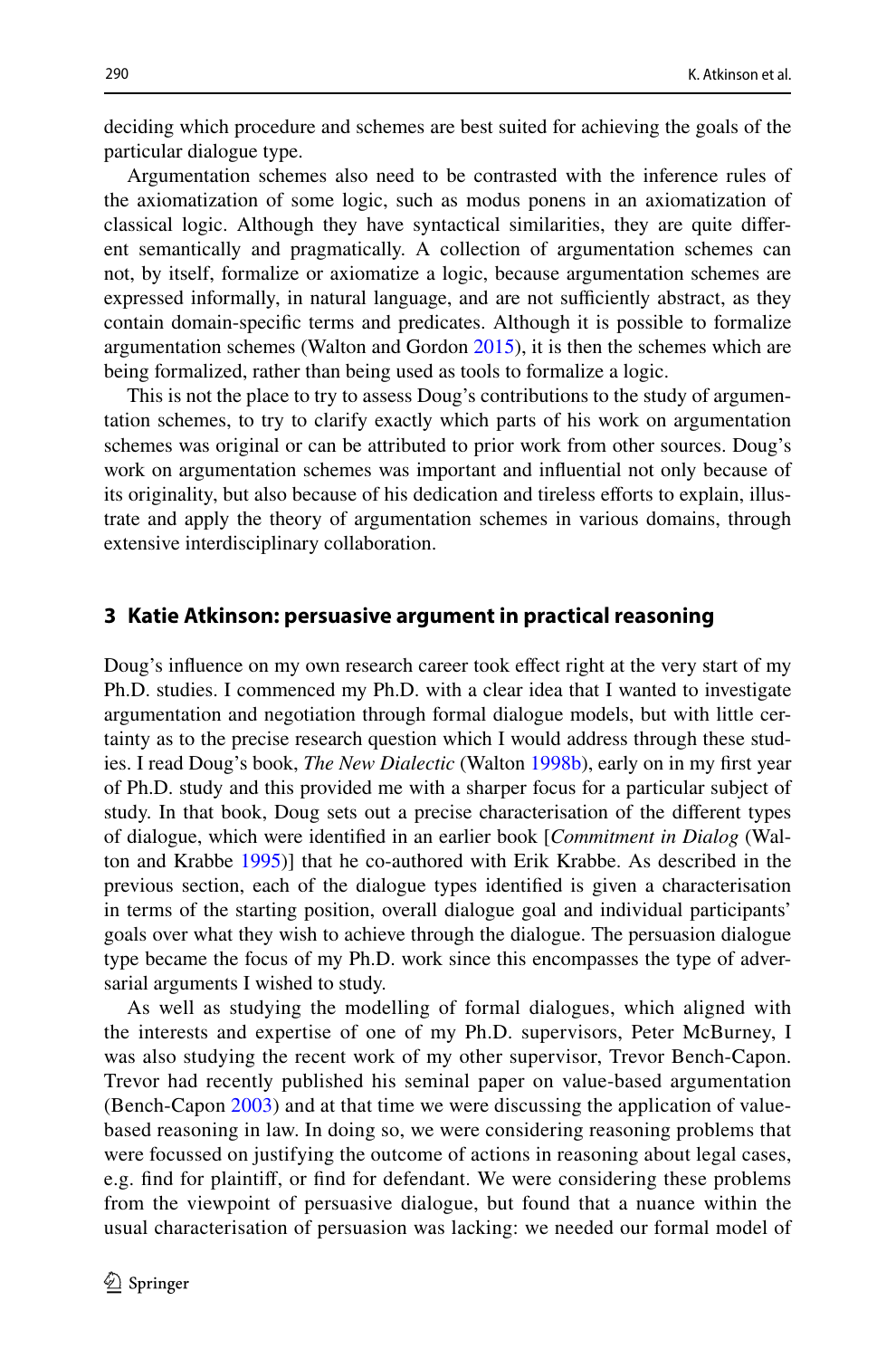persuasion to distinguish between persuasion about what to believe and persua‑ sion about what to do. Whilst persuasion over beliefs was undoubtedly an important topic to model, Dungian abstract argumentation frameworks (Dung [1995](#page-40-2)), provided sufficient tools for tackling this problem for our purposes. Conversely, reasoning about what to do, had not yet been articulated in a sufficiently expressive form to enable value-based reasoning to be captured to model the domain applications we were considering, mainly in law. This is where Doug's argumen– tation schemes came into play.

Reasoning about what to do—herein referred to as practical reasoning—can be regarded as a species of presumptive argument that gives a reason for performing an action. However, this presumption can be challenged and withdrawn. Subjecting an argument to appropriate challenges is how we hoped to identify and consider any alternatives that require contemplation, and ultimately determine the best choice for the individual(s) making the decision, in the particular context. To cite a simple example based on the practical syllogism (Kenny [1978\)](#page-41-7):

I'm to be in London at 4.15. If I catch the 2.30, I'll be in London at 4.15. So, I'll catch the 2.30.

Challenging this argument:

- There may be alternative ways of achieving the goal.
- Performing an action typically excludes the performance of other actions, which might have other more desirable results.
- Performing an action make have further unconsidered, undesirable consequences, that may be sufficiently bad to lead us to abandon the goal.

These considerations are addressed within Doug's account of presumptive reasoning, as given in Walton  $(1996)$  $(1996)$ , which captures such reasoning in terms of argumentation schemes and critical questions. The idea is that an argumentation scheme gives a presumption in favour of its conclusion. Whether this presumption stands or falls depends on satisfactory answers being given to the critical questions associated with the scheme. In Walton [\(1996](#page-44-6)) Doug gave two schemes for practical reasoning:

1. The necessary condition scheme:

G is a goal for *a* Doing A is necessary for *a* to carry out G Therefore *a* ought to do A.

2. The sufficient condition scheme:

G is a goal for *a* Doing A is sufficient for  $a$  to carry out G Therefore *a* ought to do A.

Associated with these schemes are four critical questions: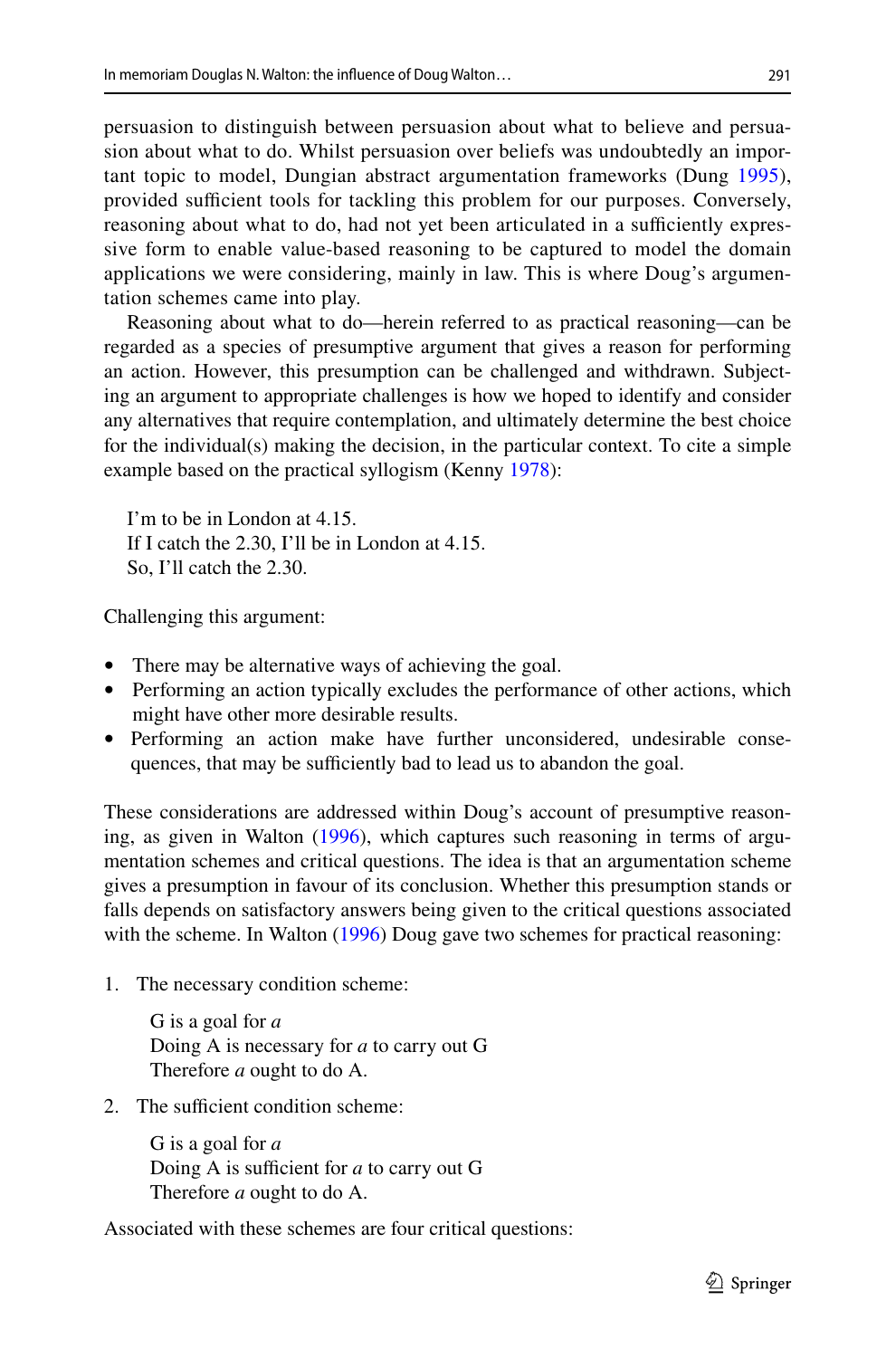- *CQ*1 Are there alternative ways of realising G?
- *CQ*2 Is it possible to do A?
- *CQ*3 Does *a* have goals other than G which should be taken into account?
- *CQ*4 Are there other consequences of doing A which should be taken into account?

In Atkinson et al. [\(2006b](#page-39-6)) these schemes were taken as a starting point and expanded to cover a wider, more fine-grained range of relevant considerations covering consequences of actions, achievement of goals and promotion of social values by execution of actions. This expanded scheme for practical reasoning is as follows:

In the circumstances R. we should perform action A. to achieve new circumstances S. which will realise some goal G. which will promote some value V.

The expanded argumentation scheme gives rise to an expanded set of critical ques– tions as follows:

- *CQ*1 Are the believed circumstances true?
- *CQ*2 Assuming the circumstances, does the action have the stated consequences?
- *CQ*3 Assuming the circumstances and that the action has the stated consequences, will the action bring about the desired goal?
- *CQ*4 Does the goal realise the value stated?
- *CQ*5 Are there alternative ways of realising the same consequences?
- *CQ*6 Are there alternative ways of realising the same goal?
- *CQ*7 Are there alternative ways of promoting the same value?
- *CQ8* Does doing the action have a side effect which demotes the value?
- *CQ*9 Does doing the action have a side efect which demotes some other value?
- *CQ*10 Does doing the action promote some other value?
- *CQ*11 Does doing the action preclude some other action which would promote some other value?
- *CQ*12 Are the circumstances as described possible?
- *CQ*13 Is the action possible?
- *CQ*14 Are the consequences as described possible?
- *CQ*15 Can the desired goal be realised?
- *CQ*16 Is the value indeed a legitimate value?

This natural language description of the scheme and critical questions provides a template for instantiation to enable proposals for what to do to be made and critiqued in a wide range of domains, including the legal domain where an early example in Greenwood et al.  $(2003)^1$  $(2003)^1$  $(2003)^1$  set out to apply this to case-based reasoning. The

<span id="page-11-0"></span><sup>&</sup>lt;sup>1</sup> This paper is one of two I published in 2003 under my prior surname of Greenwood.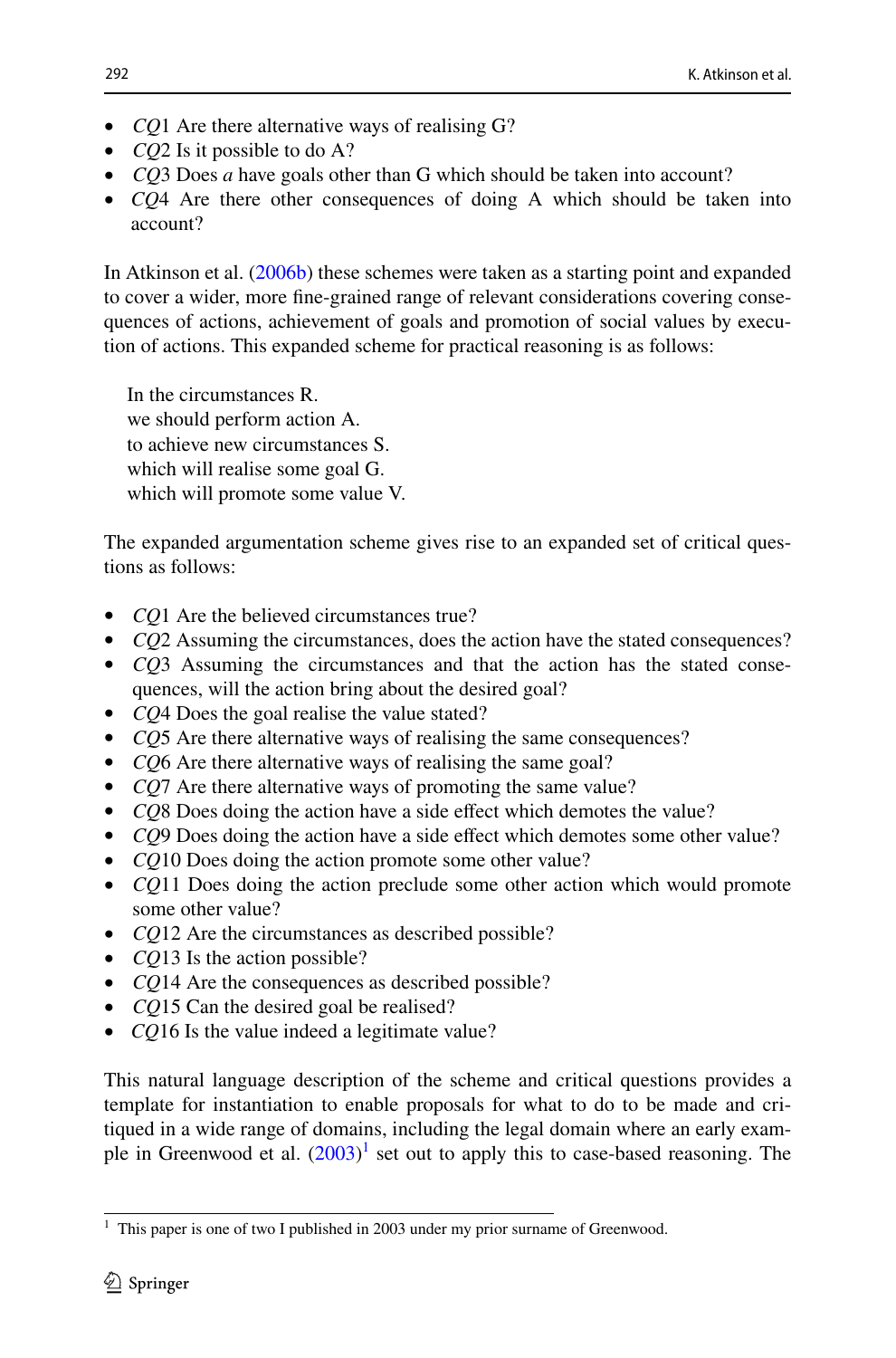next step undertaken was to automate this reasoning to turn it into an account that could be used by autonomous agents.

To give both the argumentation scheme and the critical questions precise inter‑ pretations, a semantic structure was used as the basis for their defnition: this struc‑ ture is an Action-based Alternating Transition System (van der Hoek et al. [2007\)](#page-43-8). An AATS comprises states with actions labelling transitions between states, and these actions have pre-conditions that must be met to enable the action's execution. States comprise sets of propositions, so goal states can be identifed by propositions that hold true in a given state. The original specifcation of an AATS did not account for the notion of values, so to allow for this and enable specifcation of the practical reasoning argumentation scheme, the definition of an AATS was extended to associate the promotion and demotion of values with state transitions. As well providing the required formalisation, the AATS enables consideration to be given of a society of agents and their difering choices such that the reasoning can capture decision making of an individual agent whilst also taking into account what other agents in the environment might choose to do. In an AATS this is captured through the notion of joint actions<sup>2</sup>.

In Atkinson and Bench-Capon ([2007\)](#page-39-7) it was shown how the practical reasoning argumentation and its critical questions could be given a precise, rigorous defnition in terms of an AATS to enable this account of practical reasoning to be used in agent systems. That account shows, through a detailed worked example, how to instantiate the formal version of the scheme and critical questions to enable the generation of a set of arguments for and against a proposal for action. Once generated, these arguments then need to be evaluated to determine, from the competing set within the debate, which arguments are the winning ones and why. At our disposal for this task were value-based argumentation frameworks (VAFs), as had already been defned by Bench-Capon ([2003\)](#page-39-5).

The nodes in a VAF correspond to the arguments generated through instantiation of the practical reasoning argumentation scheme and instantiation of its associated critical questions. The attack relation is determined by instantiations of critical ques‑ tions that subject the original proposal for action to scrutiny. Once the VAF repre‑ senting the debate is determined, the VAF is evaluated to determine which of the competing proposals for action is the winning one. This is decided by applying the audience's preference ordering over values, since multiple instantiations of the practical reasoning argument scheme will yield different proposals for action, promoting diferent values. A full example showing how to generate and evaluate practical reasoning arguments using AATSs and VAFs is given in Bench-Capon et al. [\(2012](#page-39-8)).

The formalisation described above enables the informal version of the practical reasoning argumentation scheme to be turned into a computational account. A longer commentary on this exercise is provided by Trevor and myself in the paper that we contributed to Doug's *Festschrift* in 2010 (Bench-Capon and Atkinson [2010](#page-39-9)). However, the move from the informal to the formal account as described

<span id="page-12-0"></span><sup>2</sup> In an AATS *joint actions* are simply actions performed simultaneously by diferent agents: no idea of cooperation or coordination is intended.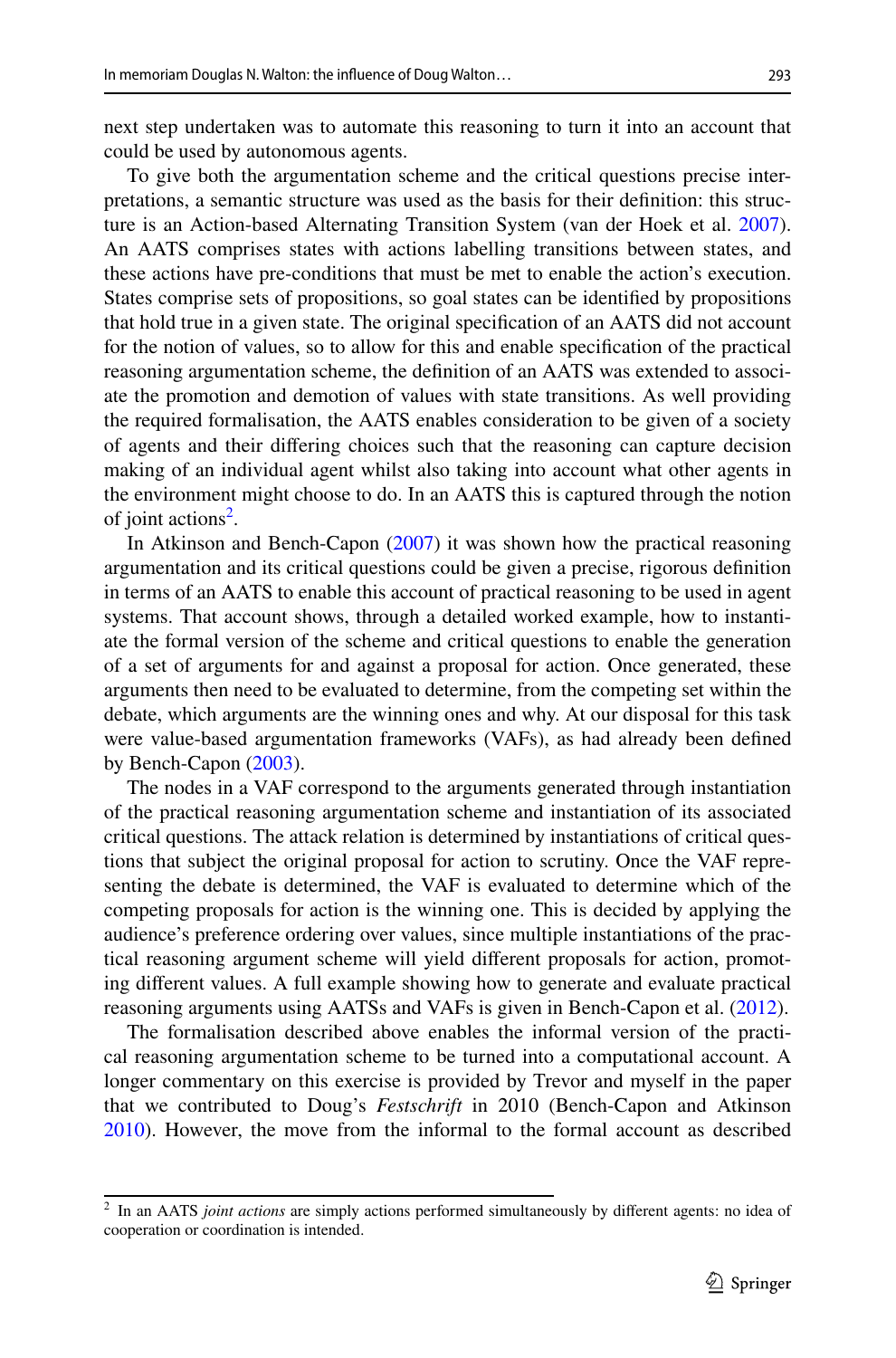above overlooks the dialogical nature of argumentation schemes that has been a focus of Doug's work.

In my own work, I have together with other collaborators developed computational accounts of various types of dialogue from the Walton and Krabbe typology, including persuasion (Atkinson [2005](#page-39-3)), deliberation (Tolchinsky et al. [2012](#page-43-9)) and inquiry (Black and Atkinson [2009\)](#page-40-7). Over a number of years I had discussions with colleagues in the computational argumentation community about the nuanced characterisation of persuasion over action and deliberation dialogues. In 2013 Doug, Trevor and I tackled this topic to provide an account that illuminated the distinc‑ tive features of persuasion and deliberation dialogues (Atkinson et al. [2013b\)](#page-39-2). The motivation for the paper goes back to some of Doug's earlier insights regarding the importance of recognising the distinctions between dialogue types, since par ticipants in both types of dialogues will have diferent aims, which in turn afects whether a successful outcome can be reached.

Persuasion over action and deliberation dialogues are typically conducted by exchanging arguments for and against particular options whereby the moves of the dialogue are designed to facilitate such exchanges. Our account showed how the pre- and post-conditions for the use of particular moves in the dialogues are very diferent depending upon whether they are used as part of a persuasion over action dialogue or a deliberation dialogue. We drew out the distinctions through an example (based on a dialogue about choosing a restaurant to eat at) presented as a logic program in order to give a clear characterisation of the two types of dialogues and enable them to be implemented within systems requiring automated communication. In 2019 this line of work was taken forward in a student project at the University of Liverpool, published in Kirchev et al. [\(2019](#page-41-9)), which presented an implemented tool that captures the distinctive features of each of the two dialogue types, to make plain their diferences and to validate the speech acts for use in practical scenarios. The starting point for that paper can clearly be traced back to the dialogue typology presented in Walton and Krabbe ([1995\)](#page-44-5); the relevance of Doug's work for dialogue models for AI is still being shown 25 years after the typology was frst published.

From a personal perspective, I have had the honour of discussing Doug's work and my own research with him at length on two particular occasions (in addition to the many enjoyable meetings we had at academic conferences). The frst occasion was during my Ph.D. studies where I was invited to be the designated respondent for a talk that Doug was delivering at the *Norms, Reasoning and Knowledge in Technology workshop*, held in Boxmeer, The Netherlands in June 2005. The paper that Doug presented was titled *Evaluating and Implementing Practical Reasoning* and I was delighted to be the respondent for his talk to speak about implementation of systems based on informal logic models of practical reasoning, and in particular the development of such tools for e-democracy applications (Atkinson et al. [2006a](#page-39-10)) which were of interest to the legal feld. Doug was very welcoming to junior researchers and generous with the time he gave listening to and talking through old and new ideas on argumentation. The second occasion I refer to was the *viva voce* examination for my Ph.D. degree in 2005 at which Doug served as the external examiner. I felt very lucky to have had the opportunity to discuss my research in depth with such an esteemed contributor to the feld of argumentation theory who infuenced my own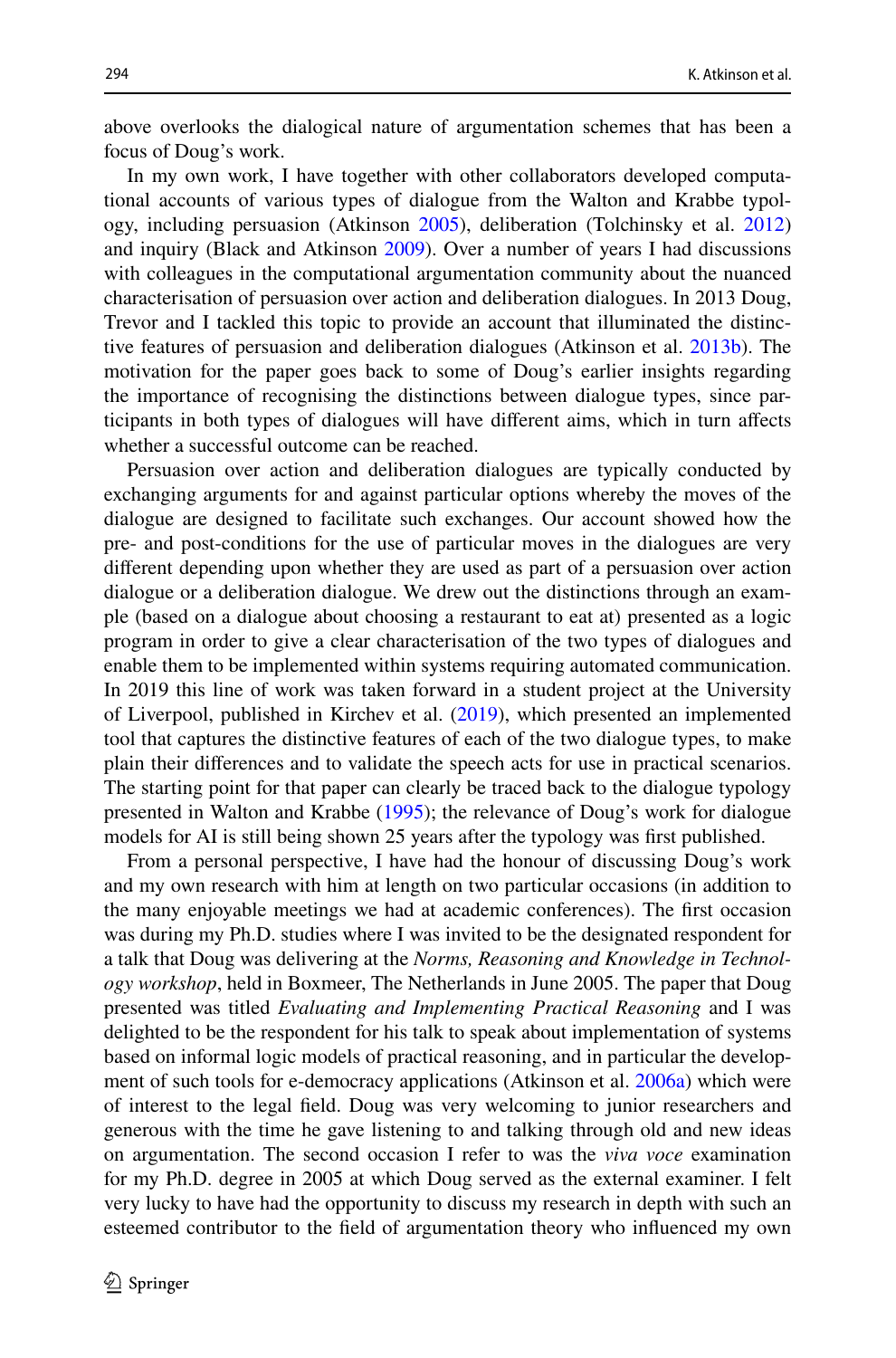work and whose legacy can be seen in a wide range of work on argumentation in AI and Law.

# **4 Trevor Bench‑Capon; driving dialogues with critical questions**

Before taking up computer science I studied philosophy and worked in a policy branch of the Civil Service. Thus I have always been attracted by argument (Bench-Capon [2012a\)](#page-39-11). Initially I used argument to explore notions of open texture (Bench-Capon and Sergot [1988](#page-39-12)). The notion of argument there was simply the proof trace of a logic program. This is a rather impoverished form of argument, missing such important features as the use of enthymemes, the treatment of exceptions, and the reason why the conclusion follows from the premises. All of these features can be found in Toulmin's argument scheme (Toulmin [1958](#page-43-4)). Accordingly I, like several others (e.g. Lutomski [1989](#page-41-3); Marshall [1989\)](#page-42-3), adopted that scheme for the explanation of logic programs (Bench-Capon et al. [1991](#page-39-13)). Toulmin's scheme was well suited to presentation of arguments, but generation was done using the underlying logic program. I also used Toulmin's scheme to drive dialogues. The idea was that the various dialogue moves would navigate Toulmin's structure. This was used for explanation in Bench-Capon et al. ([1993\)](#page-39-14) and as the basis of a persuasion dialogue in Bench-Capon [\(1998a\)](#page-39-4). In these dialogues, the computer would generate the argument as in Bench-Capon et al. [\(1991](#page-39-13)), and then reveal the scheme in response to questions from the user. By the late 90s, I felt that I had gone as far as I could with Toulmin's scheme, and began to take more interest in abstract argumentation (Dung [1995](#page-40-2)), especially as extended to support reasoning with social values (Bench-Capon [2003](#page-39-5); Bench-Capon and Sartor [2003\)](#page-39-15).

It was against this background that I encountered Doug Walton's seminal book on argumentation schemes (Walton [1996](#page-44-6)). From this I learnt three important lessons:

- there is not just one argument scheme: there are many;
- there is not a fixed set of argument schemes: one can develop one's own for par ticular purposes;
- and, most significant of the three, argument schemes are associated with charac– teristic critical questions which provide ways to attack arguments based on the schemes.

Also around this time I encountered a second of Doug's works, which developed the notion of dialogue types (Walton and Krabbe [1995](#page-44-5)). Together these two works reawakened my interest in dialogues and argumentation schemes, and have formed the basis of a great deal of my subsequent work.

In 2002 I had begun to supervise a Ph.D. student<sup>3</sup>, Katie Atkinson. Her thesis was to become *What Should We Do?* (Atkinson [2005\)](#page-39-3). We explored the topic of practical reasoning through the use of a particular dialogue type taken from (Walton and

<span id="page-14-0"></span><sup>&</sup>lt;sup>3</sup> Co-supervised with Peter McBurney.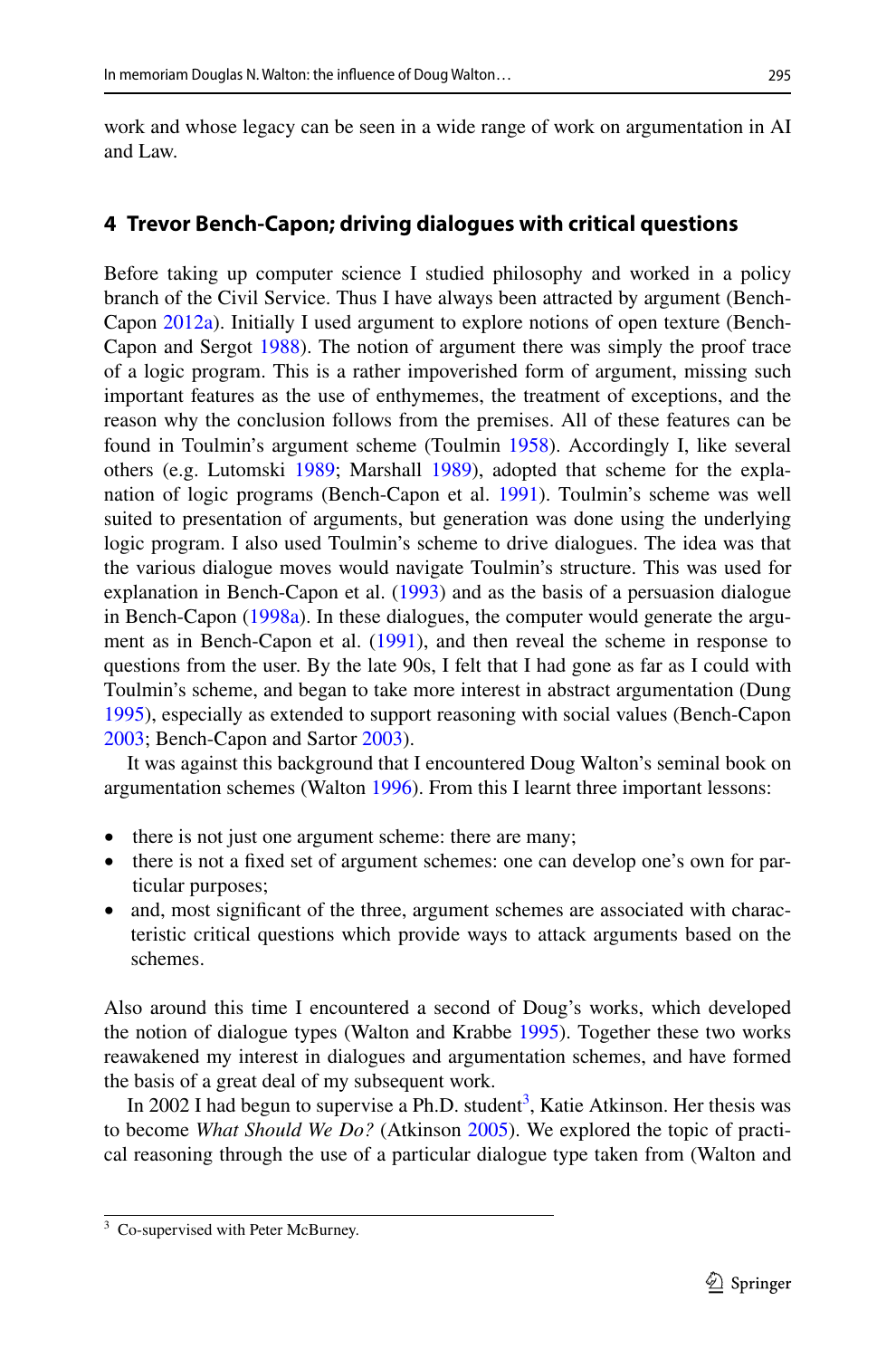Krabbe [1995\)](#page-44-5), persuasion dialogues, and by the development of a particular argument scheme for value based practical reasoning and its associated critical ques tions, inspired by two schemes from Walton ([1996\)](#page-44-6), together with Perelman's notion of an audience (Perelman and Olbrechts-Tyteca [1969](#page-42-2)) as expressed computationally in Bench-Capon ([2003\)](#page-39-5). The frst appearance of our new scheme was in Atkinson et al.  $(2004)$  $(2004)$ . The key difference between the scheme inspired by Doug and my pre– vious use of the Toulmin scheme was that Doug's schemes enabled the generation of competing arguments through the instantiation of the scheme and its critical ques tions. These arguments could then be organised into and evaluated using value based argumentation frameworks (Atkinson and Bench-Capon [2007\)](#page-39-7). I will say no more about these aspects as they have already been discussed by Katie in the previous section.

I shall, however, discuss the infuence of critical questions on dialogue design. Katie did implement a dialogue system (PARMA) in Atkinson ([2005\)](#page-39-3), but here I shall focus my work with another Ph.D. student<sup>[4](#page-15-0)</sup>, Maya Wardeh, (Wardeh [2010\)](#page-44-17), whose primary aim was to explore persuasion dialogues based on the discovery of association rules. For this purpose we frst developed a dialogue protocol (PADUA). This protocol was entirely based on an argumentation scheme and its critical ques tions. These were frst described in Wardeh et al. ([2007\)](#page-44-18). We called the scheme *Argument from Proposed Rule* with four premises:

- 1. *Data premise* There is a set of examples D pertaining to the domain.
- 2. *Rule premise* From D a Rule R can be mined with a level of confdence greater than some threshold T. R has antecedents A and a conclusion which includes membership of class C.
- 3. *Example premise* Example E satisfes A.
- 4. *Conclusion* E is a C because A.

This can be subject to a number of critical questions:

- 1. Can the case be distinguished from the proposed rule?
- 2. Does the rule have unwanted consequences?
- 3. Can the rule be strengthened by adding additional antecedents?
- 4. Can the rule be improved by excluding unwanted consequences?
- 5. Is there a stronger counter rule?

There were six legal dialogue moves based on instantiating the scheme and the critical questions. The inspiration of Doug's (Walton [1996\)](#page-44-6) conception of argumentation schemes in is evident in this scheme and its critical questions. Maya's work gave a convincing demonstration of the utility of argumentation schemes and critical ques tions as the basis for dialogue design. The dialogues are a great improvement on the Toulmin based dialogues such as Bench-Capon ([1998a](#page-39-4)), since they offer a genuinely

<span id="page-15-0"></span><sup>4</sup> Co-supervised with Frans Coenen.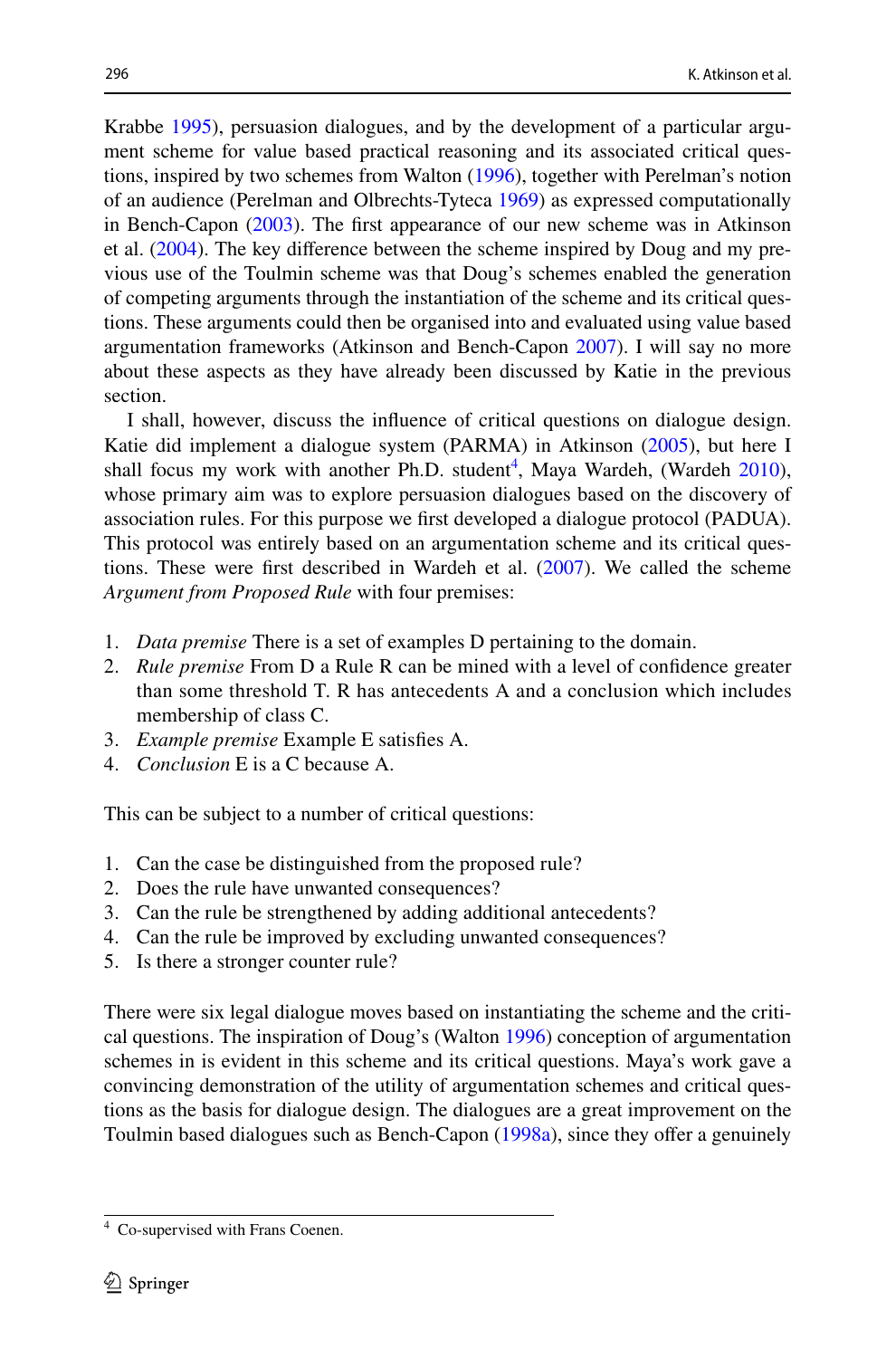adversarial dialogue (the two players are mining diferent data sets), rather than the presentation of a computation which has been done prior to the dialogue. PADUA (and its development PISA which supported more than two players) was, by its abil‑ ity to challenge the arguments, able to refne the rules to achieve a high level of accuracy [e.g. around 95% using a commonly used AI and Law dataset (Wardeh et al. [2009\)](#page-44-19)].

This idea of using an argumentation scheme and critical questions to specify a dialogue was also used in the e-participation system PARMENIDES (Atkinson et al.  $2006a$ ), initially developed by Atkinson  $(2005)$  $(2005)$ , which was based on the practical reasoning argumentation scheme and a selection of its critical questions. After further refnement by Katie and her student (Cartwright and Atkinson [2009](#page-40-8)), this work was subsequently developed into the Structured Consultation Tool (SCT) of the IMPACT project<sup>[5](#page-16-0)</sup> The SCT enabled a member of the public to receive a detailed, tailored, justifcation of a policy proposal, or for the member of the public to present a proposal for critique (Wyner et al. [2012](#page-45-0)). The fullest account of the SCT is in Bench-Capon et al. ([2015\)](#page-39-17).

As well as driving dialogues, it is also possible to use argument schemes to cap– ture reasoning methods (Prakken [2010\)](#page-42-4). That is, a whole method for a particular kind of reasoning can be expressed as a cascade of argumentation schemes and their critical questions. My attempts to do this centred around the method for reasoning with precedent cases that is found in CATO (Aleven [1997](#page-38-0)), which has proved quite central to AI and Law accounts of case based reasoning (Bench-Capon [2017\)](#page-39-18). The first attempt was made in Wyner and Bench-Capon  $(2007)$  $(2007)$  in which the various argument moves of (Aleven [1997](#page-38-0)) such as citing, distinguishing and downplaying were expressed in a set of argument schemes. Thus use of argument schemes permitted a precise characterisation of the actions and a helpful visualisation of the reasoning. The schemes were applied to *Popov versus Hayashi* in Bench-Capon [\(2012b](#page-39-19)). These schemes were further refned in Wyner et al. ([2011\)](#page-45-1). Schemes to enable reasoning with values were given in Bench-Capon et al. [\(2013](#page-39-20)) and schemes using dimensions rather than simple factors were presented in Atkinson et al. [\(2013a](#page-39-21)). A consolidation of this line of work was made in Prakken et al. ([2015\)](#page-42-5). A similar approach to capture practical reasoning as a set of argumentation schemes was made in Atkinson and Bench-Capon ([2014\)](#page-39-22), and to reasoning about the actions of other agents in Atkinson and Bench-Capon [\(2018](#page-39-23)). In all these cases I found argumentation schemes a very fruitful way to think about these problems, and to express the reasoning involved.

The growing importance of argumentation in AI has been a story of this century. But whereas in general AI abstract argumentation has had the bigger impact, AI and Law has always seen the structure of arguments as of key importance. Doug's conception of argumentation schemes combines two important aspects of legal argument: the inherent defeasibility, and the adversarial nature of the process. In consequence, Doug's work has provided a lens through which to view legal reasoning,

<span id="page-16-0"></span><sup>5</sup> *Integrated Method for Policy making using Argument modelling and Computer assisted Text analysis*. An FP7 project, Grant Agreement No. 247228.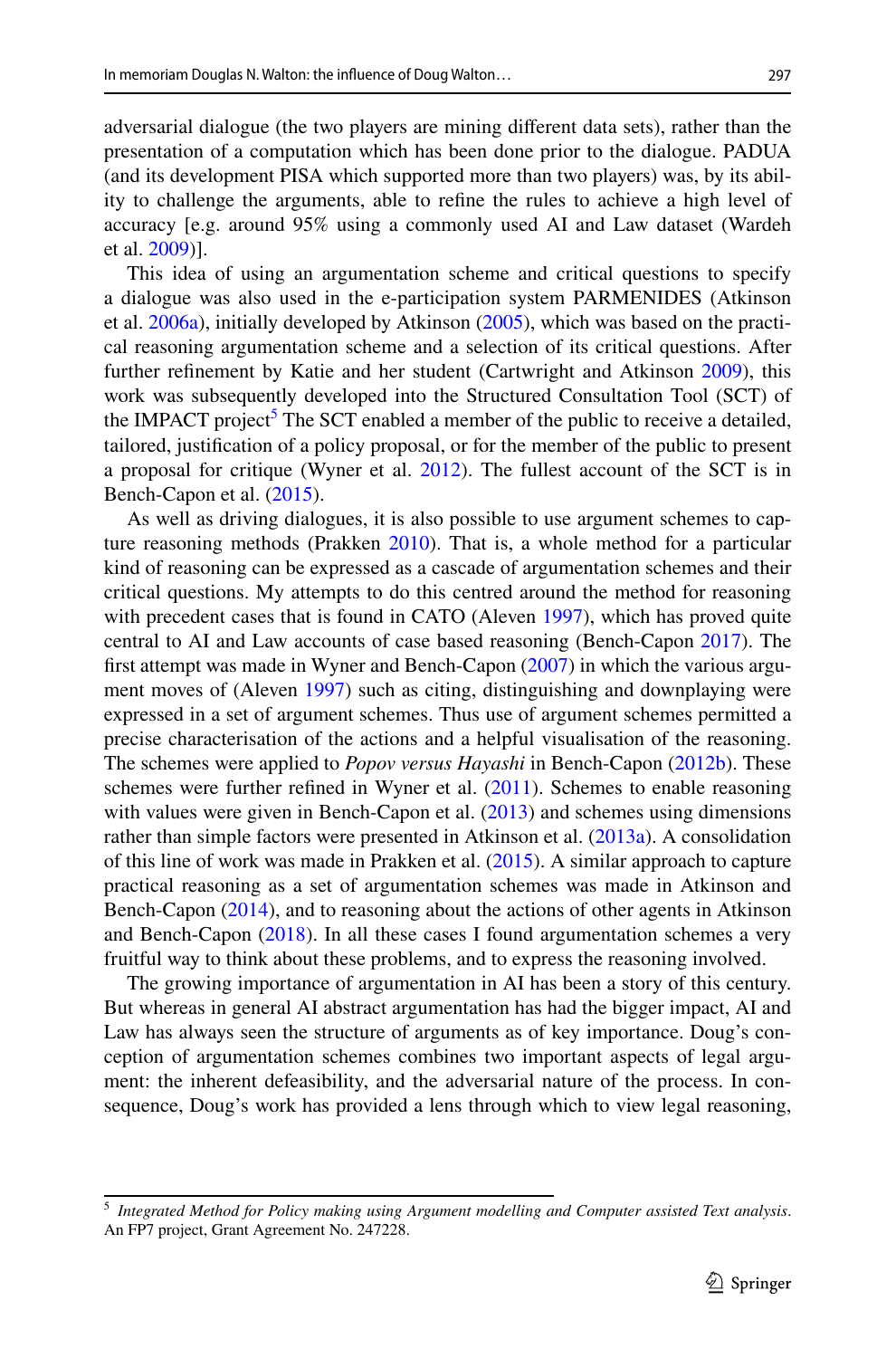

<span id="page-17-1"></span>**Fig. 1** Two stories with supporting and attacking evidential arguments, taken from Bex and Walton ([2012\)](#page-40-10). Arrows with an open arrowhead denote causal links (stories), arrows with a closed arrowhead denote evidential links (arguments) and an arrow with a rounded (dot) arrowhead denotes an attack of an argument on a story

and he has had a profound infuence on the way the subject has developed over the last two decades.

## **5 Floris Bex; from arguments to stories and explanations**

I frst came into contact with Doug's work as an undergraduate in 2003. I was doing a research internship with Henry Prakken, comparing three formalisms for reasoning with evidence in the law: Pollock-style argumentation (Pollock [1987](#page-42-6); Prakken and Sartor [1997\)](#page-42-7), abductive model-based reasoning (Lucas [1997;](#page-41-10) Josephson and Josephson [1996\)](#page-41-11) and Bayesian networks (Huygen [2002\)](#page-41-12). The comparison was done by modelling a Wigmore chart (Wigmore [1937\)](#page-44-21) of the well-known Sacco and Van– zetti case (Kadane and Schum [2011\)](#page-41-13) in all the three formalisms. The argumentationbased modelling of the case was subsequently used in a paper (Bex et al. [2003](#page-40-9) see Section 7.2) making Doug and me co-authors—though we wouldn't meet in person until 2007<sup>[6](#page-17-0)</sup>. By that time I had already started my Ph.D., also with Henry Prakken, on formal models of stories and arguments in reasoning with evidence and facts in legal cases. During this Ph.D., I developed the so-called *hybrid theory* of stories and arguments (Bex [2011\)](#page-39-24), a mixture of argument-based and story-based reasoning.

In *argument-based reasoning*, arguments are constructed by performing consecutive reasoning steps from evidence to conclusion. Each of these reasoning steps has an underlying evidential generalisation of the form "e is evidence for p". Reasoning with arguments is dialectical because not only arguments for a conclusion but also counterarguments are considered. *Story-based reasoning* involves constructing stories about what (might have) happened in a case to explain the evidence. Reasoning

<span id="page-17-0"></span><sup>6</sup> Either at that year's ICAIL conference in Stanford or the *visualising evidence* symposium organised by Peter Tillers in New York.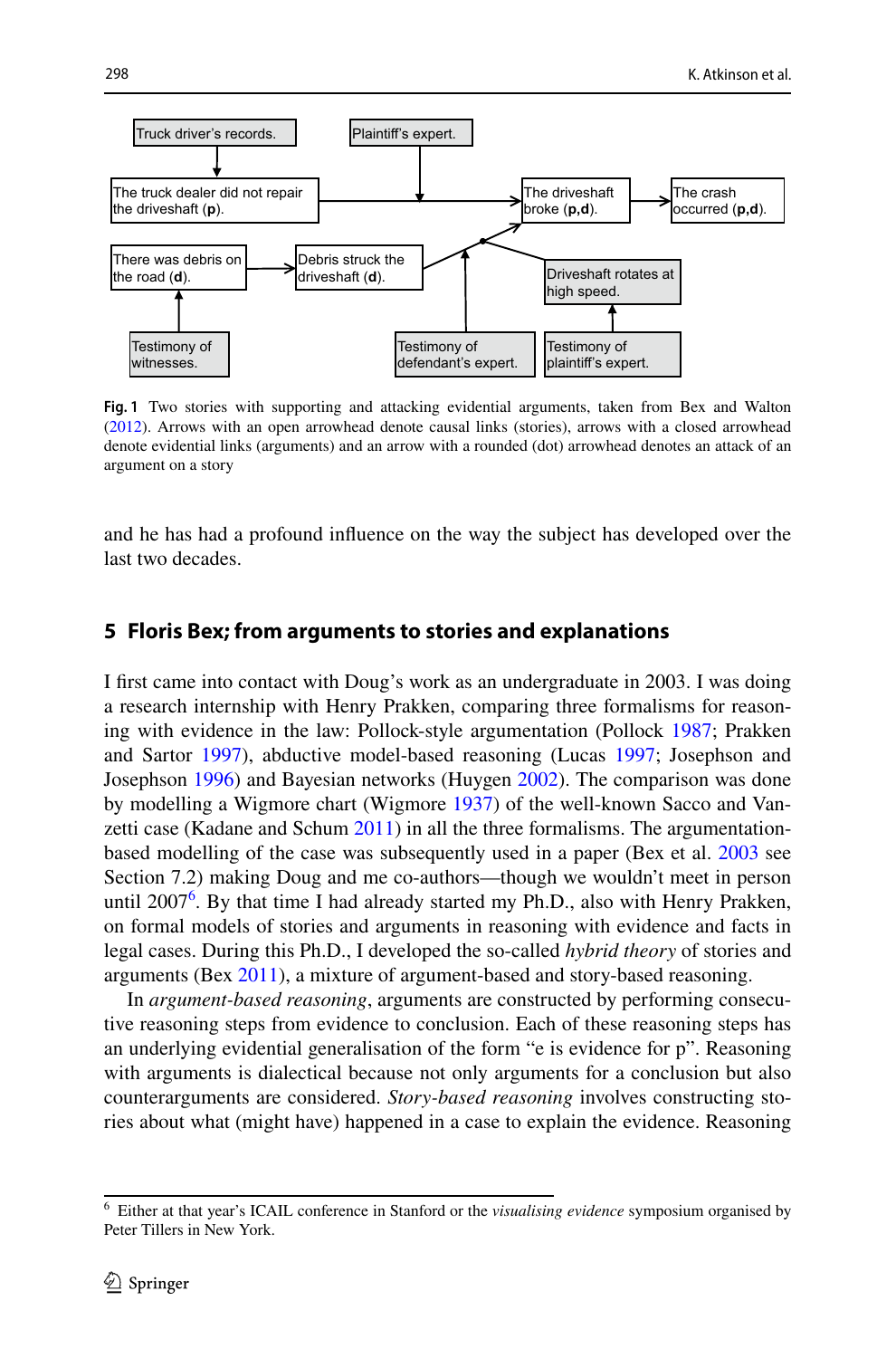with stories can be characterised as causal reasoning: the relations between the events in a story and between the story and the evidence can be expressed as causal generalisations "c is a cause for e". This approach is also dialectical: an explanation is defeasible, that is, it holds tentatively by placing a burden on an opponent to critically question it and to offer a possible alternative explanation.

In the hybrid approach, stories and arguments are combined for reasoning about the facts of a case. Stories can be used as hypothetical scenarios about "what happened" in the case, to explain the main observations. Arguments can then be used to argue about these stories. For example, arguments based on evidence can be used to support or attack stories (or each other). Figure [1](#page-17-1) shows an example of two stories explaining a crash in the Anderson versus Griffin case (397 F.3d 515), taken from Bex and Walton ([2012\)](#page-40-10). Here, there are two stories about why the crash occurred. While both stories agree on the fact that the driveshaft broke, the plaintiff (p) argued that the truck dealer did not repair the driveshaft, whereas the defendant (d) argued there was debris on the road, which struck the driveshaft, causing it to break.

#### **5.1 Schemes and critical questions in the hybrid theory**

When reasoning with the evidence and facts in a case, we use a large amount of knowledge about the world we live in. This knowledge is not based on the specifc evidence in the case, but rather it is the common sense knowledge we often take for granted, for example, 'experts normally speak the truth', or 'Murders often involve a weapon'. Such pieces of common sense knowledge, or generalisations, have varying degrees of reliability—some of it may be based on false beliefs or stereotypes, and for every generalisation there is a situation in which it does not hold<sup>[7](#page-18-0)</sup>. It is therefore important that we critically analyse and question the common sense knowledge we use when reasoning with evidence. Here, the link with Doug's argumentation schemes and their critical questions becomes clear.

With respect to *argumentation schemes*, we can see that many argumentation schemes are evidential generalisations (Walton [2002](#page-44-0), see also Section 7.2). Take, for example, the argumentation scheme for expert evidence (Sect. [2.2](#page-6-0)): the fact that 'expert *E* asserts that proposition *A* is true' is evidence for '*A* is true'. Critical ques tions point to possible counterarguments—a negative answer to the question 'Is E an expert in the feld that A is in?' can be seen as an exception to the generalisation that experts usually can be believed.

Stories are also based on general schemes or *story schemes* [also called scripts (Schank and Abelson [1977](#page-43-10))], which represent general knowledge of stories, how certain situations normally develop. For example, the well-known 'restaurant-script' contains information about the standard sequence(s) of events that take place when somebody goes to dine in a restaurant. Story schemes mention not only a sequence of events, but also other information important in a story of that particular type. Take, for example, the story scheme for 'murder' (Bex [2011](#page-39-24)):

<span id="page-18-0"></span> $\frac{7}{1}$  Since this generalisation is true, it is itself the situation in which it does not hold.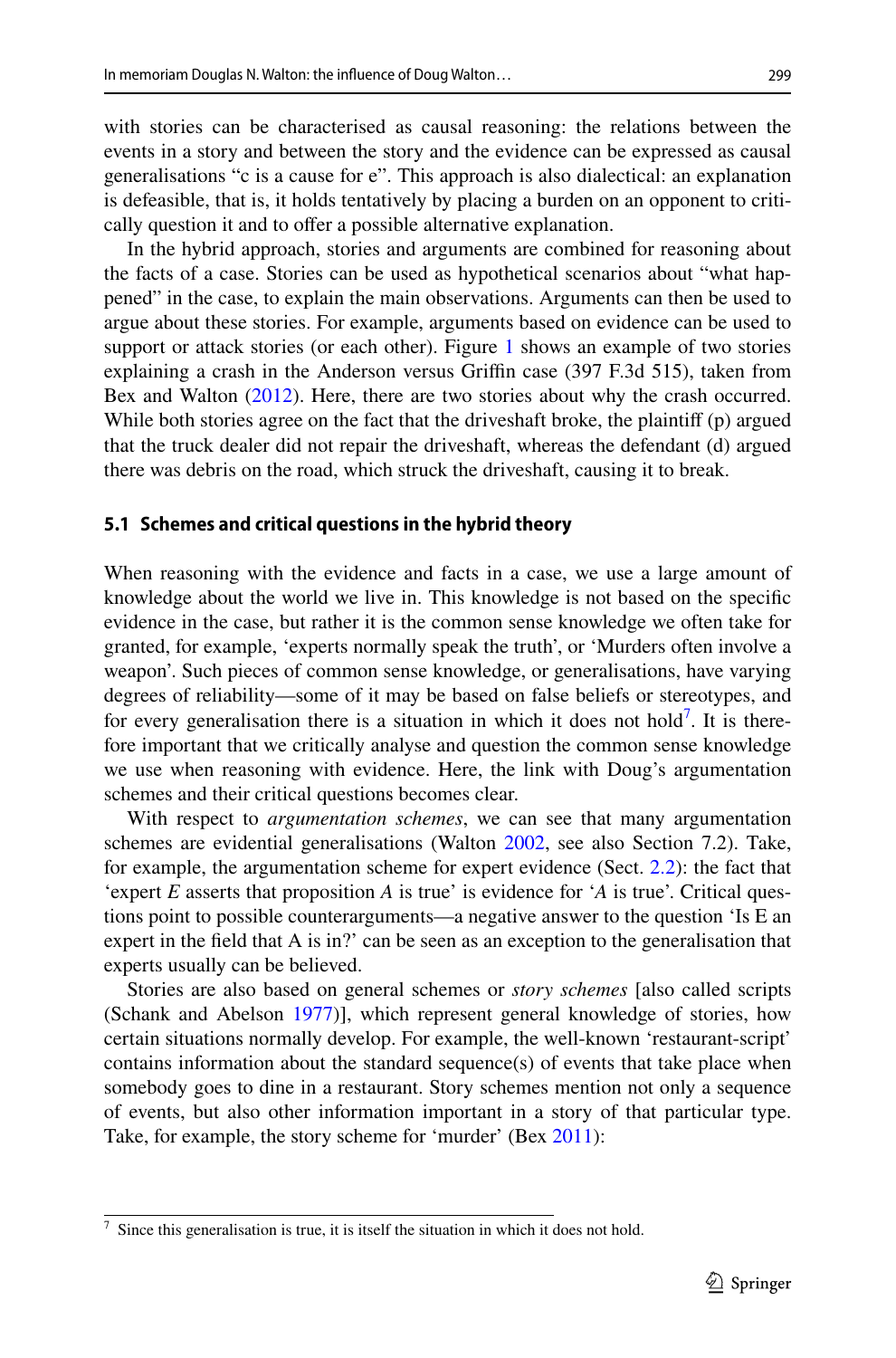- 1. *Anomaly that the scheme explains* person *y* is dead.
- 2. *Central action of the scheme* person *x* kills person *y*.
- 3. *Other relevant information* the motive *m*, the time of the killing *t*, the place of the killing *p*, the weapon *w*.
- 4. *Pattern of actions* person *x* has a motive *m* to kill person *y*—person *x* kills person *y* (at time *t*) (at place *p*) (with weapon *w*)—person *y* is dead.
- 5. *More specifc kinds of murder* assassination (e.g. liquidation), felony murder (e.g. robbery murder), killing of one's spouse.

In addition to a pattern of actions, this scheme also contains other information, such as what the central action is and which other, more specifc schemes might be applicable. Other story schemes are more abstract: for example, (Pennington and Hastie [1993](#page-42-8)) mention an abstract episode scheme for intentional actions, a pattern of the form *motive—goal—action—consequences*.

Story schemes are important when reasoning about the evidence and facts in criminal cases: they are used to explain events, as they connect an event with an explanation that has been used to explain that sort of event before. When faced with some initial evidence, people draw on a range of standard scenarios (i.e. story schemes). For example, when a body is found in a house, the initial schemes police investigators use are 'murder', 'accident' and 'suicide'.

In addition to aiding explanatory inference, story schemes can also be used to critically analyse existing stories and, in particular, the coherence of stories. For example, if a story does not fit a particular scheme because some of the elements of the scheme are not in the story (for example, no mention is made of the motive in a murder story or the causal link between the murderous action and the victim's death is not made clear), the story's coherence diminishes. Like arguments, stories in evidential reasoning are dialectical, and critical questions associated with a story scheme can point to counterarguments. Note, for example, the similarity between the elements of Pennington and Hastie's intentional action scheme (motive, goal, action, consequences) and the argumentation scheme for practical reasoning (discussed in Sect. [3\)](#page-9-0). This means that the critical questions of the scheme for practical reasoning can used to question and analyse motives and actions of characters in stories (Bex et al. [2014](#page-40-11)). For example, for a murder story we can ask the following questions.

- 1. Did person *x* have the opportunity to kill person *y*?
- 2. Is motive *m* a legitimate motive for killing?
- 3. Would *x* have a reason not to kill *y*?

Critical questions can also be used to analyse more complex reasoning. In fact, Bart Verheij and I considered critical questions not just for individual argumen– tation or story schemes but also for the process of reasoning with stories and arguments as a whole (Bex and Verheij [2012](#page-40-12)). Thus, we proposed three types of critical questions that are useful when reasoning with evidence:  $(1)$  critical ques tions associated with the argumentation schemes, which can be used to analyse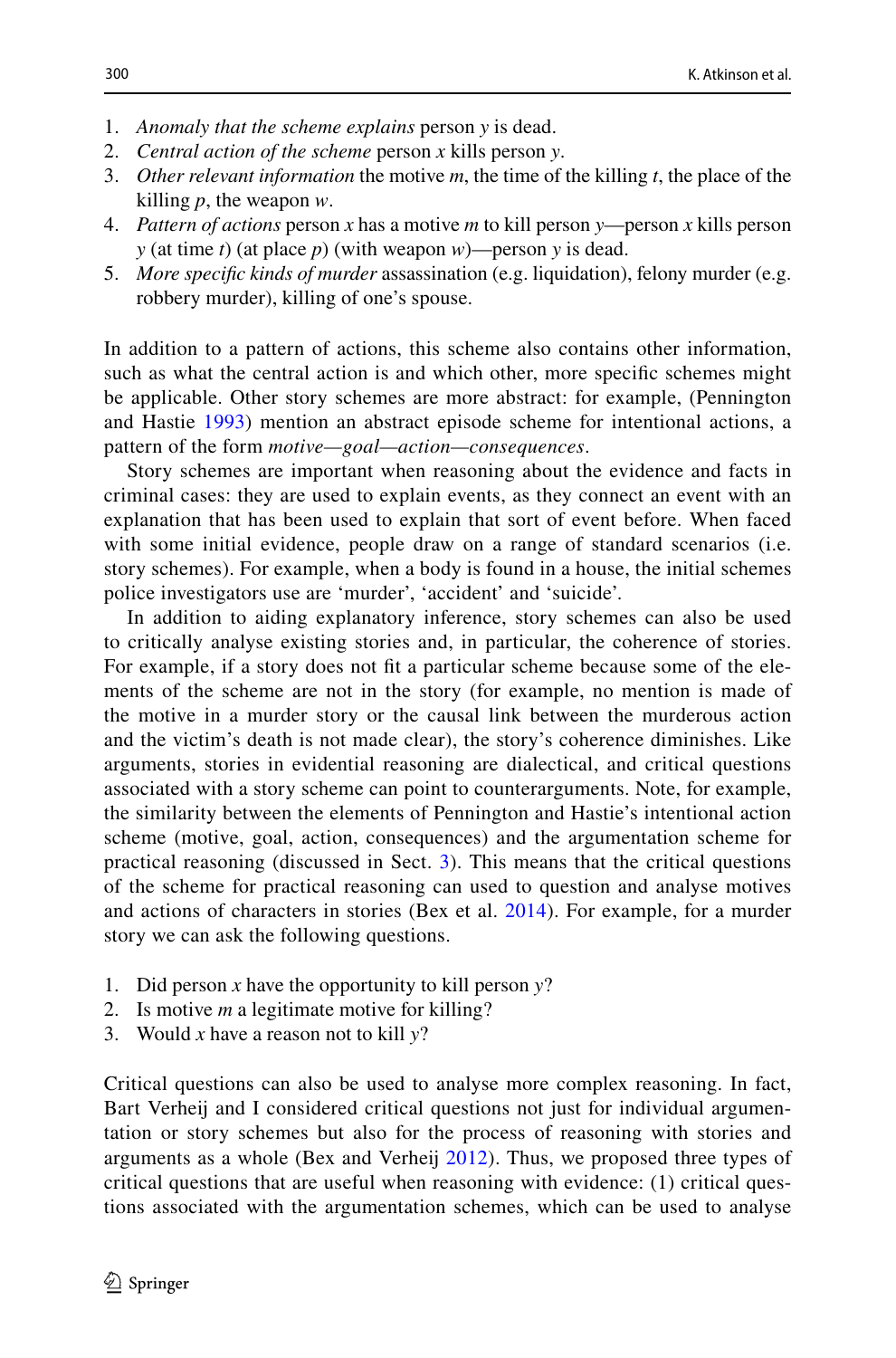arguments based on evidence; (2) critical questions associated with the story schemes, with which the hypothetical stories about the facts may be analysed; and (3) critical questions for a hybrid argumentative-narrative case analysis, which may be used to analyse the case as-a-whole, that is, the combination of stories and arguments supporting or attacking these stories. Some examples of the latter as are follows.

- 1. Are the facts of the case made sufficiently explicit in a story? Is the story suffciently coherent? Are there elements missing? Are there implausible elements in the story?
- 2. Is the story sufficiently supported by evidence? Is the support that the evidence gives to the story sufficiently relevant and strong?

### **5.2 Burdens and standards of proof for the hybrid theory**

Even though we had been co-authors since 2003, it would not be until after my Ph.D. when we would frst actively work together as co-authors (Bex and Walton [2010](#page-40-13)). In 2010 I visited Doug in Windsor, and I vividly remember the walks along the waterfront and our conversations. We talked about argumentation, explanation and the burden of proof, about which Doug had already published quite extensively, also with some of the other authors of this paper (Prakken et al. [2005](#page-42-9); Gordon and Walton [2009b\)](#page-41-14). We set to work looking if some of Doug's earlier ideas could be applied to the hybrid theory, which after a *Jurix* article (Bex and Walton [2010](#page-40-13)) would culminate in a paper in *Law, Probability and Risk* (Bex and Walton [2012](#page-40-10)).

In their argumentative account of burdens of proof, Prakken and Sartor [\(2009](#page-42-10)) defne three kinds of burden of proof in terms of claims and the arguments for these claims. We applied their defnitions to stories and arguments for and against these stories. Having the burden of persuasion for a story *S* means that at the end of the trial *S* should be accepted as the correct explanation of what happened in the case— in a civil case such as Anderson versus Griffin (Fig. [1\)](#page-17-1) the burden of persuasion lies with the plaintif. The tactical burden shifts throughout the case, and depends on which story that meets the standard of proof is currently the best. In the Anderson versus Grifn case, after the plaintif has made his initial case based on the records, the tactical burden shifts to the defendant to come up with an alternative explanation. The burden of production may be met by providing evidence that directly or indirectly supports the story on which the burden rests. In the Anderson versus Griffn case, after the defendant has produced his story about the debris, the burden of producing the evidence for his story lies with the defendant.

Note that the notion of a burden of proof presupposes certain standards of proof. Here, we followed Doug's earlier work with Gordon and Walton [\(2009b](#page-41-14)). A story *S* meets the scintilla of evidence (SE) standard if there is at least one justified argument based on evidence supporting *S*. A story *S* meets the preponderance of evidence (PE) standard if it meets the SE standard and it is better than each alternative story *S*′ —that is, *S* is either supported by more evidence or contradicted by less evidence than *S*′ . This is the standard for civil cases such as Anderson versus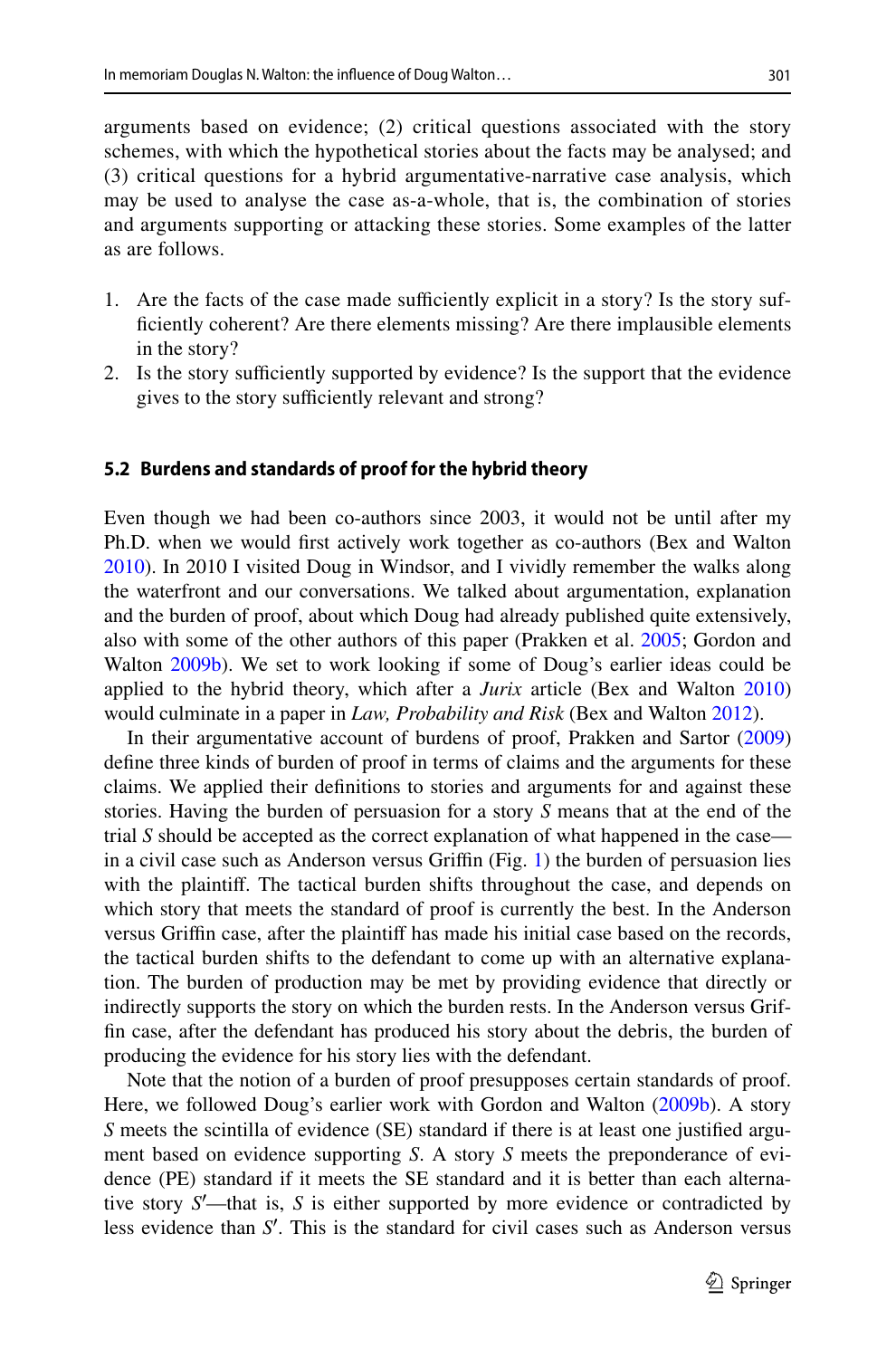Grifn, and the plaintif's story seems to meet it—it has two supporting arguments and while the defendant's story also has two supporting arguments, it also has an attacking argument. For clear and convincing evidence (CCE), a story *S* should be good in itself as well as much better than each competing story *S*′ . In order to be good, *S* should be supported by many arguments and contradicted by few arguments. In order to be much better than any alternative *S*′ , *S* should have either signifcantly more arguments supporting it, or signifcantly fewer arguments contradicting it. Finally, a story meets the beyond a reasonable doubt (BRD) standard if it meets the CCE standard and each competing story is very weak, so weak as to be highly implausible.

### **5.3 Argumentation and explanation in dialogue**

During my visit to Windsor, Doug and I also started talking about the diferences, similarities and interplay between argumentation and explanation<sup>8</sup>. The point is that, in a dialogue, argumentation and explanation are not always easily distinguishable. Logic textbooks (e.g. Hurley [2003](#page-41-15)) offer a pragmatic test to determine whether a passage expresses an argument or an explanation, where the focus is on the proposition or event that is to be explained or proved. If this proposition is not subject to doubt (e.g. it is generally accepted as true), the passage should be taken as an explanation. If it is subject to doubt, that is, if it is unsettled whether it is true or not, then the passage should be taken as an argument. The difficulty with this is that it is often hard to determine whether a proposition is "generally accepted as true", and that argument and explanation can only be properly distinguished by looking at the dialogical context of reasoning, that is, the original intention of the speaker (to argue or explain) but also at the utterance that was replied to and the beliefs and intentions of the audience.

If it is so difficult to distinguish argument and explanation, one could ask 'why bother?'. In our paper (Bex and Walton [2016](#page-40-14)), Doug provided a compelling reason. Circular arguments, where the conclusion of one argument is the premise of another argument and vice versa (i.e. *p therefore q; q therefore p*), can be viewed as an instance of the fallacy of 'begging the question'. However, in the case of explanation, circularity need not be a problem—in fact, there are many vicious (causal) circles that clearly explain why events happened as they did. For example, in the Anderson versus Grifn case (Fig. [1](#page-17-1)), it is conceivable that the debris striking the underside of the car caused new debris to fall on the road, which would then again strike the car.

As Doug and I argued, in a dialogue we should be clear if we are offering or ask– ing for an explanation or an argument, as they are evaluated diferently. Hence, in any formal dialogue game we need to have diferent speech acts for asking for and ofering arguments and explanations.

<span id="page-21-0"></span> $8$  This subject has now again become a hot topic in the context of explainable AI, see e.g. Miller [\(2019](#page-42-11)).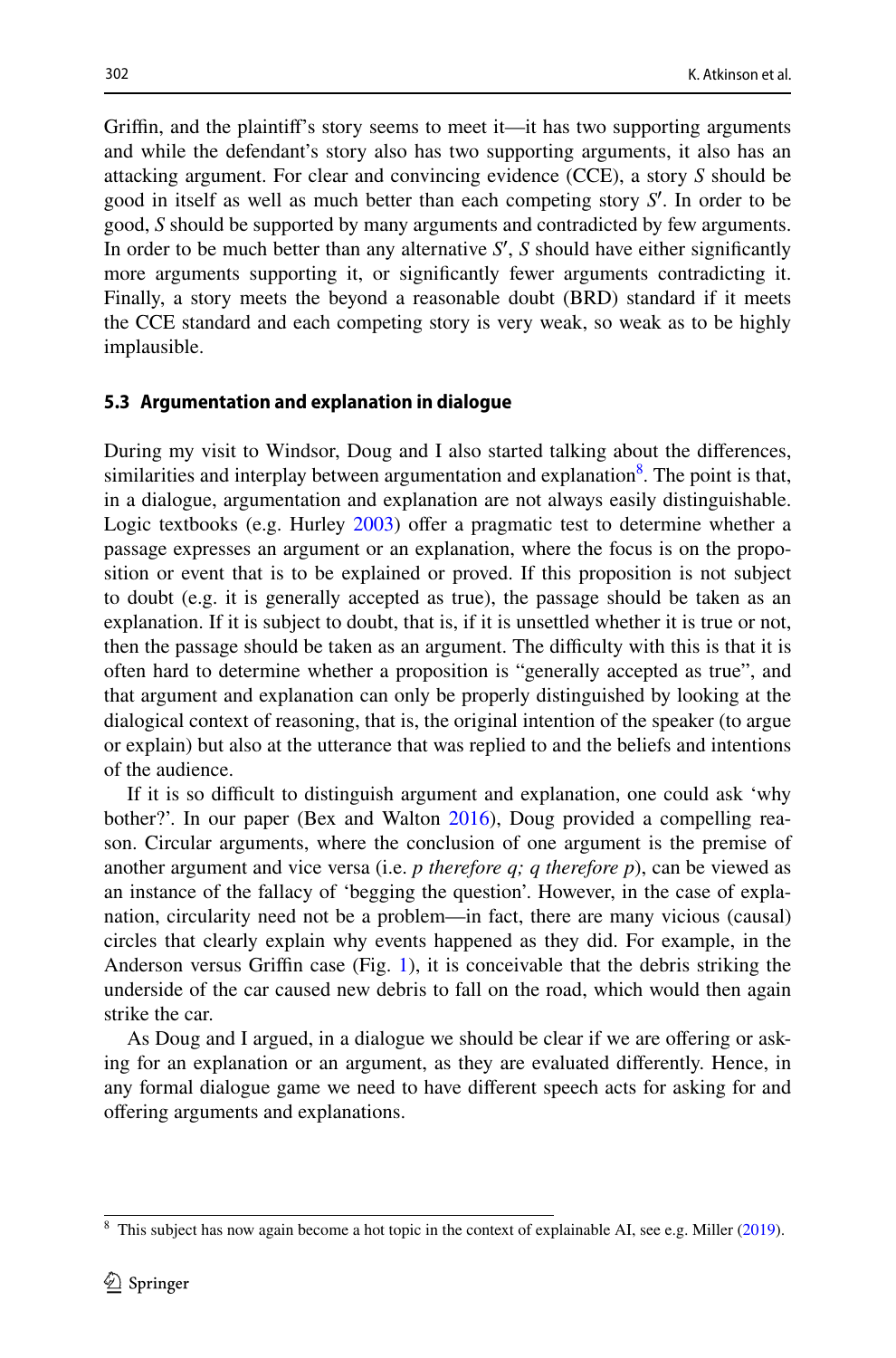### **5.4 Concluding: the dialectical stance**

Doug's ideas on argumentation schemes as representing general knowledge about dialectical reasoning had a profound impact on the hybrid theory. Particularly the idea of critical questions, which can and should be asked when reasoning with evidence in diferent ways, has infuenced the hybrid theory, lifting it (particularly more informal versions of it) from a 'mere' knowledge representation theory to a more normative, dialectical theory that can be used to critically analyse one's reasoning. In this sense, Doug's work has taught me the true meaning of what, in what proved to be out last collaboration (Bex and Walton [2019](#page-40-15)), we called the *dialectical stance*[9](#page-22-0) .

# <span id="page-22-2"></span>**6 Thomas Gordon: supporting argumentation with the Carneades system**

When I entered the field of AI and Law in 1982, shortly after finishing law school, I worked on the topic of legal expert systems in the legal informatics group headed by Herbert Fiedler at the German Society for Mathematics and Computer Science (GMD) in Sankt Augustin. As a law student at UC Davis, in California, I had constructed a small expert system for an area of US securities law in an independent study project, using the E-MYCIN rule-based system<sup>10</sup> in collaboration with Stan– ford University. In my efforts to model legal norms using rule-based systems and the Prolog logic programming language, I began to appreciate that norms are typically defeasible, subject to exceptions, and became interested in nonmonotonic logics as a way to model such defeasible norms. However, as a result of also taking a deeper interest in work in legal philosophy on legal reasoning and argumentation, I soon came to view nonmonotonic logics, or indeed any kind of logic, as being too limited to fully capture legal reasoning and argumentation. The process not only applies rules deductively to facts to draw (defeasible) inferences, but also involves constructing these rules and facts by interpreting legal source texts and evidence, in a goal-directed way during legal procedures, which are multi-party argumentative dialogues. The parties in these dialogues take turns making speech acts, for example by raising issues, making claims, and constructing and putting forward arguments to support these claims. From a higher-level perspective, the goal of each party is to construct a theory of the law and the facts of the case which is more coherent and persuasive than the theory put forward by the opposing party, because of the reasons put forward in the arguments supporting and attacking the competing theories.

<span id="page-22-0"></span><sup>&</sup>lt;sup>9</sup> A stance is the level of abstraction on which decisions or behaviour are judged. Cf. Dennett's intentional stance (Dennett [1989](#page-40-16)), which views the behaviour of an entity in terms of the mental properties (intentions) of the entity. The dialectical stance views our reasoning behaviour in terms of arguments and counterarguments.

<span id="page-22-1"></span><sup>&</sup>lt;sup>10</sup> E-MYCIN, or essential MYCIN, was a version of the pioneering expert system MYCIN (Shortliffe and Buchanan [1985\)](#page-43-11) with the domain knowledge removed to be replaced by the user's own knowledge base.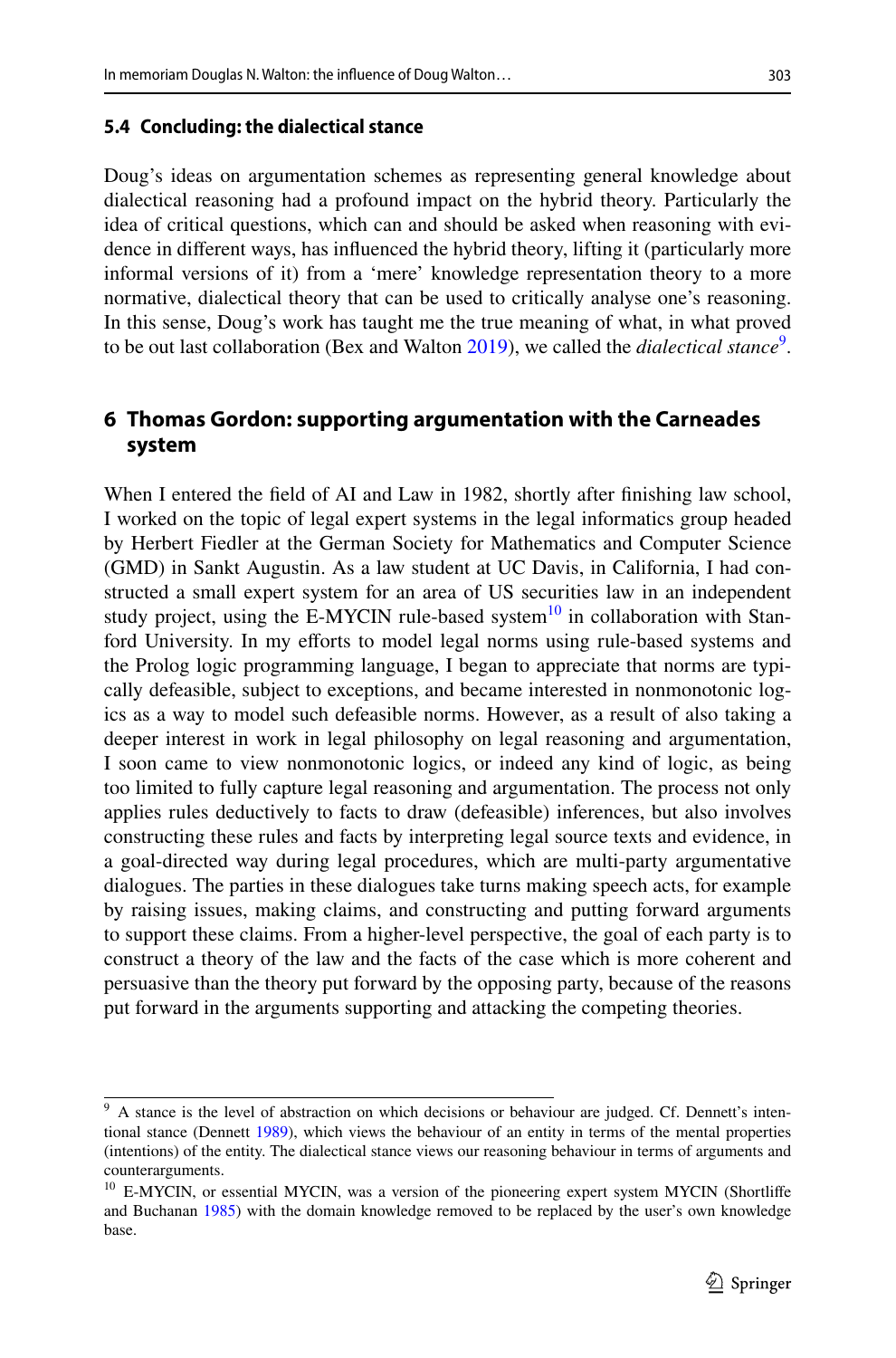As a result of these insights, I began to view this procedural, dialogical approach to modeling legal reasoning and argumentation as an application of what I called "computational dialectics". Together with Ron Loui, I organized a workshop on computational dialectics as part of the AAAI conference in Seattle in 1994. Gerhard Brewka and I organized a second workshop on computational dialectics as part of the Formal and Applied Practical Reasoning (FAPR) conference, which took place in Bonn, Germany, in 1996.

It was at the FAPR conference that I frst encountered Doug Walton. Doug gave one of the invited talks at the conference. And he took part in our workshop on computational dialectics. I remember him sitting quietly in the back of the room, lis‑ tening attentively. I remember feeling honored that he would take an interest in our workshop. I am not longer sure, but I do not recall that we actually talked to each other on this occasion. So it may be that we did not really get to know each other more personally until a couple of years later.

In 1998 or 1999, about 2 years after the FAPR conference, Doug sent me a copy of his latest book, *The New Dialectic*. I was extremely surprised and honored that he closed the book with some very kind comments about my Ph.D. thesis, *The Pleadings Game*, which takes the dialectical perspective on legal reasoning and argumen– tation outlined above. I must have contacted him to thank him, and this was when we became better acquainted with each other.

However it would be a few years before, in 2005, we began our collaboration in earnest and wrote a paper together (Walton and Gordon [2005b](#page-44-22)). From that point on we published at least one paper together almost every year, except 2008 and 2013, up to and including 2018, about the time I retired. Altogether we published 19 papers together, over a period of 13 years. A selection of these papers is summarized below.

Our frst joint paper was *Critical Questions in Computational Models of Legal Argument* (Walton and Gordon [2005b](#page-44-22)) in 2005. It compared my first attempt to model the critical questions of Doug's theory of argumentation schemes (Gordon [2005](#page-40-17)) with the approach proposed by Verheij ([2003c](#page-43-12)). Both of us modelled critical questions as additional premises of arguments, which could then be used to attack the argument. The unique feature of my approach was that it included a computational model of various proof standards, similar to my prior work on Zeno (Gordon and Karacapilidis [1997](#page-40-18)), and allowed a diferent standard to be assigned each issue, that is to each contested premise, independently. Another advantage of my approach was that it distinguished diferent types of critical questions (called exceptions and presumptions) and assigned the burden of proof to the parties depending on the type. This allowed one to choose between the "shifting burden" and the "backing evidence" theories of critical questions (Walton and Godden [2005a](#page-44-23)), for each critical question.

The following year, in 2006, we published our frst paper on the Carneades Argumentation Framework (Gordon and Walton [2006b\)](#page-40-19) along with a paper showing how to use Carneades to model the arguments in the Pierson versus Post legal case (Gordon and Walton [2006a\)](#page-40-20). Carneades grew out of the work discussed above (Walton and Gordon [2005b](#page-44-22)). In the early version of Gordon and Walton [\(2006b](#page-40-19)) it provided a formal model of the structure of a set of interconnected arguments, called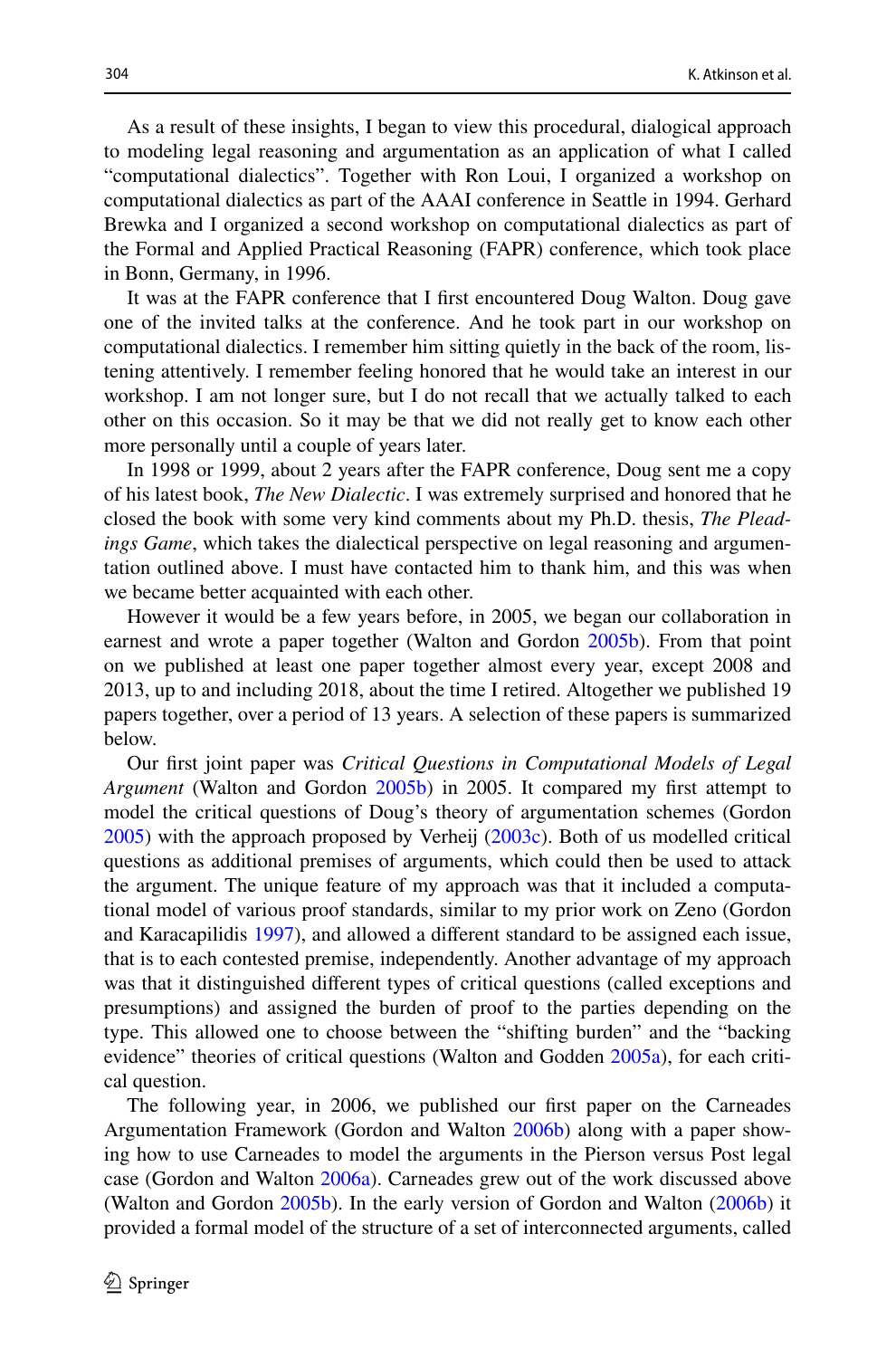"argument graphs" and of argument evaluation, using models of proof standards and burden of proof to determine which statements (propositions) are acceptable. This formal model was implemented in a software system, also called Carneades, for helping users to construct, evaluate and visualize argument graphs. The visualization method was similar to the one used in Araucaria (Reed and Rowe [2004\)](#page-42-12), but with extensions for distinguishing different kinds of premises (ordinary, presumptions, exceptions). Soon thereafter Doug began using and promoting this and later versions of the Carneades argument diagramming method in his books and other publications. In 2007 a journal version of this work was published in *Artifcial Intelligence* journal (Gordon et al. [2007\)](#page-41-16). Henry Prakken joined us as a co-author and helped us in particular with proving some properties of the formal model.

In 2009, Doug and I contributed a chapter on formal models of proof burdens and standards to the book *Argumentation in Artifcial Intelligence* edited by Rahwan and Simari (Gordon and Walton [2009b](#page-41-14)). While the chapter was mainly a survey and analysis of prior work, it also included an updated version of the Carneades formal model of structured argument and evaluation in Gordon et al. [\(2007](#page-41-16)), extended with formal models of dialogues, audiences, and the diferent types of burdens identifed by Prakken and Sartor [\(2009](#page-42-10)): the burdens of claiming, questioning, argument production, persuasion, and the tactical burden of proof.

Also in 2009, Doug and I published our frst paper together on how to integrate heterogeneous computational models of various argumentation schemes into a hybrid system for constructing and evaluating (legal) arguments (Gordon and Walton [2009a\)](#page-41-17). The basic idea was to view argumentation schemes as abstract data types with methods for constructing arguments, where all such data types satisfy a common protocol, so that they can be used together to construct arguments graphs consisting of many arguments fitting different argumentation schemes. The argument graphs were then evaluated using the methods developed previously for Carneades, discussed above. We illustrated our approach with computational models of legal argumentation schemes for arguments from ontologies, rules, cases and evidence. This work was intended to realize the claim I made in my 2007 ICAIL keynote address, that the diverse forms of argument identifed and modelled in the feld of AI and Law could be subsumed under the concept of argumentation schemes and integrated into a common framework for legal reasoning based on argumentation (Gordon [2007\)](#page-40-21). The computational models were implemented in the version of Carneades developed in the European ESTRELLA project (IST-4-027655).

In 2012, Doug and I contributed an article to a special issue of this journal, *AI and Law*, about diferent approaches to modelling the arguments in the Popov versus Hayashi case, edited by Atkinson ([2012\)](#page-39-25), in which we modelled the arguments of the case using Carneades (Gordon and Walton [2012\)](#page-41-18), using the same approach as we had used in our reconstruction of the arguments in Pierson versus Post in Gor don and Walton [\(2006a\)](#page-40-20). The argument diagrams in the article were generated with a new, interactive argument diagramming application for Carneades developed by Matthias Grabmair in a Google Summer of Code project.

Also in 2012 Doug and I published an article in a philosophy journal about how a software tool such as Carneades can be used to help people to apply argumentation schemes to construct new arguments or, as Doug liked to say, to "invent" arguments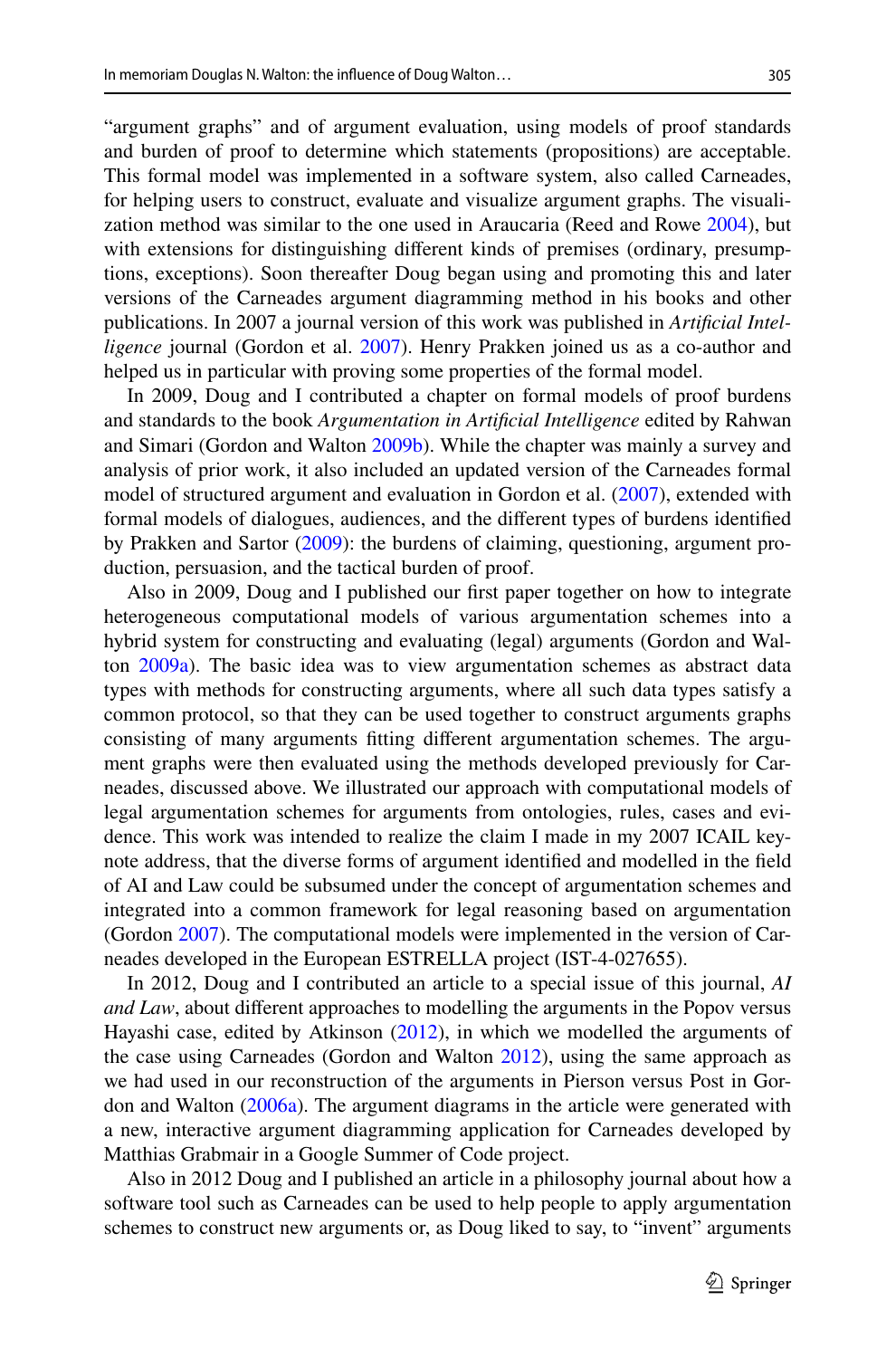(Walton and Gordon [2012\)](#page-44-13). This is a good example of several articles that Doug published in philosophy conferences and journals, sometimes with me as co-author, about how artificial intelligence methods and tools in general, and Carneades in par ticular, can be useful for assisting people to apply theories of argumentation from philosophy to argue better in practice. Doug served as an infuential ambassador between the philosophy and artifcial intelligence communities. Another example is Walton et al. [\(2014](#page-44-24)), with Chris Tindale, where we used Carneades to reconstruct several arguments from ancient Greece philosophers, in particular the famous argument about whether an object was a rope or snake from Carneades, the philosopher, which had motivated us to name our system Carneades after him.

But perhaps the most signifcant example was published in 2015 in Informal Logic, entitled paradoxically and hopefully provocatively *Formalizing Informal Logic* (Walton and Gordon [2015\)](#page-44-16). The feld of informal logic was founded in the 1950s at a time when formal logic was synonymous with frst-order predicate logic. Our aim was to show that newer formal models of reasoning and argumentation from the field of artificial intelligence, such as Carneades, can overcome the res ervations philosophers in the 50s had about the limitations of formal methods for modeling real-life argumentation, and using these models as a foundation for practically useful software tools. We did this by showing how Carneades can successfully handle the ten basic characteristics, or requirements, of informal logic in the relevant philosophy literature.

During the period from 2016 to 2018 Doug and I published a series of papers on the latest and presumably fnal version of Carneades. The frst, *Formalizing Balancing Arguments*, was presented at the Computational Models of Argument (COMMA [2016\)](#page-41-19) conference (Gordon and Walton 2016). The paper presented a major improvement to the Carneades formal model of structured argument which allowed, for the frst time, arguments to be weakened or, somewhat counterintuitively perhaps, strengthened, if a premise fails, rather that defeating the argument entirely. This ena bled argument accrual to be handled, meeting all the requirements for accrual identifed by Prakken [\(2005b](#page-42-13)) but in a computationally tractable way, without causing an exponential blowup in the number of arguments. It also fxed a limitation of the original version of the formal model of Carneades, by removing the restriction to acyclic argument graphs. This new version handles cycles using fixed-point seman– tics in a way similar to and inspired by Dung Abstract Argumentation Frameworks (Dung [1995](#page-40-2)), but in a direct way, without mapping structured arguments to abstract arguments, unlike ASPIC+ (Prakken [2010\)](#page-42-14). The formal model was fully implemented in Version 4 of the Carneades argumentation system, for grounded semantics. The main theorem of our COMMA paper, about the monotonicity of the characteristic function, was left as a conjecture. The proof was provided later in Gordon [\(2018](#page-40-22)). However, unfortunately, Henry Prakken discovered a minor error in the proof via a counterexample (Prakken [2019\)](#page-42-15), due to the defnition of proof standards being unnecessarily broad and abstract. The error can be easily fxed by restricting the defnition of proof standards to ones which are are commonly used in practice, such as the small number of legal proof standards provided by the implementation of the Carneades system. However this admittedly remains to be formally proven, and it is hoped that some ambitious doctoral student will take on this task some day.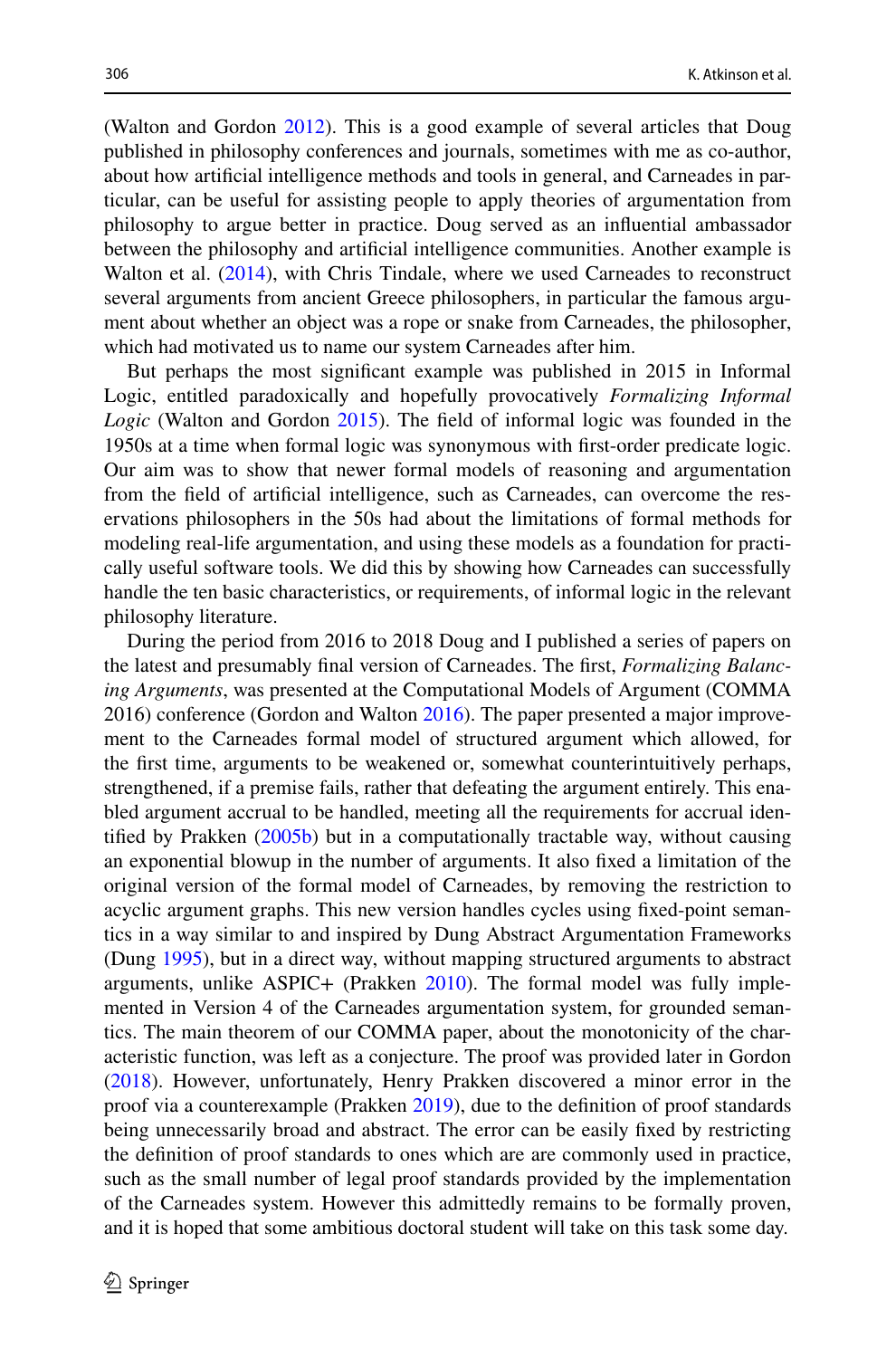My fnal paper with Doug was published in *Argument and Computation* in 2018, along with my colleague at Fraunhofer, Horst Friederich (Gordon et al. [2017](#page-41-20)). In this paper we presented a programming language for argumentation schemes, based on Constraint Handling Rules (Frühwirth [2009\)](#page-40-23), and validated the language by showing how twenty of Doug's most important argumentation schemes (as selected by Doug) can be represented in the language and used to automatically generate or 'invent' arguments from a set of assumptions. (Moreover, in the meantime, Başak Kurtuldu has used the language to represent many other of Doug's argumentation schemes, as part of her Ph.D. thesis, summarized in Kurtuldu ([2019\)](#page-41-21).) The generated arguments are represented using the latest version of the Carneades model of structured argument, and can then be evaluated by this model, for example with its support for cumulative arguments. Recall that in our previous work on represent– ing argumentation schemes (Gordon and Walton [2009a\)](#page-41-17), discussed above, we provided only a framework for integrating heterogeneous implementations of specifc schemes. This work goes beyond this prior work by providing a very expressive, rule-based language for representing and implementing a wide range of argumen– tation schemes in a high-level, declarative fashion. Others have used various rulebased languages to represent some argumentation schemes, such as Verheij with DefLog (Verheij [2003c\)](#page-43-12), but none of these languages were expressive enough to handle many of Doug's argumentation schemes, including his leading examples of argumentation schemes, such as the scheme for arguments from witness testimony, due to their lack of sufficient support for variables ranging over propositions.

Perhaps this was a ftting last paper for us to write together. With it, Doug and I achieved the goal of formalizing all of the main features of his theory of the structure of argument, argument evaluation in dialogs, and of argumentation schemes, with support for representing a broad range of schemes in a high-level language, including two kinds of critical questions, automatically generating arguments from these schemes, and evaluating the arguments with support for distributing the burden of proof, multiple proof standards, cumulative arguments, argument accrual, cyclic argument graphs, and generating visualizations of argument graphs in argument diagrams of the kind common in philosophy.<sup>11</sup> Perhaps I should qualify this claim by saying that we achieved this goal to our mutual satisfaction. I have no doubt that others will fnd ways to take this work forward and to improve upon it in many ways. And perhaps some of our colleagues have already done so.

Let me close this section by refecting a bit on why Doug and I enjoyed collaborating so extensively for such a long period of time. It was very easy for us to work together. Aside from Doug being so likeable, modest, curious and open to new ideas, I think it helped that we each had our own feld of expertise. In our relationship, Doug was the philosopher and the expert on argumentation, while I was the computer scientist, software engineer and the one more experienced with the technical details of artifcial intelligence. I viewed myself as the software engineer trying to build models and systems which meet the requirements identifed by Doug in his theory of argumentation. I

<span id="page-26-0"></span><sup>&</sup>lt;sup>11</sup> The source code of all versions of the Carneades software is available on Github at [https://github.com/](https://github.com/carneades) [carneades.](https://github.com/carneades)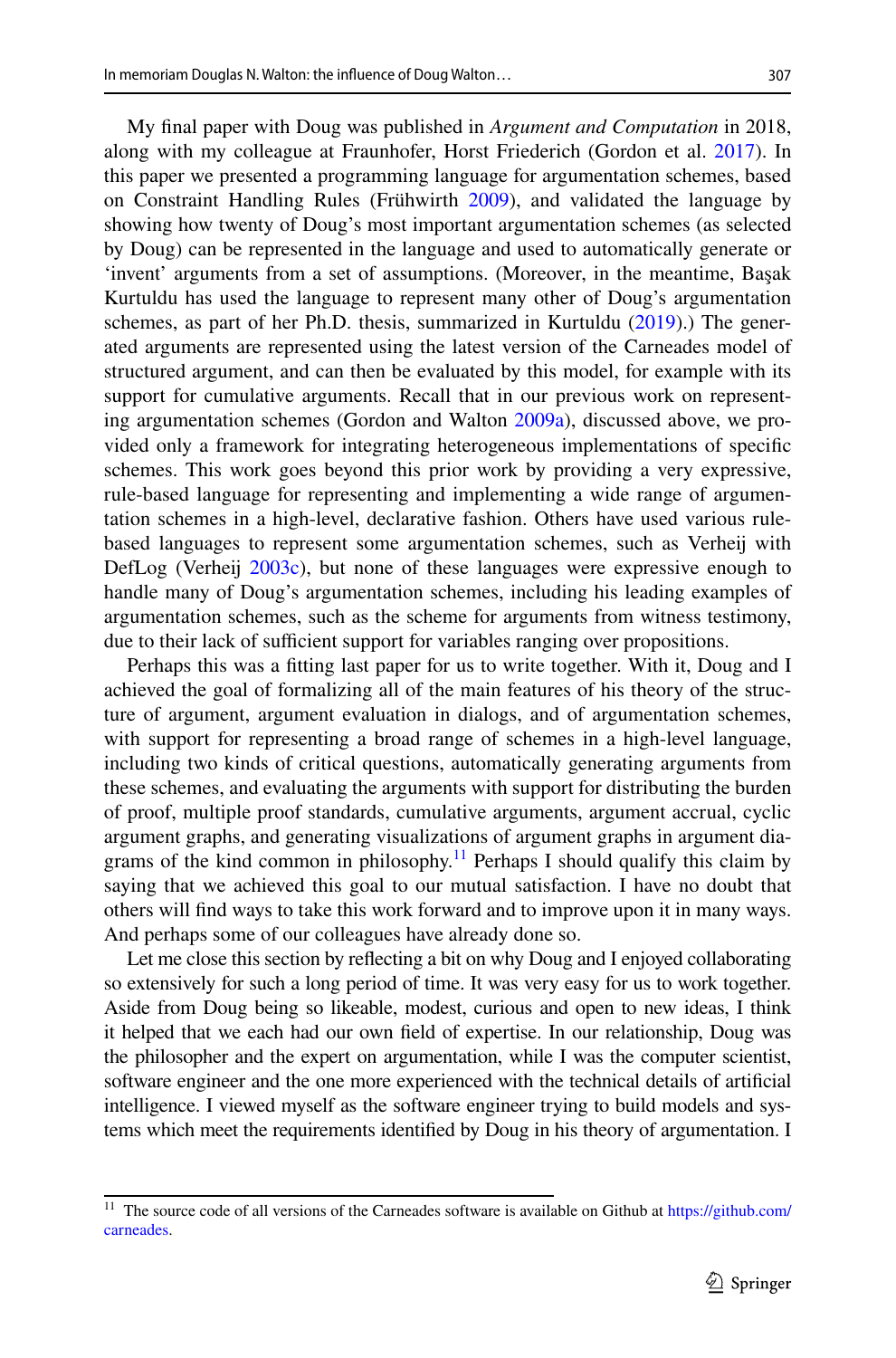was always convinced that Doug's approach to argumentation, with his theory of argumentation schemes and dialog types, was very useful for the kinds of application scenarios that interested me in the legal domain, which require quite a number of diferent kinds of schemes to be applied together dialogically in legal procedures. I focused my energies on trying to make Doug's theory computational.

If I have one regret, it is that we did not fnd time to work more together on the topic of formally modelling legal dialogs, which had been the focus of my Ph.D. thesis (Gor‑ don [1995](#page-40-24)). We had this topic on our joint research agenda, but sadly life is short.

## **7 Henry Prakken: argumentation schemes and burdens of proof**

My interest in argumentation mainly stems from my interest in AI and Law. Since law– yers argue all the time, any study of how legal reasoning and decision making can be modelled or supported by AI tools will sooner or later have to deal with argumentation. Originally I saw the formal and computational modelling of legal argument as applying nonmonotonic logic. When I entered academia as a Ph.D. student in 1988, nonmonotonic logic was a trendy topic in AI, just 8 years after the famous special issue of *Artifcial Intelligence* Journal on the topic (Bobrow [1980](#page-40-25)), and its relevance for legal reasoning seemed obvious. Although I was fascinated by the fashionable nonmonotonic logics of those days, like default logic and circumscription, I felt that something was missing for legal applications. It was especially the work in AI and Law on legal argument by Gardner [\(1987](#page-40-26)) and Rissland and Ashley ([1987](#page-43-13)) that made me aware that the notion of an argument should be central. Other early sources of inspiration were general AI work by Poole [\(1985\)](#page-42-16) and Loui ([1987](#page-41-22)) [I was not yet aware then of the seminal work of Pollock ([1987](#page-42-6))]. I designed my frst argument-based nonmonotonic logic in 1990, published as Prakken [\(1991](#page-42-17)) (although in that paper I did not use the term 'argument' but 'proof set'). Also in my work with Giovanni Sartor between 1995 and 1997 I mainly thought of formal argumentation systems as a kind of nonmonotonic logic, this time based on Dung's now famous abstract account of argumentation that he had just introduced in Dung [\(1995](#page-40-2)), and assuming that arguments are created by chain– ing domain-specifc rules (legal, commonsense or otherwise) into inference trees. It was not until 2000, when I was a participant at the Bonskeid Symposium on Argument and Computation in the Scottish mountains, that I became familiar with Doug Wal– ton's work. At this Symposium, organised by Tim Norman and Chris Reed, researchers from various formal and informal felds met in an informal setting. Doug was among the other participants. Various interdisciplinary collaborations resulted from this event, partly reported in Reed and Norman ([2003](#page-42-18)).

### **7.1 Walton's infuence on my work: general remarks**

Doug Walton's work infuenced me in two ways. First, I began to see the potential of an argumentation-scheme approach to the problem of fnding the rules with which arguments are constructed [another source of inspiration here was John Pollock's account of the role of defeasible reasons in cognition (Pollock [1987](#page-42-6), [1995](#page-42-19))]. Second,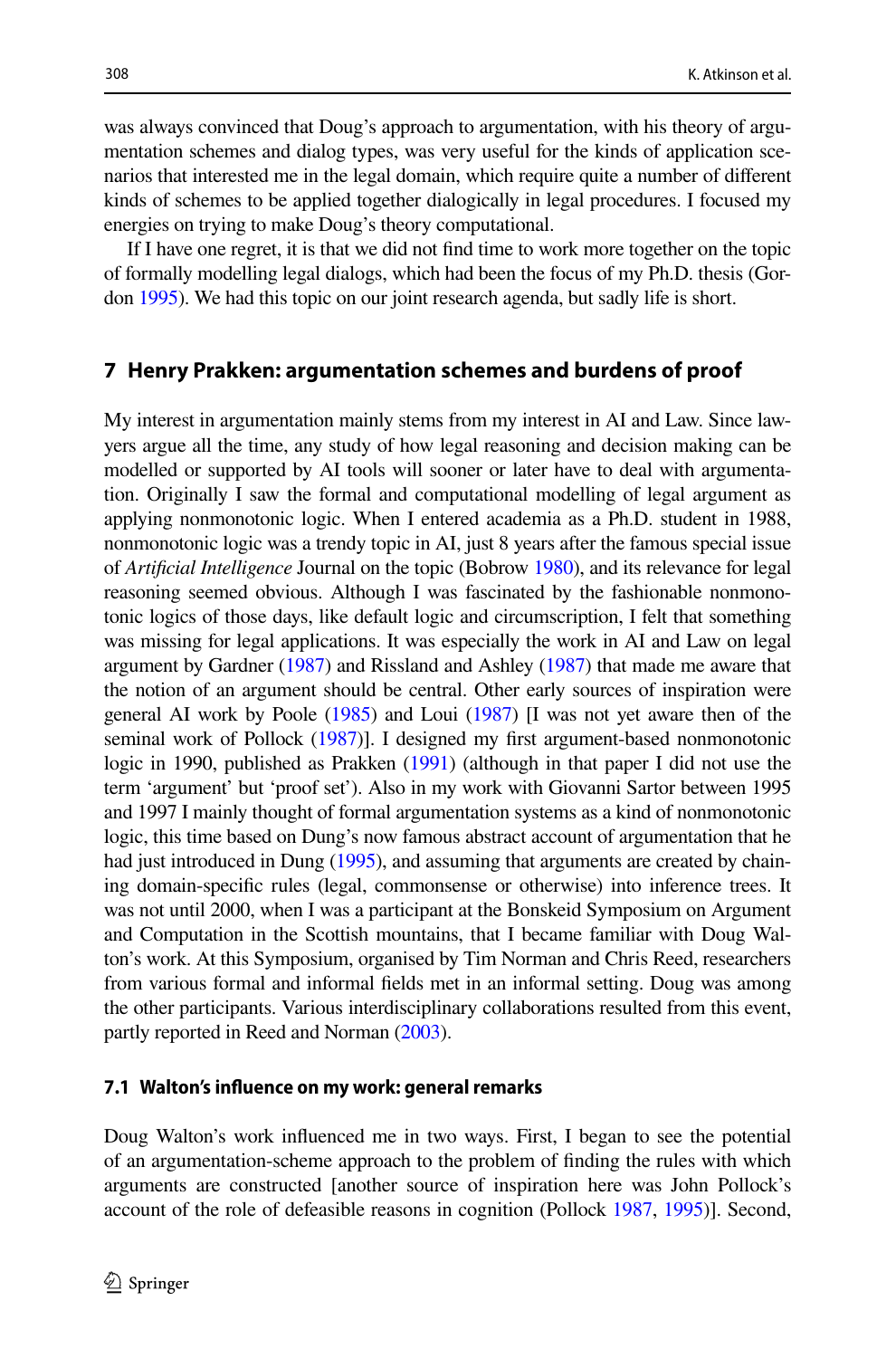I became interested in dialogue models of argumentation (although here I was more directly inspired by AI and Law work on modelling legal procedure). Below I dis‑ cuss both topics in separate subsections. But before that I should mention that I deviated from Doug's views on these topics in one important respect. Doug did not see these topics as separate. He regarded argumentation schemes as essentially dialogical devices, determining dialectical obligations and burdens of proof [see e.g. the introduction of Walton [\(1996\)](#page-44-6)]. Using this account, a procedure for evaluating arguments constructed with argumentation schemes should take the form of a set of dialogue rules. I instead argued in my paper for the 2010 Festschrift for Doug (Prakken [2010](#page-42-4)) that argumentation schemes are essentially logical constructs, so that a procedure for evaluating arguments primarily takes the form of a logic. (In Sect. [9](#page-34-0) Bart Verheij mentions that he followed a similar approach with his DefLog system.) More specifcally, I argued that most (though not all) argumentation schemes discussed by Doug can be seen as defeasible inference rules and that their critical questions can be seen as point– ers to counterarguments, so that the logic governing the use of argumentation schemes should be a logic for defeasible argumentation. The dialogical role of argumentation schemes can then be modelled by embedding such a logic in a system for dialogue, so that in the end argument evaluation with argumentation schemes is a combination of logical and dialogical aspects. More specifically (see also Prakken [2005a\)](#page-42-20), the dialogue protocol determines the relevant arguments, counterarguments and defeat relations at each stage of the dialogue. At each such stage the argumentation logic then determines the logical justifcation status of these arguments, after which the burden of proof shifts to the losing side to make herself win at a new dialogue stage, and so on. Thus the justifcation status of an argument depends on both logic and dialogue.

### **7.2 Argumentation schemes**

Since I did not see how the simple rule-based approach of Prakken and Sartor ([1996,](#page-42-21) [1997](#page-42-7)) could account for argumentation schemes, I looked for a diferent formal approach. Since I saw a parallel between the notion of an argumentation scheme and Pollock's notion of a defeasible reason, I initially adopted a simplifed version of his formalism from Pollock ([1994,](#page-42-22) [1995](#page-42-19)), noting that many of Doug's critical questions to argumentation schemes could be modelled as pointers to rebutting or undercutting defeaters. See e.g. Bex et al. ([2003\)](#page-40-9) and Prakken [\(2005b](#page-42-13)). The frst two of these papers actually contain the claim that Pollock's work on defeasible rea– sons is an example of Doug's argumentation-scheme approach. I don't think that Doug (a co-author of these papers) agreed with this, but he generously allowed me to include this claim<sup>12</sup>. In Bex et al.  $(2003)$  $(2003)$  we then semiformally sketched Pollock's

<span id="page-28-0"></span><sup>&</sup>lt;sup>12</sup> As an anecdote, on several occasions I tried to convince Doug that his notion of argumentation scheme was similar to Pollock's notion of a defeasible reason. Doug was never convinced. I later realised that this was since he saw argumentation schemes not as inference rules but as dialogical devices. In fact, Doug once told me that he and his wife had visited Pollock in Arizona. When I asked him whether they had talked about the relation between argumentation schemes and defeasible reasons, Doug answered that not a single word had been exchanged about this.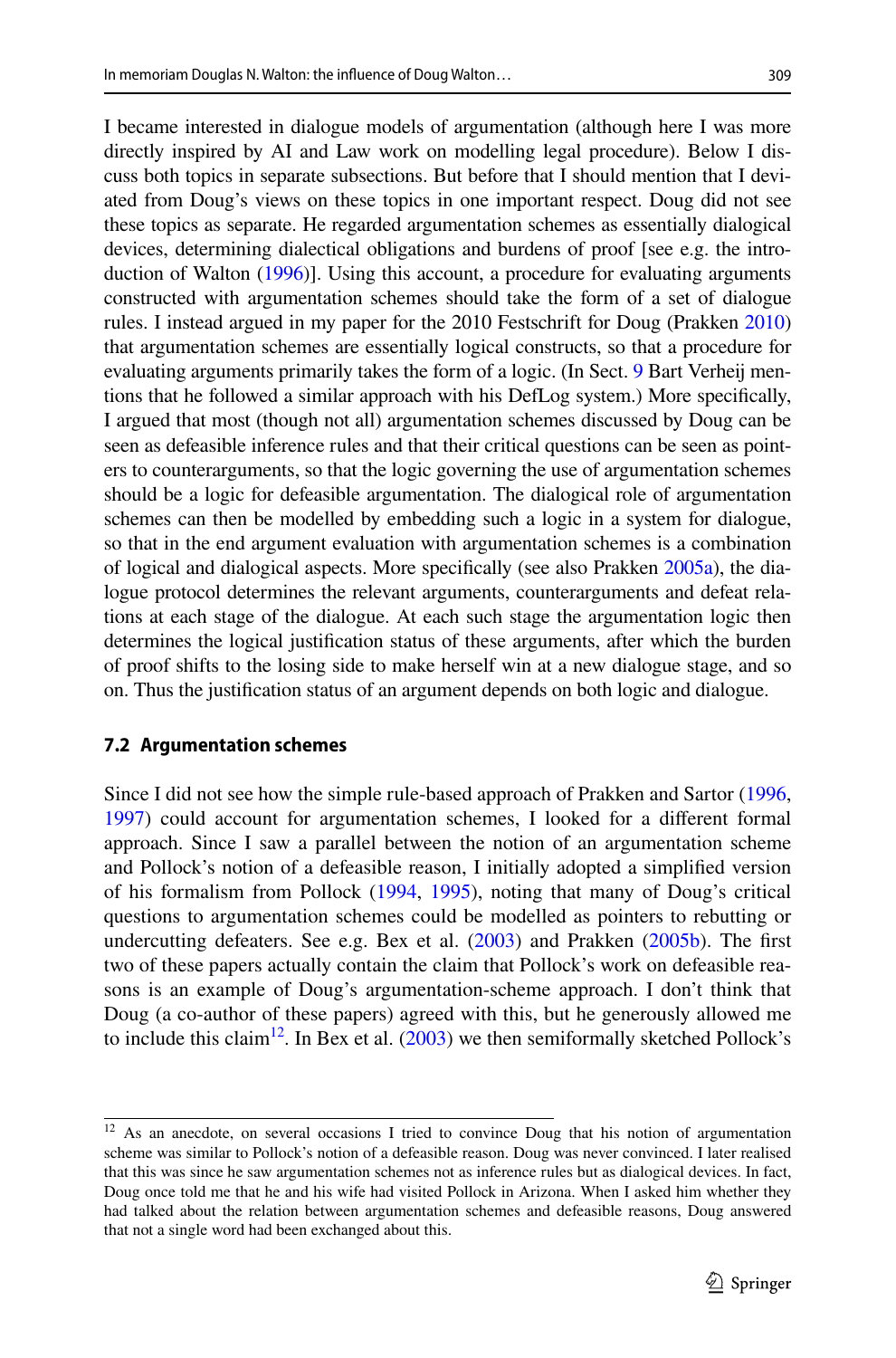way of defning arguments and his two kinds of attack, and then also semi-formally remarked that this account could be embedded in Dung's abstract approach. We then continued to propose a list of argumentation schemes for evidential reasoning, some coming from Pollock's work on defeasible reasons (perception, memory, the statistical syllogism, induction, temporal persistence) and some coming from Doug's work on argumentation schemes (general knowledge, expert testimony, witness testimony).

Later I changed from a Pollock-style formalism to the *ASPIC* + framework (Prakken [2010](#page-42-14); Modgil and Prakken [2014](#page-42-23), [2018\)](#page-42-24), which originated from the EU-funded ASPIC project, $^{13}$  running from 2004 to 2007.<sup>14</sup> One aim in the ASPIC project was to consolidate the then state-of-the art in formal argumentation logics. To this end, we combined Vreeswijk's [\(1993](#page-43-14), [1997\)](#page-43-15) very elegant defnition of an argument with Pollock's distinction between rebutting and undercutting attack (and we added premise attack or 'undermining attack').<sup>15</sup> We then incorporated the notion of a preference relation on the set of arguments to determine which attacks succeed as defeats, resulting in a set of arguments and a defeat relation. This allowed us to use Dung's semantics for abstract argumentation frameworks to evaluate the arguments.

Several publications since 2010 show how reasoning with argumentation schemes can be modelled in the *ASPIC* <sup>+</sup> framework, by regarding the schemes as defeasible inference rules and the critical questions as pointers to (rebutting, undercutting or undermining) attacks. For instance, in Modgil and Prakken [\(2014](#page-42-23)) Sanjay Modgil and I showed how a combination of Pollock's defeasible reasons for perception and Doug's scheme from the position to know can be formalised in *ASPIC* <sup>+</sup>. In Prak‑ ken et al. [\(2015](#page-42-5)) I, with Adam Wyner, Trevor Bench-Capon and Katie Atkinson, modelled schemes for case-based legal reasoning in *ASPIC* <sup>+</sup>. Moreover, in Bench-Capon et al. [\(2011](#page-39-26)) Trevor, Wietske Visser and I used variants of Doug's argumen– tation schemes from good and bad consequences to formalise two-phase democratic deliberation, and in Prakken ([2015\)](#page-42-25) I used similar schemes in formalising debates about law-making proposals as practical reasoning. Based on this work I still believe that the view of argumentation schemes as primarily logical devices is a fruitful one. However, Doug was certainly right that there is a dialogical side to the evaluation of arguments. To this I now turn.

<span id="page-29-0"></span><sup>&</sup>lt;sup>13</sup> The ASPIC project was funded under FP6-IST, Grant agreement ID: 002307. Details can be found at <https://cordis.europa.eu/project/id/002307> (last accessed May 2020).

<span id="page-29-1"></span><sup>&</sup>lt;sup>14</sup> I also briefly collaborated with Walton and Tom Gordon on the Carneades framework (Gordon et al. [2007](#page-41-16)), which essentially was Tom's brainchild infuenced by Doug's philosophy, as described in Sect. [6](#page-22-2). My contributions to Carneades were modest: I mainly helped with some technical issues. Tom very generously rewarded me with co-authorship.

<span id="page-29-2"></span><sup>&</sup>lt;sup>15</sup> As a historical aside, it was not us from Utrecht (Martin Caminada, Gerard Vreeswijk and myself) but the people from IRIT in Toulouse (Leila Amgoud, Claudette Cayrol and Marie-Christine Lagasquie-Schiex) who initially proposed to use Vreeswijk's definition of an argument and to combine it with Pollock's distinction between rebutting and undercutting attacks.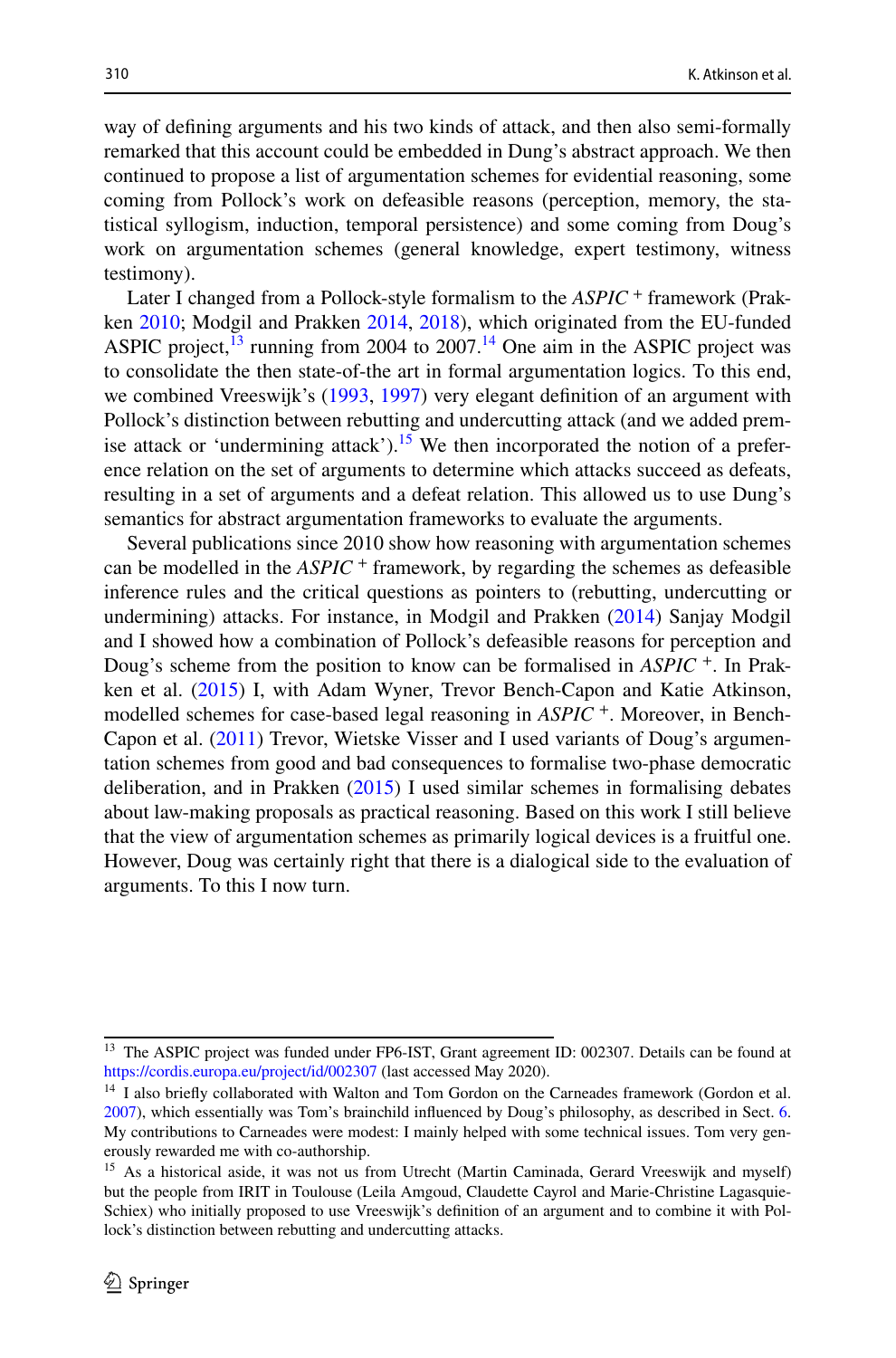#### **7.3 Dialogue systems**

The infuence of Doug's ideas on my work on argumentation dialogues was initially more indirect, coming through AI and Law work on modelling legal procedure with dialogue games for argumentation (Gordon [1994](#page-40-4); Hage et al. [1993;](#page-41-23) Lodder and Herczog [1995\)](#page-41-24). This work was in turn inspired by a body of work in argumentation theory on so-called 'formal dialectics' [a term coined by Hamblin ([1970\)](#page-41-6)], to which Doug had made important contributions (e.g. Woods and Walton [1978](#page-44-25); Walton and Krabbe [1995\)](#page-44-5). A more direct infuence came through my collaboration with Doug in Prakken et al. ([2004,](#page-42-26) [2005](#page-42-9)). In those days Doug thought a lot about the problem whether asking a critical question always shifts the burden of proof in persuasion dialogues. He realised that sometimes just asking a critical question of an argumen– tation scheme is not enough to make the argument 'default' but something more is needed. Once argumentation schemes are seen as defeasible inference rules and their use is embedded in dialogue systems as sketched above, a natural solution to Doug's problem becomes available. When critical questions point at rebutting or undercutting counterarguments, then simply asking them is not enough to shift the dialogical burden of proof to the other side, since the idea of defeasible reasoning is that the absence of such counterarguments is presumed. So to shift the burden of proof, a counterargument must be provided. For instance, when an argument from expert opinion is ofered, it is not enough to ask whether the person who is claimed to be an expert is biased, since in the absence of evidence to the contrary, experts are presumed to be not biased. Instead, when a critical question asks whether a premise of an argument instantiating a scheme is true, then the premise must be further supported, so simply asking whether it is true shifts the burden of proof. For example, that someone who is claimed to be an expert on a given issue really is an expert cannot simply be presumed but must be argued for when challenged. In my papers with Doug and Chris Reed on dialogue we modelled this approach by, at each stage of a dialogue, excluding the arguments with challenged premises from the set of arguments to which the argumentation logic is applied at that stage [an idea originally from Prakken [\(2005a\)](#page-42-20)].

There is a technical subtlety here. In some (uses of) argumentation logics the absence of an exception is made explicit as a special type of premise [for instance, the 'assumptions' of assumption-based argumentation (Toni [2014](#page-43-16)), which can also be included in *ASPIC* <sup>+</sup> (Prakken [2010\)](#page-42-14)]. In that case there are no undercutting counterarguments and whether a critical question about a premise shifts the burden of proof depends on whether the premise is an assumption or not. Only if it is not, does asking whether it is true shift the burden of proof. Despite this technical difference between various (uses of) argumentation logics, the general story is the same: logically speaking some things can be presumed in the absence of evidence to the contrary, while other things cannot; only in the latter case does asking whether the thing is true shift the burden of proof. See also the distinction between assumptions and exceptions made above in Sect. [2.1.](#page-2-0)

One point made in Prakken et al. ([2004,](#page-42-26) [2005](#page-42-9)) is that whether something can be presumed or not is often a domain-specifc issue, which can itself become the sub‑ ject of debate. One example is legal procedure, where the distribution of the burden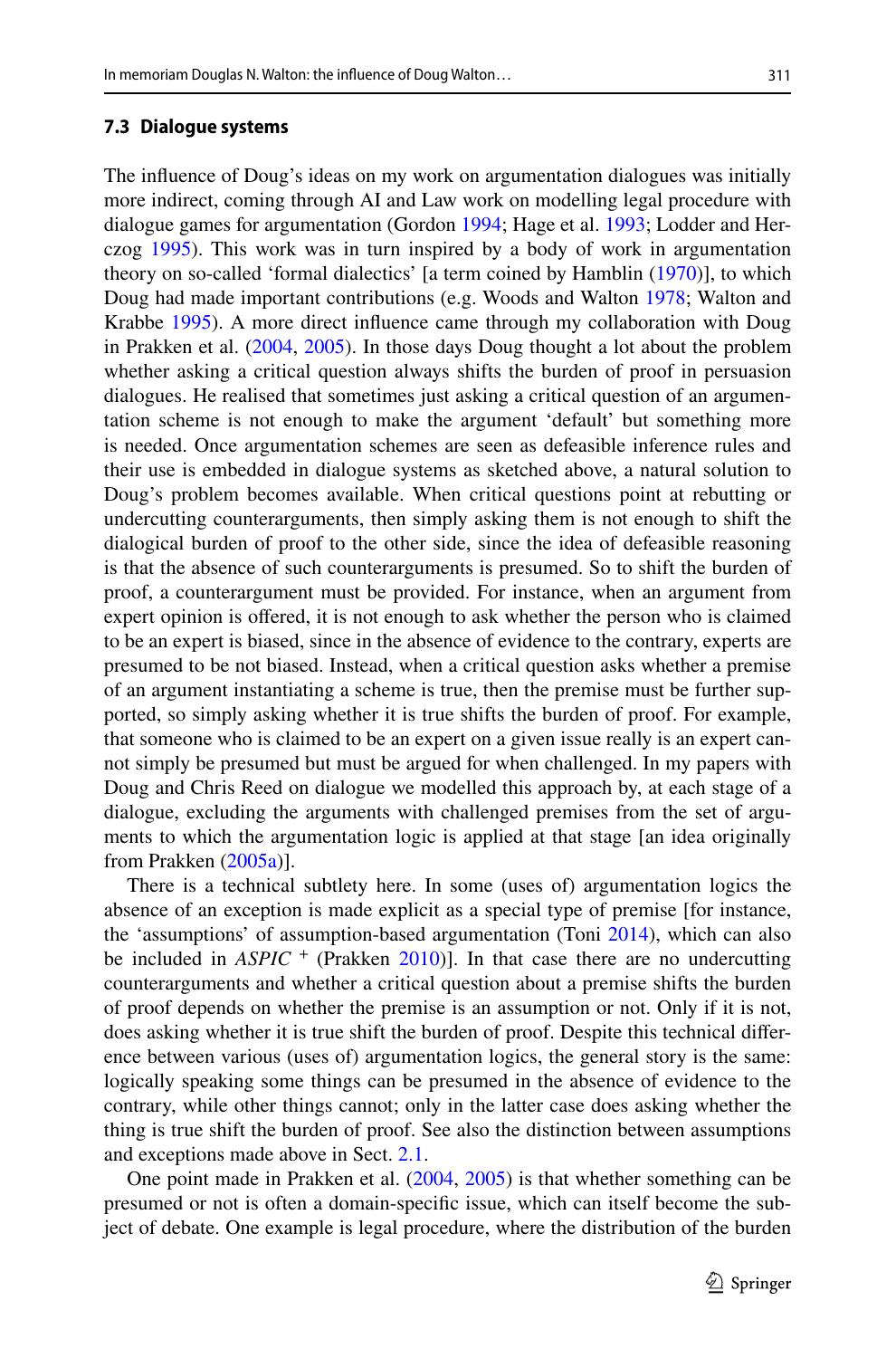of proof over the parties can become the subject of debate. Accordingly, Doug, Chris and I proposed a dialogue system in which a challenge of a premises  $\varphi$  of an argument can be answered with 'you have the burden of proving  $\neg \varphi$  because ...". Such a move makes the dialogue shift to an embedded burden-of-proof dialogue, the outcome of which determines whether the challenge of  $\varphi$  has any dialogical effect. These ideas were formalised within my general approach to formalising persuasion dialogues proposed in Prakken ([2005a](#page-42-20)).

After our two joint publications, Doug, Chris and I did not further pursue this line of research together, but our papers had a big infuence on a series of papers I subse‑ quently wrote with Giovanni Sartor on formal models of presumptions and burdens of proof in legal procedure, culminating in Prakken and Sartor [\(2009](#page-42-10)). One idea that Giovanni and I further developed was the distinction between the *global* and *local* burdens of proof, which was one of Doug's contributions to the two papers I wrote with him and Chris Reed. The global burden of proof remains fixed during a persuasion dialogue and rests on the proponent of the initial claim. By contrast the local burden of proof can shift during a dispute. As we wrote in Prakken et al. ([2005\)](#page-42-9):

Moves in which a proposition is asserted (either as a claim or as a premise of an argument) usually carry a burden with them to defend the assertion or else retract it when challenged. However, in exceptional cases the burden shifts to the other party to provide evidence that the proposition does not hold.

This agrees with the above-sketched way of embedding reasoning with defeasible argumentation schemes in dialogue protocols. In fact, in Prakken et al. ([2004,](#page-42-26) [2005](#page-42-9)) we assumed that arguments as put forward in a dialogue are constructed with argumentation schemes seen as defeasible inference rules. Giovanni and I found that Doug's distinction between global and local burden of proof is related to a distinc– tion in common law between the burden of persuasion on the one hand, and the burden of production and the tactical burden of proof on the other. We also further developed the idea proposed in Prakken et al. [\(2004](#page-42-26), [2005](#page-42-9)) to model dialogues about the burden of proof, especially in Prakken and Sartor ([2007\)](#page-42-27).

To be honest, Giovanni and I found that Doug's ideas on burdens of proof were not the fnal answer; especially in legal contexts the notion of burden of proof is quite tricky; in Prakken and Sartor  $(2009)$  $(2009)$  we distinguished no fewer than seven distinct types of proof burdens. But Doug's ideas defnitely put us in the right direction.

### **8 Giovanni Sartor: argumentation in legal interpretation**

I came to know Doug about two decades ago, at one of the many ICAIL conferences at which both of us participated. I remember that I enjoyed speaking with him, I liked his curiosity, and his availability both to provide his insights and to listen to less experienced researchers, coming from diferent domains

At that time, I had already been working, in particular with Henry Prakken, on developing formal models of legal reasoning based on logic programming, nonmonotonic logic and Dung-style argumentation. I felt committed to the project of developing formal models of legal knowledge and reasoning. I thought that such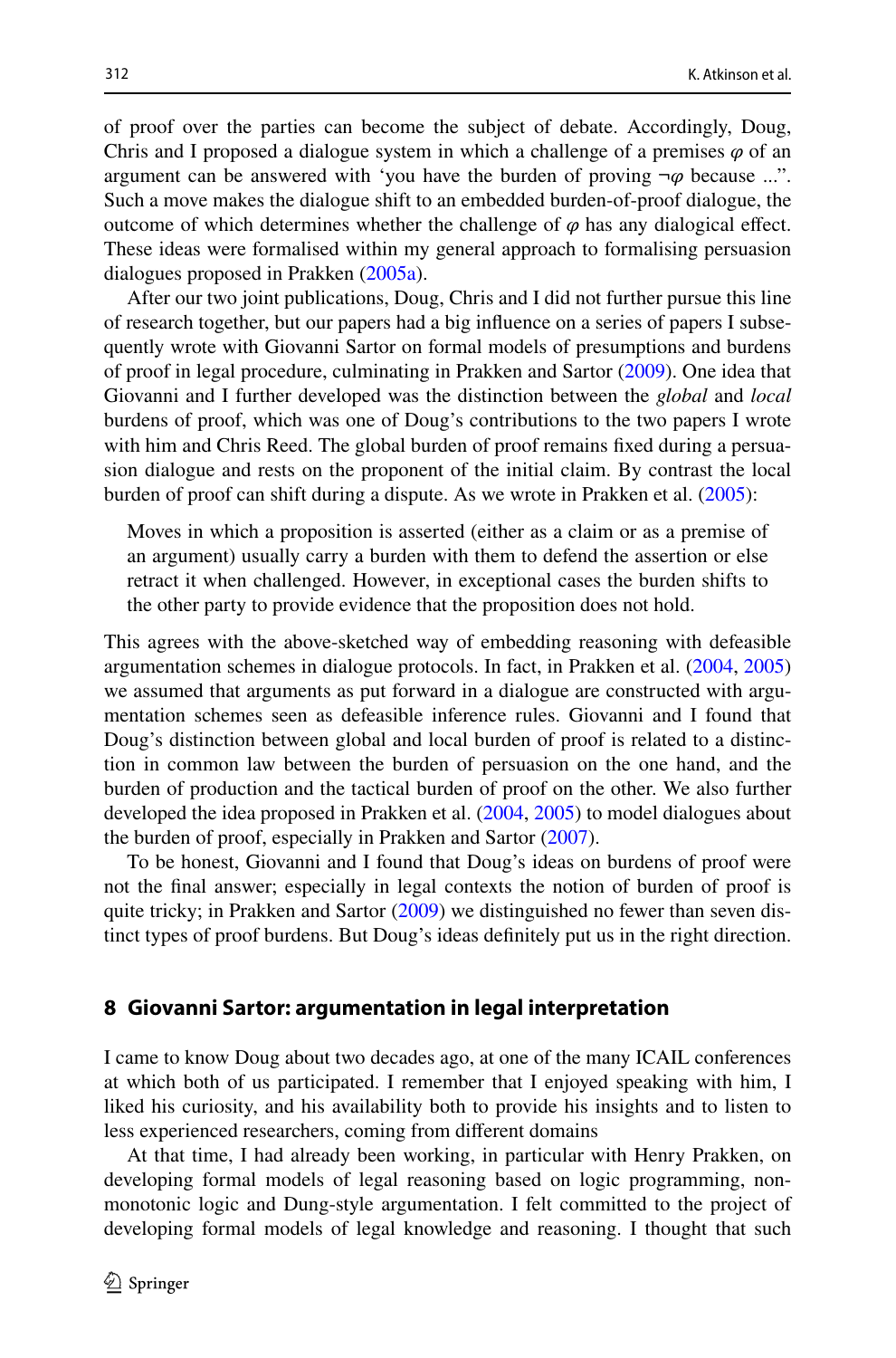models, to be built by applying and extending ideas from logic and AI, would contribute not only to useful computer applications, but also to progress in legal think‑ ing and legal practice. I was aware that research on argumentation and rhetorics—in particular some leading contributions, such as of Perelman and Olbrechts-Tyteca [\(1969](#page-42-2)), Toulmin ([1958\)](#page-43-4), and Viehweg ([1993\)](#page-43-17)—could provide many useful insights for the development of formal models of legal reasoning. However, in legal studies, in particular in the continental tradition, the appeal to the "informal", "rhetorical" or "topical" tradition was often presented in a polemic opposition to any application of formal, or even scientifc, methods in the legal domain. It seemed that a legal theorist would have to choose on which side to stand, and given my interests and propensities, I was committed to the "formal" side, which implied being to some extent sceptical toward "informal logic." The encounter with Doug changed my perspective: he was a leading scholar in informal logic, but was interested in fnding formal and even computable models that could capture, even though partially, the patterns of reasoning that he was detecting and investigating. Since his work on dialogue types with Walton and Krabbe [\(1995](#page-44-5)) he had engaged in this interdisciplinary research, meant to merge argumentation research and formal models. Moreover, he was interested in bringing this approach into the AI and Law domain, as shown by the contributions he was developing with some of my colleagues working in this domain.

I was very happy to be able to invite him for some months at the European Uni‑ versity Institute. We had a well-attended course on argumentation in law, and we succeeded in doing some work together, which led to the following research projects.

### **8.1 The rationale for argument schemes**

A frst project concerned the justifcation of argument schemes. Doug's work had elicited a number of diverse argumentation schemes, well beyond the classical dis‑ tinction of deduction, induction, abduction and analogy. He had also shown that reasoning patterns that were usually considered to be fallacies—arguments from authority, from precedent, from ignorance, from correlation to causality, etc.—as they fail to meet the requirements of logical deduction, were accepted in a number of contexts and domains. However, such patterns could lead to mistaken conclusions, even when deployed in suitable contexts, due to their defeasible nature. This raised the issues of what would justify the fallible use of a defeasible reasoning pattern, in what contexts. A second issue was to explain why certain patterns of rea– soning could be used legitimately in certain cultural-institutional contexts and not in certain others. This would apply in particular to patterns used in legal interpretation. In fact, in diferent legal systems diferent argument schemes—such as appeals to ordinary language meaning, to legislative intention, to preparatory work (drafting history) or to teleology—are used to different extents to support interpretive claims. If argument schemes embody appeal to rationality, how is it possible that their use is so parochial?

Our approach to address such issues was based on two main considerations. First, we affirmed that argument schemes themselves could be justified through arguments.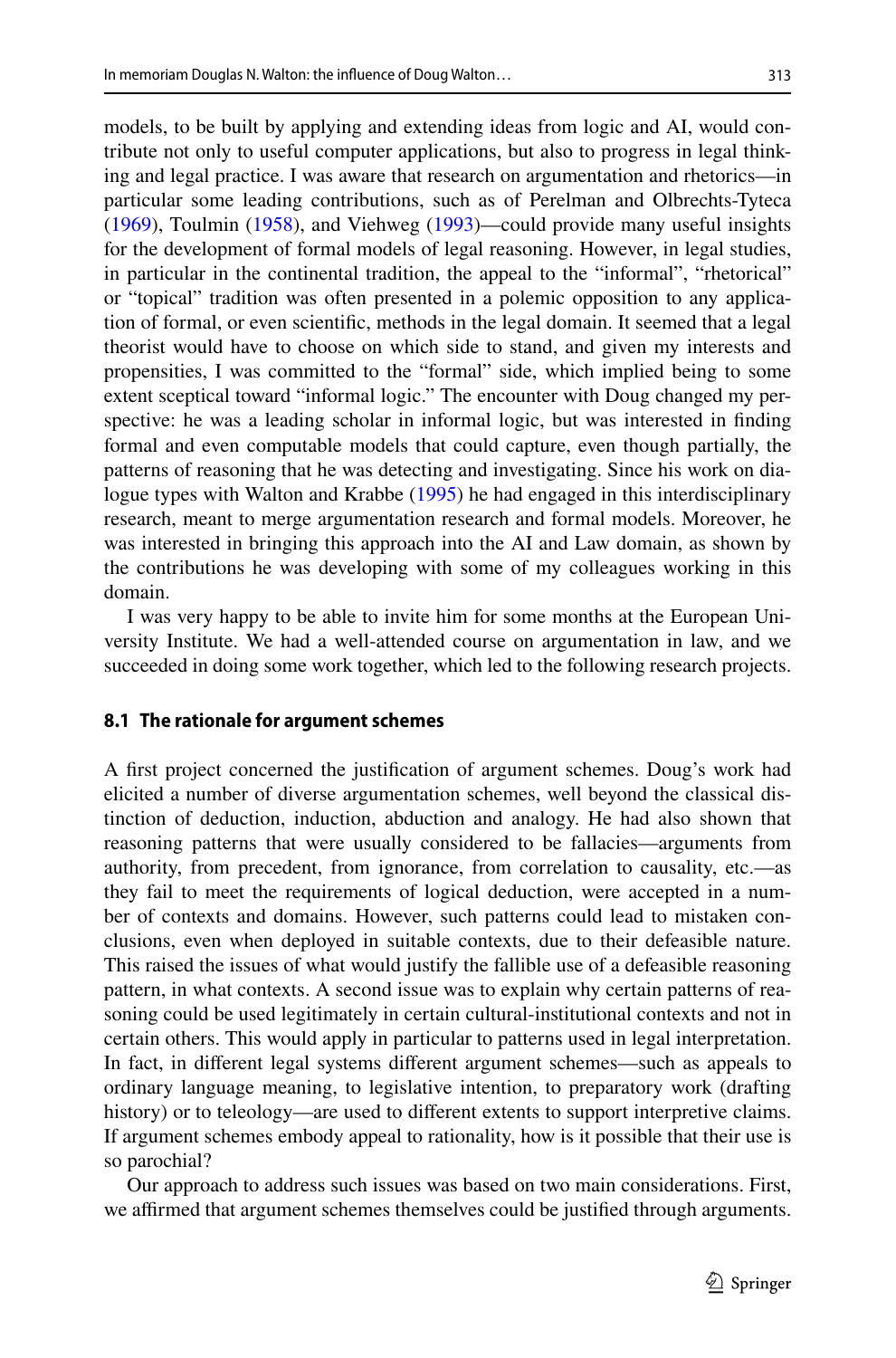In particular, the use of argument schemes can be given a pragmatic justifcation, namely, a justifcation based on teleological reasoning, as instantiated by the scheme for practical reasoning, supplemented by arguments from positive and negative consequences. Thus, the use of an argument scheme in the context of an activity would be justifed to the extent that the scheme contributes to the cognitive or practical purposes of that activity. Second, we considered that the pragmatic utility, and consequently the justifcation, of a scheme may depend on the shared acceptance of the scheme. The use of a scheme—such as appeal to ordinary language or to prepara– tory works in legal interpretation—is justified by the very fact that this scheme promotes engagement and persuasion, or at least acquiescence, and this depends on the existence, in the given context, of a shared disposition to use that scheme.

### **8.2 Legal interpretation as argumentation**

The interaction we had in Florence led us to one further project, that was to continue in the following years, namely, an argument-based analysis of legal interpretation. We focused on the classifcations of arguments in legal interpretation that had been proposed by the legal theorists, such as Tarello [\(1980](#page-43-18)) and MacCormick and Summers [\(1991](#page-41-25)). It seemed to us that such jurisprudential analyses provided rich insights into legal discourse, but that additional understanding could be gained by linking them on the one hand to argumentation theory and on the other hand to AI and Law research. Thus, we decided to consider the extent to which interpre‑ tive discourse as classifed and analysed by legal theorists could be mapped into the argument schemes identified by argumentation theorists such as Doug and his associates (Walton et al. [2008](#page-44-7)). Moreover, we wanted to provide a structured and pos‑ sibly computational representations of such arguments. Fabrizio Macagno, who had already extensively cooperated with Doug (see Walton et al. [2008](#page-44-7)), joined us in this project. A number of contributions were subsequently developed, where we merged the analysis of legal interpretation though argumentation theory and pragmatics, with the modelling of interpretative reasoning through systems for defeasible argu-mentation, relying in particular on Carneades and ASPIC<sup>+</sup> (Macagno et al. [2014,](#page-41-26) [2018](#page-41-27); Sartor et al. [2014;](#page-43-19) Walton et al. [2016](#page-44-26), [2018](#page-44-27)). On the one hand we showed that arguments used in legal interpretation could indeed be classifed and analysed as instances of the kinds of argument that had been studied in argumentation research. On the other hand, we showed that such arguments could be captured through defea– sible conditionals, together with the presuppositions/presumptions concerning their use, and possible attacks against them (critical questions/exceptions). Thus it was possible to model interpretive debates through defeasible argumentation, to capture the dialectical interactions of competing interpretive proposals and attacks against them, as well as the transition from the interpretation of legal provisions to their application to derive substantive conclusions.

The development of this research lead to my fnal project with Doug, namely, to the idea of preparing a book on argumentation in legal interpretation. The book, co-authored by Doug, Fabrizio Macagno, and myself, entitled *The pragmatic and argumentative structure of statutory interpretation*, had been completed just before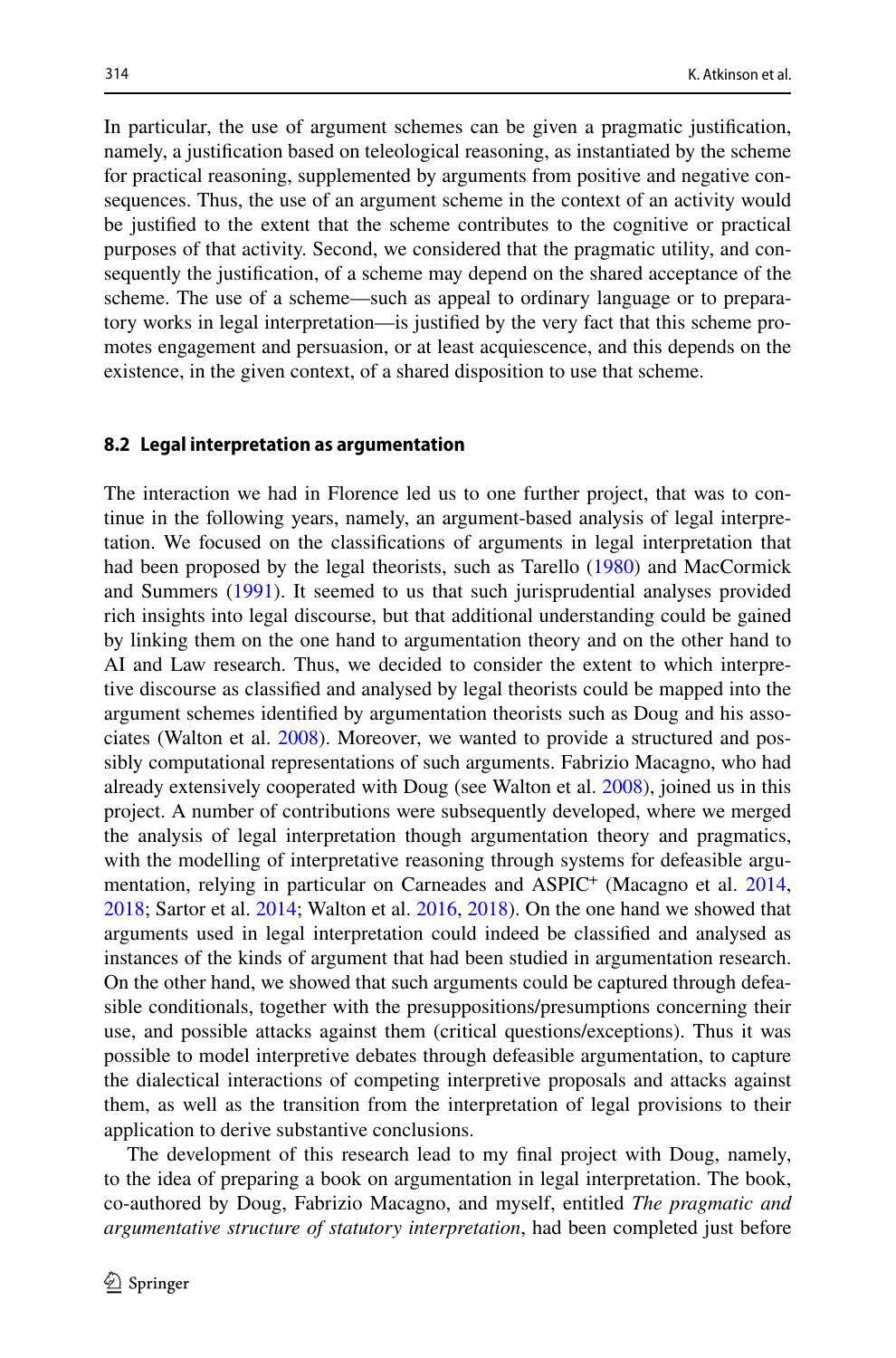<span id="page-34-1"></span>

Doug' s sudden departure from us. It is hopefully going to be published within the current year (2020). The book aims at providing an account of legal interpretation that combines and integrates fve diferent disciplines, each giving a diferent per‑ spective on legal argumentation: argumentation theory, legal theory, pragmatics, dialectics, and AI and Law. The core of the book is constituted indeed by Doug's approach to argumentation, as contextualised to interpretive debates. After providing an introduction to legal interpretations, argument schemes for statutory interpretations are defned and consistently applied to multiple legal and paralegal examples. Their use is connected to the pragmatics of legal language and legal interactions. Interpretive arguments—such as linguistic, teleological, *a contrario*, and analogical arguments—are modelled as defeasible modus ponens inferences, subject to challenges and attacks. The book has two main goals, a theoretical one and a practical one. The theoretical goal consists in linking legal argument to general argumenta– tion, i.e., in showing how the complexity of interpretive canons and reasoning can captured by using the instruments that we already use to model everyday conversation. The practical goal consists in furnishing tools to aid with the interpretation of statutory texts, in particular by explicating and visualising, through argument maps, the whole network of competing arguments concerning an interpretive issue.

# <span id="page-34-0"></span>**9 Bart Verheij: connecting formal, computational and real‑life argumentation**

My frst encounter with Doug Walton was when he gave one of the invited lectures at the International Conference on Formal and Applied Practical Reasoning (FAPR 1996) that took place in Bonn. I was then near the end of my Ph.D. research and had been struggling with the breadth of perspectives that was helpful and necessary for the study of argumentation in the law (Fig. [2](#page-34-1), taken from my report of that conference<sup>16</sup>). One is the perspective of theories and models emphasising the formal conceptualization of argumentation, as for instance studied in philosophical logic. A second is the perspective of minds and humans emphasising how argumentation occurs naturally in everyday and professional domains, as for instance studied in the cognitive sciences. And a third and final is the perspective of machines and programs emphasising a computational perspective on how argumentation occurs.

<span id="page-34-2"></span><sup>16</sup> [https://www.ai.rug.nl/~verheij/publications/fapr96report/,](https://www.ai.rug.nl/%7everheij/publications/fapr96report/) written for Ron Loui.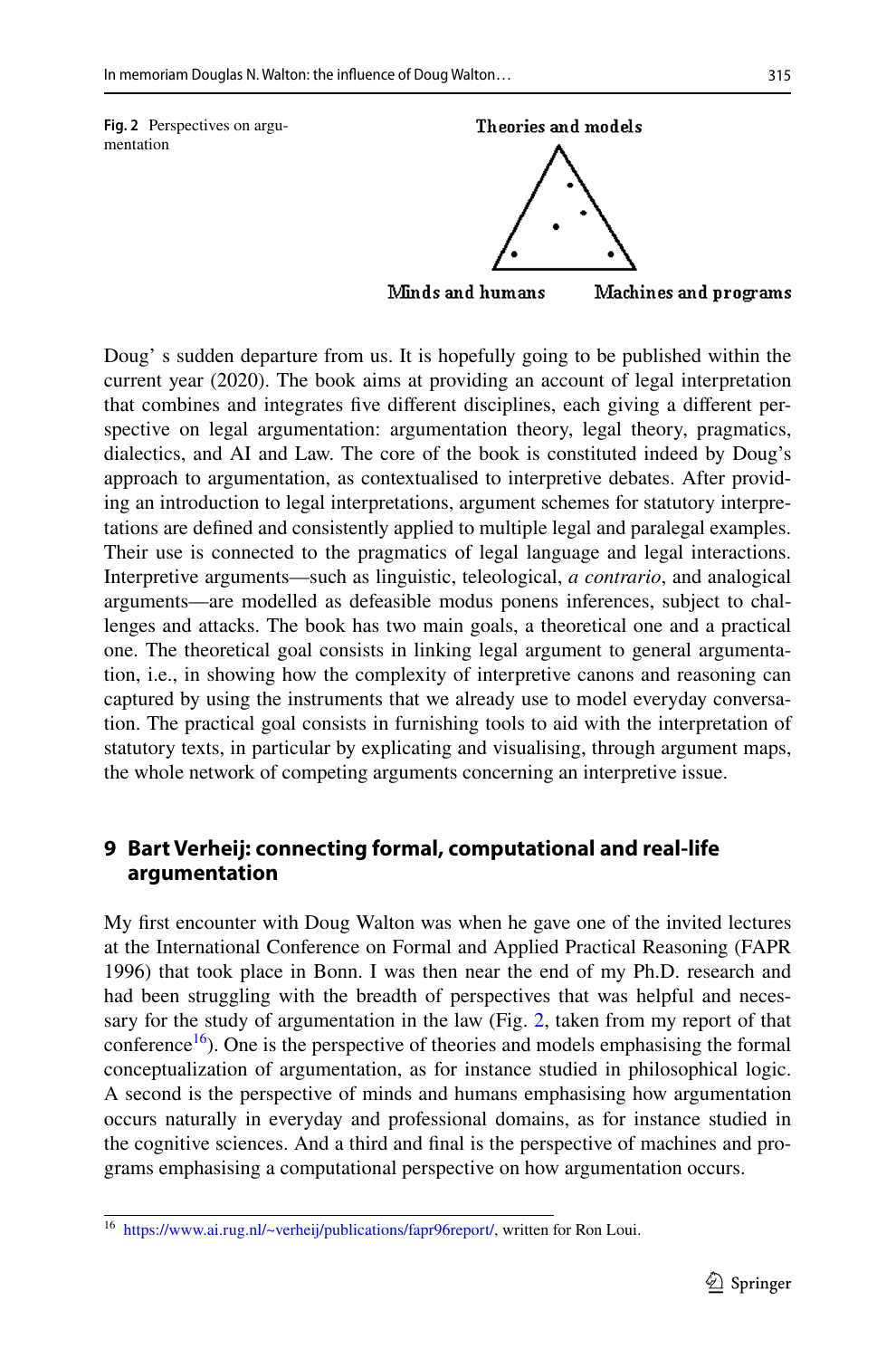The conference was a relief, as there a community was gathering where seem– ingly everyone was interested in the study of argumentation as an enterprise in between all these perspectives. And Doug was a central member of that community. Until then I had known him only from some of the books I had been borrowing from the university library. I knew his *Fallacies* co-written with his Ph.D. supervisor John Woods (who survives Doug), and I knew his *Informal Logic* (Walton [1989\)](#page-44-11). Already these books (just two of already then many) suggested how prolifc he was as an author, and how broad his contributions to the study of argumentation.

In his lecture, Doug emphasised the need for the development of an 'applied logic', acknowledging the pragmatic, goal-driven side of reasoning and argumentation. He also spoke of software as a critical thinking tool, a topic at the heart of the computational dialectics workshop organised by Tom Gordon and Gerhard Brewka at that conference, which I also attended.

To me all this felt very fresh, relevant, important. Doug had at that time already written some 20 books on these and related topics.

A second episode of Doug's infuence on me as a researcher is a workshop organ‑ ized by Chris Reed and Tim Norman in Bonskeid House, originally a Scottish mansion, but by then converted to a youth hostel. In that week, a group of some twenty researchers gathered with the goal to produce a book on what Chris and Tim referred to as 'argumentation machines'. The book appeared 4 years later (Reed and Norman [2003](#page-42-18)) and contains a roadmap of research in argument in computation (by Chris and Tim). Doug coauthored a chapter on argument and multi-agent systems.

The intensity of the event played a role in setting the agenda and building the community for the computational argumentation community, to which Doug contributed from the start: he co-wrote two papers at the frst of the biennial Computa‑ tional Models of Argument conference series (COMMA 2006, Liverpool) (Gordon and Walton [2006a,](#page-40-20) [b,](#page-40-19) both with Tom Gordon) and wrote a paper for the frst issue of the *Argument and Computation* journal (Walton [2010\)](#page-44-28). Just before he died Doug had fnalized a paper for that same journal. It appeared posthumously as Walton ([2019\)](#page-44-29).

During the workshop in Bonskeid House, Doug discussed argumentation schemes and their critical questions as catalogued by him in his 1996 book (Walton [1996](#page-44-6)), later adapted and expanded with Chris Reed and Fabrizio Macagno (Wal‑ ton et al. [2008\)](#page-44-7). At that time, I had just developed the DefLog formalism (Verheij [2003b](#page-43-20)), and in that week in Scotland became aware of the fact that argumentation schemes could be given a formal semantics in such an argumentation formalism, with critical questions corresponding to points of attack (Verheij [2001b](#page-43-21), [2003c\)](#page-43-12). The perspective became the basis of my work on argument diagramming and evalua‑ tion software (Verheij [2003a,](#page-43-22) [2005,](#page-43-23) [2007](#page-43-24)), balancing real life relevance and compliance with Dung ([1995\)](#page-40-2). Now that I write this text, that work was clearly an answer to what Doug had been calling for at the 1996 Bonn conference mentioned earlier. Meanwhile Doug was developing his own answer to that call (e.g. Rowe et al. [2006;](#page-43-25) Gordon and Walton [2006b](#page-40-19)).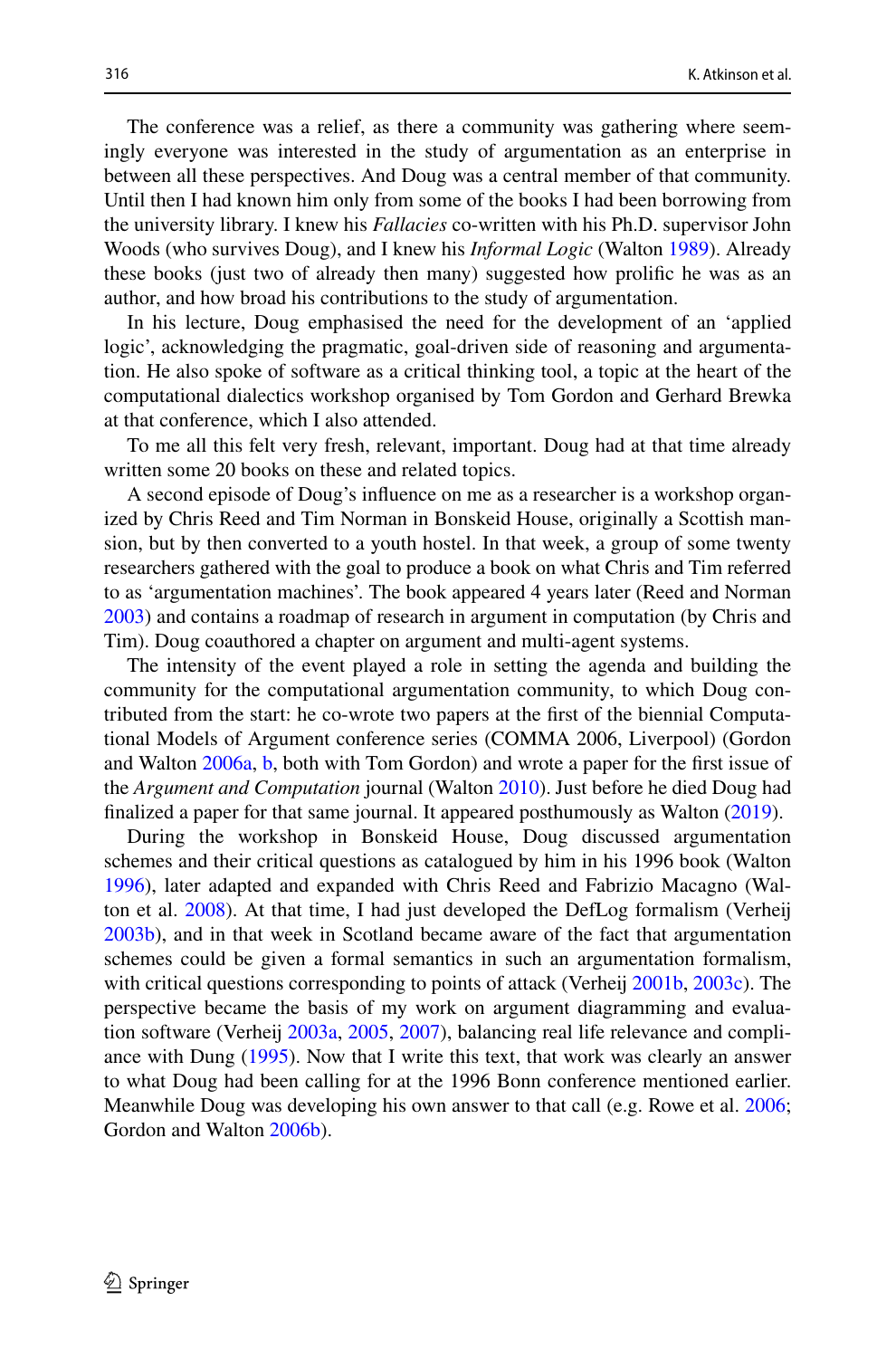Doug's ideas on argumentation schemes also helped me with addressing the puzzle of how to connect formal and applied logic. As a mathematician working (then) in a law school, I had been thinking hard about the relation between (on the one hand) the formal rules of inference as they appear in mathematical logic and (on the other hand) the reasoning patterns in law as Jaap Hage and I had been modeling them in Reason-Based Logic (Hage and Verheij [1994](#page-41-28)). For Jaap, Reason-Based Logic was an approximation of a natural logic, optimizing relevance for law. Our discussions led me to write about whether a 'logic of law' could exist (Verheij [2001c\)](#page-43-26). My answer was yes and no at the same time: yes, a logic of law can exist by formally explicating legally relevant reasoning patterns (a bit like in a natural deduction system, but now a 'legal deduction system'), but also no, since such a legal logic can also be reduced to a set of legal assumptions in a more abstract logic. When I heard Doug speak on argumentation schemes in Bonskeid, I understood that, like Reason-Based Logic, argumentation schemes could be thought of as either being part of a contextual, applied logic, or as a set of contextual assumptions in a more abstract logic (Verheij [2003c](#page-43-12)). In this context, I made a proposal for a scheme 'Modus non excipiens', a variation of the familiar Modus ponens in the context of defeasibility, that ended up in the *Argumentation schemes* book (Walton et al. [2008](#page-44-7), p. 366):

*Modus Non Excipiens* (Verheij [2001c](#page-43-26)) As a rule, if P, then Q. P. It is not the case that there is an exception to the rule that if P, then Q. Therefore, Q.

A third part of my journey with Doug and his ideas occurred when I was asked to review some of his books for the *Artificial Intelligence and Law* journal, specifcally *The New Dialectic* (Walton [1998b](#page-44-8)), *Ad Hominem Arguments* (Walton [1998a](#page-44-30)) and *One-Sided Arguments* (Walton [1999\)](#page-44-31). I then discovered that for Doug, at that time, argumentation schemes did not yet have a standardized format (Ver‑ heij [2001a](#page-43-27)). Concretely, in his *Ad Hominem Arguments*, the following three all count as argumentation schemes (here AH abbreviates 'ad hominem'):

GENERIC AH [p. 249 in Walton ([1998a](#page-44-30))] *a* is a bad person. Therefore,  $a$ 's argument  $\alpha$  should not be accepted.

GUILT BY ASSOCIATION AH [pp. 256–257 in Walton ([1998a](#page-44-30))]

*a* is a member of or is associated with group G, which should be morally condemned.

Therefore, *a* is a bad person.

Therefore,  $a$ 's argument  $\alpha$  should not be accepted.

TWO WRONGS AH [pp. 256–257 in Walton ([1998a](#page-44-30))]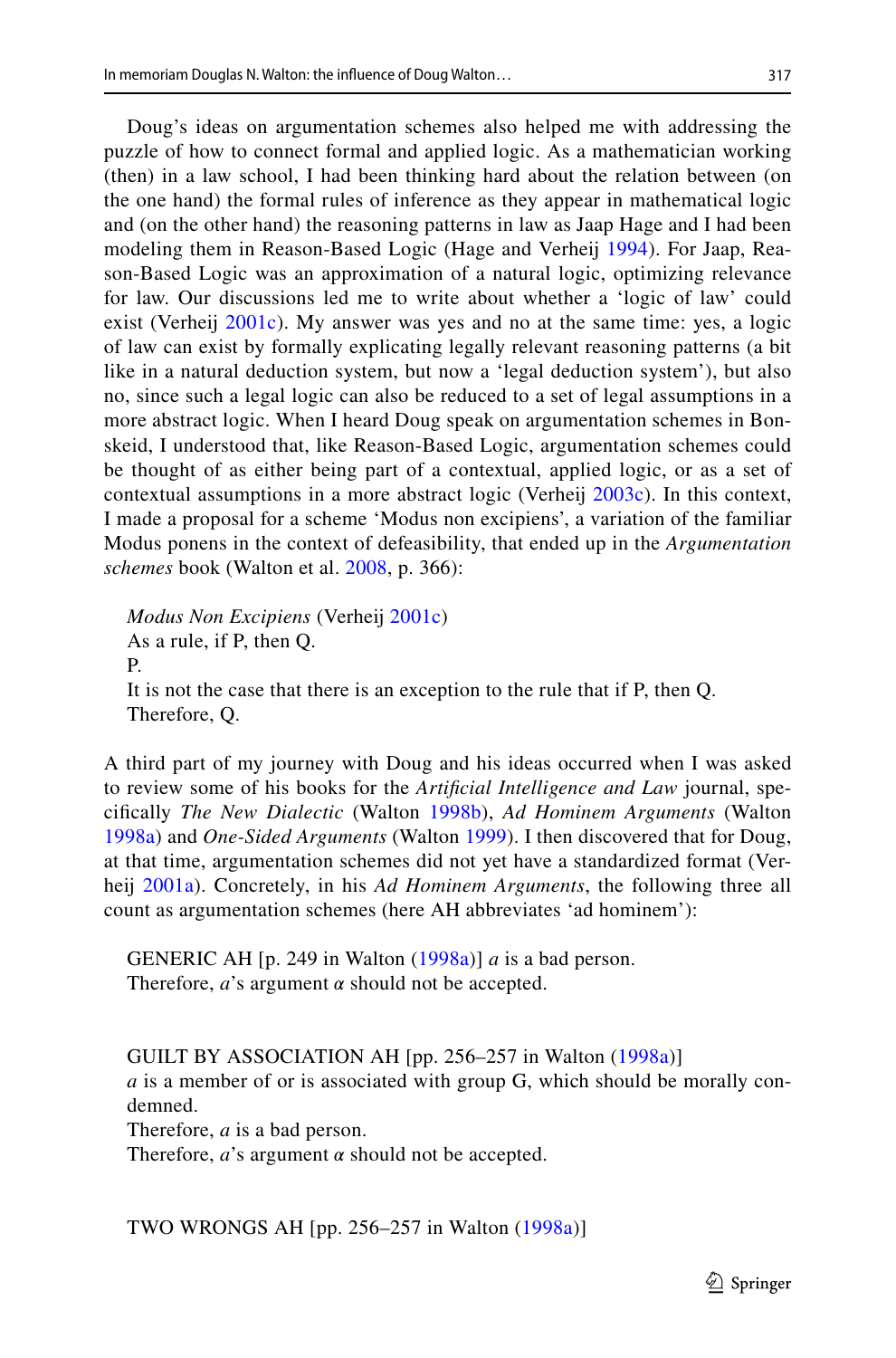*Proponent* Respondent, you have committed some morally blameworthy action (and the specifc action is then cited).

*Respondent* You are just as bad, for you also committed a morally blamewor– thy action (then cited, generally a diferent type of action from the one cited by the proponent but comparable in respect of being blameworthy).

Therefore, you are a bad person, and your argument against me should not be accepted as having any worth.

The frst is an argumentation scheme in its by now more standardized format: as a kind of semi-formal rule of inference, with a schematic premise and conclusion. The second is more like a semi-formal derivation, consisting of two steps. Now this would be thought of as built from two instances of an argumentation scheme. The third is like a small boilerplate dialogue, here not even using the schemeindicating variables  $a$  (for the attacked arguer) and  $\alpha$  (for the attacked argument).

One lesson that I learnt from reviewing these books is how seriously Doug took his emphasis on applied logic: all endeavours in applied logic should be relevant for real life argumentation. Real life relevance always comes frst, and only then careful systematization. In formal logic, things often stand the other way around.

The reviewing effort strengthened my perspective on formalizing argumenta– tion schemes. Where frst I mostly emphasised the connection between critical questions and argument attack, and the added value of formal evaluation (Verheij [2001b\)](#page-43-21), I now more clearly saw how cataloguing argumentation schemes could be approached as a kind of knowledge engineering enterprise (Verheij [2003c\)](#page-43-12). Each scheme should follow a standard format and consist of lists of premises, conclusions, exceptions and conditions of relevance. As a result of this four-element format, critical questions could also be divided into four kinds: questions about a premise, about a conclusion, about an exception [that I took as blocking the connection between premises and conclusion, following Pollock's idea of undercutting defeat (Pollock [1995](#page-42-19))] and about a condition of relevance. These ideas were clearly hanging in the air, as several researchers (including Doug himself) were developing a similar perspective on argumentation schemes in those days.

Floris Bex and I applied this knowledge engineering method towards argumen– tation schemes when we modeled theoretical approaches to evidential reasoning in terms of argumentation schemes and their critical questions: frst, we modeled the anchored narratives theory (Wagenaar et al. [1993\)](#page-43-28), that provides a normative perspective on evidential reasoning in terms of good quality, well-supported scenarios explaining the evidence (Verheij and Bex [2009\)](#page-43-29); then the hybrid theory of evidential reasoning (Bex [2011](#page-39-24)), that shows how evidential reasoning with arguments and with scenarios go together (Bex and Verheij [2012](#page-40-12)). Doug himself also continued to have an interest in evidential reasoning and argumentation (e.g. Wal– ton [2016](#page-44-32)).

When I try to summarize Doug's infuence on me, my thinking and my life, Doug showed that: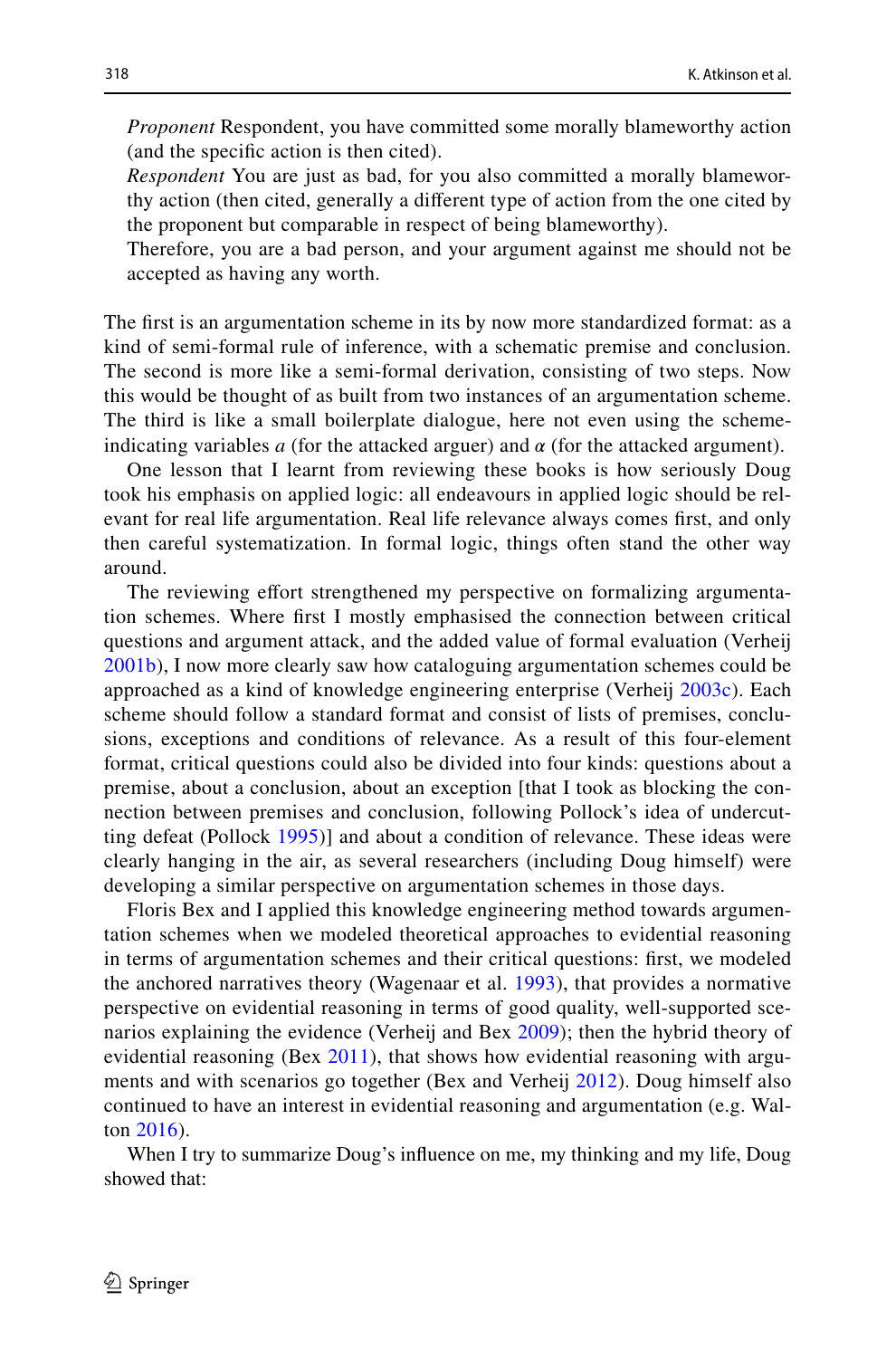- 1. An applied version of logic can be pursued in terms of argumentation schemes, and gives an all-encompassing perspective on argumentation relevant for all aspects of life;
- 2. The critical questions that come with argumentation schemes directly suggest pos‑ sible points of attack of arguments, thereby providing the means to both evaluate arguments and produce a debate;
- 3. Real life examples and case studies are a necessary and concrete approach to lowering the risk of sterile theorizing without sufficient real life relevance;
- 4. A mix of formal and non-formal methods can provide a semi-formal middle ground counterbalancing mathematical strictness, a bit like in AI's knowledge representation;
- 5. An inclusive, welcoming and curious attitude towards researchers and their research is the best way to support the development of ideas and make progress.

The last time I saw Doug in person (as always accompanied by his wife Karen) was in my university's town when he was attending the most recent edition of the Euro– pean Conference on Argumentation (ECA 2019, Groningen). It has always been a pleasure and an inspiration to follow Doug and his work, and I keep good memories of our encounters, in writing and at academic events.

# **10 Concluding remarks**

In this paper we have, as a group of friends and colleagues, described how Doug's work infuenced us and the feld of AI and Law. Although we have built on the same work, we have often taken it in different directions, which is a testimony to the richness of the ideas. What is remarkable is that Doug has worked with us in taking it in these diferent directions, which refects his lack of dogmatism, his generosity as a collaborator, and his intellectual curiosity. The AI and Law community was fortunate that Doug became an active participant in its work, and we, like many others, will miss both his ideas, and him as a person.

**Open Access** This article is licensed under a Creative Commons Attribution 4.0 International License, which permits use, sharing, adaptation, distribution and reproduction in any medium or format, as long as you give appropriate credit to the original author(s) and the source, provide a link to the Creative Commons licence, and indicate if changes were made. The images or other third party material in this article are included in the article's Creative Commons licence, unless indicated otherwise in a credit line to the material. If material is not included in the article's Creative Commons licence and your intended use is not permitted by statutory regulation or exceeds the permitted use, you will need to obtain permission directly from the copyright holder. To view a copy of this licence, visit [http://creativecommons.org/licen](http://creativecommons.org/licenses/by/4.0/) [ses/by/4.0/](http://creativecommons.org/licenses/by/4.0/).

# **References**

<span id="page-38-0"></span>Aleven V (1997) Teaching case-based argumentation through a model and examples. Ph.D. thesis, University of Pittsburgh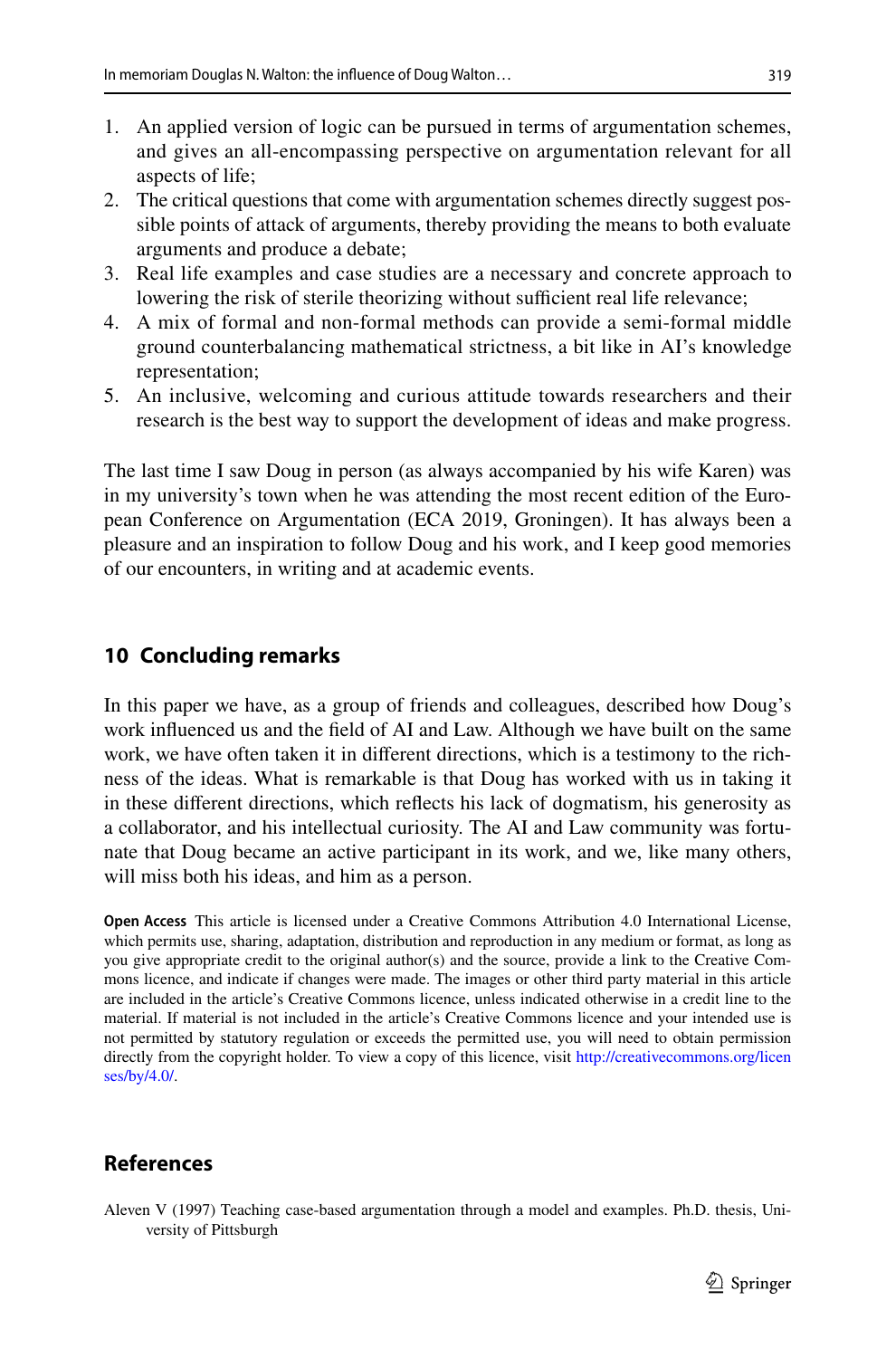<span id="page-39-3"></span>Atkinson K (2005) What should we do? Ph.D. thesis, University of Liverpool

- <span id="page-39-25"></span>Atkinson K (2012) Introduction to special issue on modelling Popov v Hayashi. Artif Intell Law 20(1):1–14
- <span id="page-39-7"></span>Atkinson K, Bench-Capon T (2007) Practical reasoning as presumptive argumentation using action based alternating transition systems. Artif Intell 171(10–15):855–874
- <span id="page-39-22"></span>Atkinson K, Bench-Capon T (2014) Taking the long view: looking ahead in practical reasoning. In: Pro‑ ceddings of the Fifth International Conference on Computational Models of Argument (COMMA 2014), pp 109–120
- <span id="page-39-23"></span>Atkinson K, Bench-Capon T (2018) Taking account of the actions of others in value-based reasoning. Artif Intell 254:1–20
- <span id="page-39-16"></span>Atkinson K, Bench-Capon T, McBurney P (2004) Justifying practical reasoning. In: Proceedings of the fourth international workshop on computational models of natural argument (CMNA 2004), pp 87–90
- <span id="page-39-10"></span>Atkinson K, Bench-Capon T, McBurney P (2006) Parmenides: facilitating deliberation in democracies. Artif Intell Law 14(4):261–275
- <span id="page-39-6"></span>Atkinson K, Bench-Capon TJM, McBurney P (2006) Computational representation of practical argument. Synthese 152(2):157–206
- <span id="page-39-21"></span>Atkinson K, Bench-Capon T, Prakken H, Wyner A (2013) Argumentation schemes for reasoning about factors with dimensions. Proc JURIX 2013:39–48
- <span id="page-39-2"></span>Atkinson K, Bench-Capon T, Walton D (2013) Distinctive features of persuasion and deliberation dia‑ logues. Argument Comput 4(2):105–127
- <span id="page-39-0"></span>Barbuceanu M, Fox MS (1995) Cool: a language for describing coordination in multi agent systems. In: Proceedings of the frst international conference on multi-agent systems, pp 17–24
- <span id="page-39-4"></span>Bench-Capon T (1998) Specifcation and implementation of Toulmin dialogue game. Proc JURIX 1998:5–20
- <span id="page-39-1"></span>Bench-Capon T (1998) Specifying the interaction between information sources. In: Proceedings of the ninth international conference on database and expert systems applications. Springer, pp 425–434
- <span id="page-39-5"></span>Bench-Capon T (2003) Persuasion in practical argument using value-based argumentation frameworks. J Log Comput 13(3):429–448
- <span id="page-39-11"></span>Bench-Capon T (2012) The long and winding road: forty years of argumentation. In: Proceedings of the fourth international conference on computational models of argument, pp 3–10
- <span id="page-39-19"></span>Bench-Capon T (2012) Representing Popov v Hayashi with dimensions and factors. Artif Intell Law 20(1):15–35
- <span id="page-39-18"></span>Bench-Capon T (2017) HYPO's legacy: introduction to the virtual special issue. Artif Intell Law 25(2):205–250
- <span id="page-39-9"></span>Bench-Capon T, Atkinson K (2010) Argumentation schemes: from informal logic to computational models. In: Reed C, Tindale C (eds) Dialectics, dialogue and argumentation: an examination of Douglas Walton's theories of reasoning and argument. College Publications, London, pp 103–114
- <span id="page-39-15"></span>Bench-Capon T, Sartor G (2003) A model of legal reasoning with cases incorporating theories and values. Artif Intell 150(1–2):97–143
- <span id="page-39-12"></span>Bench-Capon T, Sergot M (1988) Towards a rule-based representation of open texture in law. In: Walter C (ed) Computer power and legal language. Quorum Books, New York, pp 38–61
- <span id="page-39-13"></span>Bench-Capon T, Lowes D, McEnery A (1991) Argument-based explanation of logic programs. Knowl-Based Syst 4(3):177–183
- <span id="page-39-14"></span>Bench-Capon T, Coenen F, Orton P (1993) Argument-based explanation of the British Nationality Act as a logic program. Inf Commun Technol Law 2(1):53–66
- <span id="page-39-26"></span>Bench-Capon T, Prakken H, Visser W (2011) Argument schemes for two-phase democratic deliberation. In: Proceedings of the thirteenth international conference on artifcial intelligence and law. ACM Press, New York, pp 21–30
- <span id="page-39-8"></span>Bench-Capon T, Atkinson K, McBurney P (2012) Using argumentation to model agent decision making in economic experiments. J Auton Agents Multi Agent Syst 25(1):183–208
- <span id="page-39-20"></span>Bench-Capon T, Prakken H, Wyner A, Atkinson K (2013) Argument schemes for reasoning with legal cases using values. In: Proceedings of the fourteenth international conference on artificial intelligence and law, pp 13–22
- <span id="page-39-17"></span>Bench-Capon T, Atkinson K, Wyner A (2015) Using argumentation to structure e-participation in policy making. In: Transactions on large-scale data-and knowledge-centered systems XVIII. Springer, pp 1–29
- <span id="page-39-24"></span>Bex F (2011) Arguments, stories and criminal evidence: a formal hybrid theory. Springer, Berlin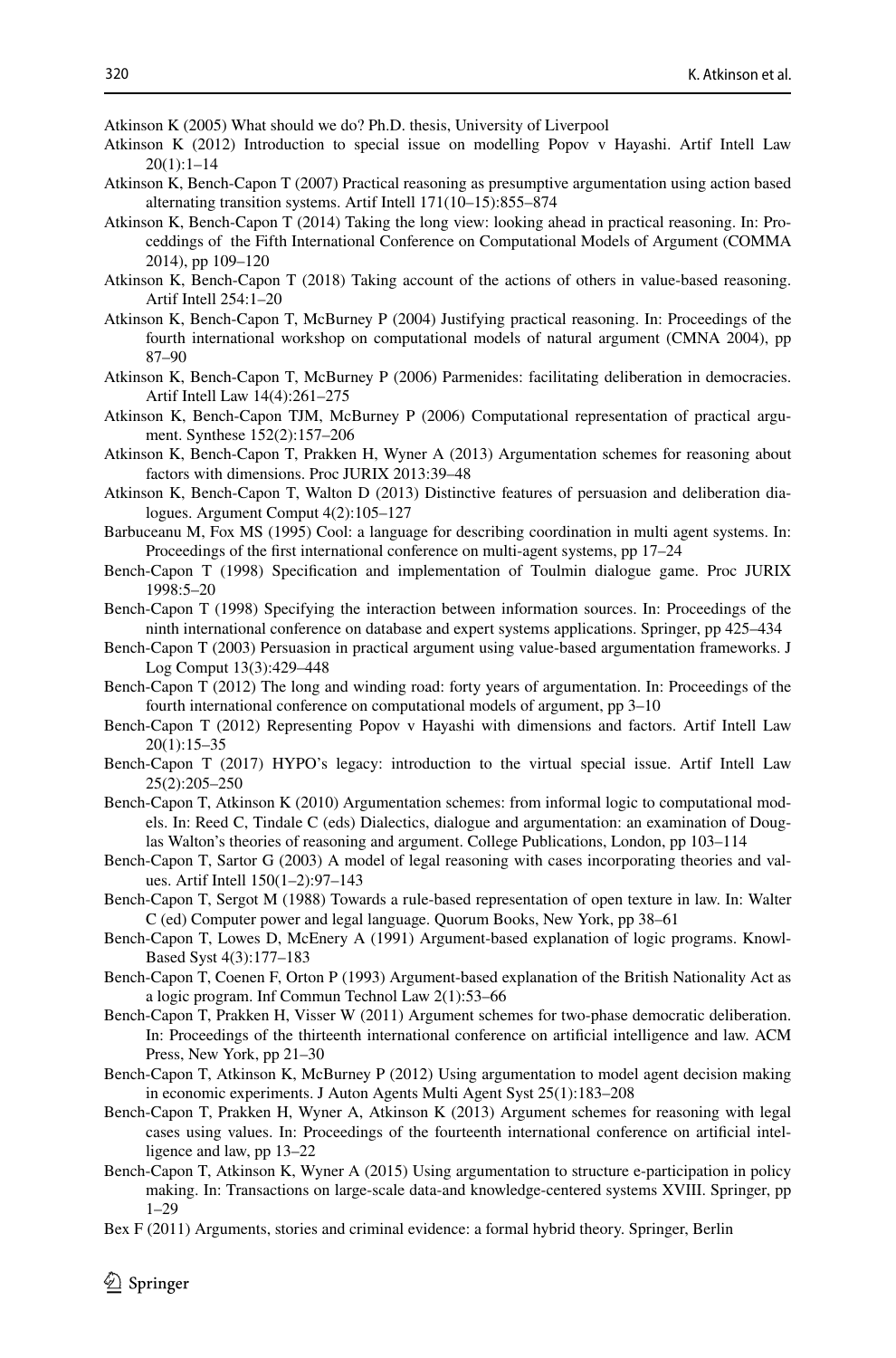- <span id="page-40-12"></span>Bex F, Verheij B (2012) Solving a murder case by asking critical questions: an approach to fact-fnding in terms of argumentation and story schemes. Argumentation 26:325–353
- <span id="page-40-13"></span>Bex F, Walton D (2010) Burdens and standards of proof for inference to the best explanation. In: Winkels R (ed) Legal knowledge and information systems. JURIX 2010: the 23rd annual conference. Frontiers in artifcial intelligence and applications, vol 223. IOS Press, Amsterdam, pp 37–46
- <span id="page-40-10"></span>Bex F, Walton D (2012) Burdens and standards of proof for inference to the best explanation: three case studies. Law Probab Risk 11(2–3):113–133
- <span id="page-40-14"></span>Bex F, Walton D (2016) Combining explanation and argumentation in dialogue. Argument Comput 7(1):55–68
- <span id="page-40-15"></span>Bex F, Walton D (2019) Taking the dialectical stance in reasoning with evidence and proof. Int J Evid Proof 23(1–2):90–99
- <span id="page-40-9"></span>Bex F, Prakken H, Reed C, Walton D (2003) Towards a formal account of reasoning about evidence: argumentation schemes and generalisations. Artif Intell Law 12:125–165
- <span id="page-40-11"></span>Bex F, Atkinson K, Bench-Capon T (2014) Arguments as a new perspective on character motive in stories. Literary Linguist Comput 29(4):467–487
- <span id="page-40-7"></span>Black E, Atkinson K (2009) Dialogues that account for different perspectives in collaborative argumentation. In: Sierra C, Castelfranchi C, Decker KS, Sichman JS (eds) 8th international joint conference on autonomous agents and multiagent systems (AAMAS 2009), vol 2. IFAAMAS, Budapest, Hungary, pp 867–874
- <span id="page-40-5"></span>Black E, Hunter A (2009) An inquiry dialogue system. Auton Agents Multi-Agent Syst 19(2):173–209
- <span id="page-40-25"></span>Bobrow D (ed) (1980) Artifcial intelligence, vol 13. Special issue on non-monotonic logic
- <span id="page-40-1"></span>Bongiovanni G, Postema G, Rotolo A, Sartor G, Valentini C, Walton D (2018) Handbook of legal reason‑ ing and argumentation. Springer, Berlin
- <span id="page-40-8"></span>Cartwright D, Atkinson K (2009) Using computational argumentation to support e-participation. IEEE Intell Syst 24(5):42–52
- <span id="page-40-16"></span>Dennett DC (1989) The intentional stance. MIT Press, Cambridge
- <span id="page-40-2"></span>Dung PM (1995) On the acceptability of arguments and its fundamental role in nonmonotonic reasoning, logic programming and n-person games. Artif Intell 77(2):321–357
- <span id="page-40-6"></span>Dunne PE, Doutre S, Bench-Capon T (2005) Discovering inconsistency through examination dialogues. In: Proceedings of the 19th international joint conference on artifcial intelligence, pp 1680–1681
- <span id="page-40-3"></span>Finin T, Fritzson R, McKay D, McEntire R (1994) KQML as an agent communication language. In: Proceedings of the third international conference on information and knowledge management, pp 456–463
- <span id="page-40-23"></span>Frühwirth T (2009) Constraint handling rules. Cambridge University Press, Cambridge
- <span id="page-40-0"></span>Gabbay DM, Ohlbach HJ (eds) (1996) Practical reasoning: proceedings of the first international conference on formal and applied practical reasoning. Lecture notes in computer science, vol 1085. Springer
- <span id="page-40-26"></span>Gardner A (1987) An artifcial intelligence approach to legal reasoning. MIT Press, Cambridge
- <span id="page-40-4"></span>Gordon TF (1994) The pleadings game: an exercise in computational dialectics. Artif Intell Law 2:239–292
- <span id="page-40-24"></span>Gordon TF (1995) The pleadings game; an artifcial intelligence model of procedural justice. Kluwer Academic Publishers, Dordrecht, Boston
- <span id="page-40-17"></span>Gordon TF (2005) A computational model of argument for legal reasoning support systems. In: Dunne PE, Bench-Capon T (eds) Argumentation in artifcial intelligence and law. IAAIL workshop series. Wolf Legal Publishers, Nijmegen, The Netherlands, pp 53–64
- <span id="page-40-21"></span>Gordon TF (2007) 20 years of ICAIL: refections on the feld of AI and law. In: International conference on artifcial intelligence and law (ICAIL 2007). Stanford University. Keynote address
- <span id="page-40-22"></span>Gordon TF (2018) Defning argument weighing functions. IfCoLog J Log Appl 5(3):747–773
- <span id="page-40-18"></span>Gordon TF, Karacapilidis N (1997) The Zeno argumentation framework. In: Proceedings of the sixth international conference on artifcial intelligence and law. ACM Press, Melbourne, Australia, pp 10–18
- <span id="page-40-20"></span>Gordon TF, Walton D (2006) Pierson vs. Post revisited—a reconstruction using the Carneades argumentation framework. In: Dunne PE, Bench-Capon TJ (eds) Proceedings of the first international conference on computational models of argument (COMMA 06). IOS Press, Liverpool, pp 208–222
- <span id="page-40-19"></span>Gordon TF, Walton D (2006) The Carneades argumentation framework—using presumptions and exceptions to model critical questions. In: Dunne PE, Bench-Capon TJM (eds) Computational models of argument. Proceedings of COMMA 2006. IOS Press, Amsterdam, pp 195–207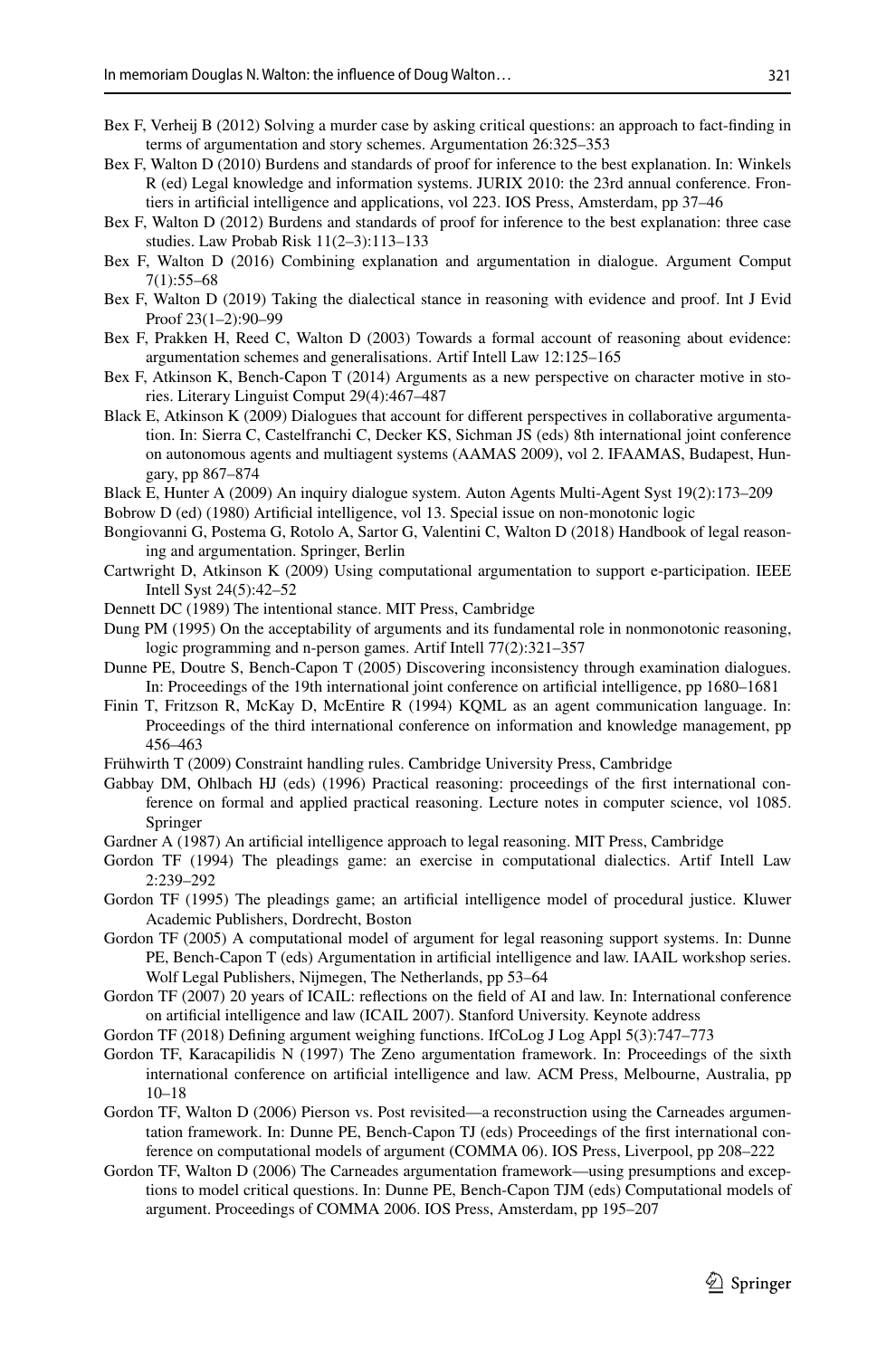- <span id="page-41-17"></span>Gordon TF, Walton D (2009) Legal reasoning with argumentation schemes. In: Hafner CD (ed) 12th international conference on artifcial intelligence and law (ICAIL 2009). ACM Press, New York, NY, USA, pp 137–146
- <span id="page-41-14"></span>Gordon TF, Walton D (2009) Proof burdens and standards. In: Rahwan I, Simari G (eds) Argumentation in artifcial intelligence. Springer, Berlin, pp 239–260
- <span id="page-41-18"></span>Gordon TF, Walton D (2012) A Carneades reconstruction of Popov v Hayashi. Artif Intell Law 20(1):37–56
- <span id="page-41-19"></span>Gordon TF, Walton D (2016) Formalizing balancing arguments. In: Proceeding of the 2016 conference on computational models of argument (COMMA 2016). IOS Press, pp 327–338
- <span id="page-41-16"></span>Gordon TF, Prakken H, Walton D (2007) The Carneades model of argument and burden of proof. Artif Intell 171(10–11):875–896
- <span id="page-41-20"></span>Gordon TF, Friederich H, Walton D (2017) Representing argumentation schemes with constraint handling rules (CHR). Argument Comput 9(2):91–119
- <span id="page-41-8"></span>Greenwood K, Bench-Capon T, McBurney P (2003) Towards a computational account of persuasion in law. In: Zeleznikow J, Sartor G (eds) Proceedings of the 9th international conference on artifcial intelligence and law, ICAIL 2003. ACM, Edinburgh, Scotland, UK, pp 22–31
- <span id="page-41-28"></span>Hage JC, Verheij B (1994) Reason-based logic: a logic for reasoning with rules and reasons. Law Comput Artif Intell 3(2–3):171–209
- <span id="page-41-23"></span>Hage J, Leenes R, Lodder A (1993) Hard cases: a procedural approach. Artif Intell Law 2:113–166
- <span id="page-41-6"></span>Hamblin CL (1970) Fallacies. Methuen, London
- <span id="page-41-4"></span>Hastings AC (1963) A reformulation of the modes of reasoning in argumentation. Ph.D. thesis, Northwestern University, Evanston, Illinois
- <span id="page-41-15"></span>Hurley P (2003) Logic: a concise introduction. Wadsworth, Belmont
- <span id="page-41-12"></span>Huygen P (2002) Use of Bayesian belief networks in legal reasoning. In: 17th BILETA annual conference, Amsterdam, pp 2–14
- <span id="page-41-11"></span>Josephson JR, Josephson SG (1996) Abductive inference: computation, philosophy, technology. Cambridge University Press, Cambridge
- <span id="page-41-13"></span>Kadane JB, Schum DA (2011) A probabilistic analysis of the Sacco and Vanzetti evidence, vol 773. Wiley, New York
- <span id="page-41-7"></span>Kenny AJP (1978) Practical reasoning and rational appetite. In: Raz J (eds) Practical reasoning. Oxford University Press, pp 63–80
- <span id="page-41-5"></span>Kienpointner M (1992) Alltagslogik: Struktur und Funktion von Argumentationsmustern. Fromman-Holzboog, Stuttgart
- <span id="page-41-9"></span>Kirchev Y, Atkinson K, Bench-Capon T (2019) Demonstrating the distinctions between persuasion and deliberation dialogues. In: Bramer M, Petridis M (eds) Artifcial intelligence XXXVI—39th SGAI international conference on artifcial intelligence. Lecture notes in computer science, vol 11927. Springer, pp 93–106
- <span id="page-41-21"></span>Kurtuldu B (2019) Douglas Walton'ın argüman biçimleri yaklaşımı. Felsefe Arkivi 51:161–178
- <span id="page-41-0"></span>Labrou Y, Finin T (1994) A semantics approach for KQML—a general purpose communication lan– guage for software agents. In: Proceedings of the third international conference on information and knowledge management, pp 447–455
- <span id="page-41-24"></span>Lodder A, Herczog A (1995) A dialogical framework for modeling legal reasoning. In: Proceedings of the ffth international conference on artifcial intelligence and law. ACM Press, New York, pp 146–155
- <span id="page-41-22"></span>Loui R (1987) Defeat among arguments: a system of defeasible inference. Comput Intell 2:100–106
- <span id="page-41-10"></span>Lucas P (1997) Symbolic diagnosis and its formalisation. Knowl Eng Rev 12(2):109–146
- <span id="page-41-3"></span>Lutomski LS (1989) The design of an attorney's statistical consultant. In: Proceedings of the 2nd interna‑ tional conference on artifcial intelligence and law. ACM, pp 224–233
- <span id="page-41-26"></span>Macagno F, Walton D, Sartor G (2014) Argumentation schemes for statutory interpretation. In: Araszkiewicz M (ed) International conference on alternative methods of argumentation in law, Brno, pp 61–75
- <span id="page-41-2"></span>Macagno F, Walton D, Reed C (2017) Argumentation schemes. History, classifications, and computational applications. J Appl Log IfCoLoG J Log Appl 4(8):2493–2556
- <span id="page-41-27"></span>Macagno F, Walton D, Sartor G (2018) Pragmatic maxims and presumptions in legal interpretation. Law Philos 37:69–115
- <span id="page-41-25"></span>MacCormick DN, Summers RS (1991) Interpretation and justifcation. In: MacCormick DN, Summers RS (eds) Interpreting statutes: a comparative study. Darthmouth, Hanover, pp 511–44
- <span id="page-41-1"></span>Mackenzie JD (1979) Question-begging in non-cumulative systems. J Philos Log 8:117–133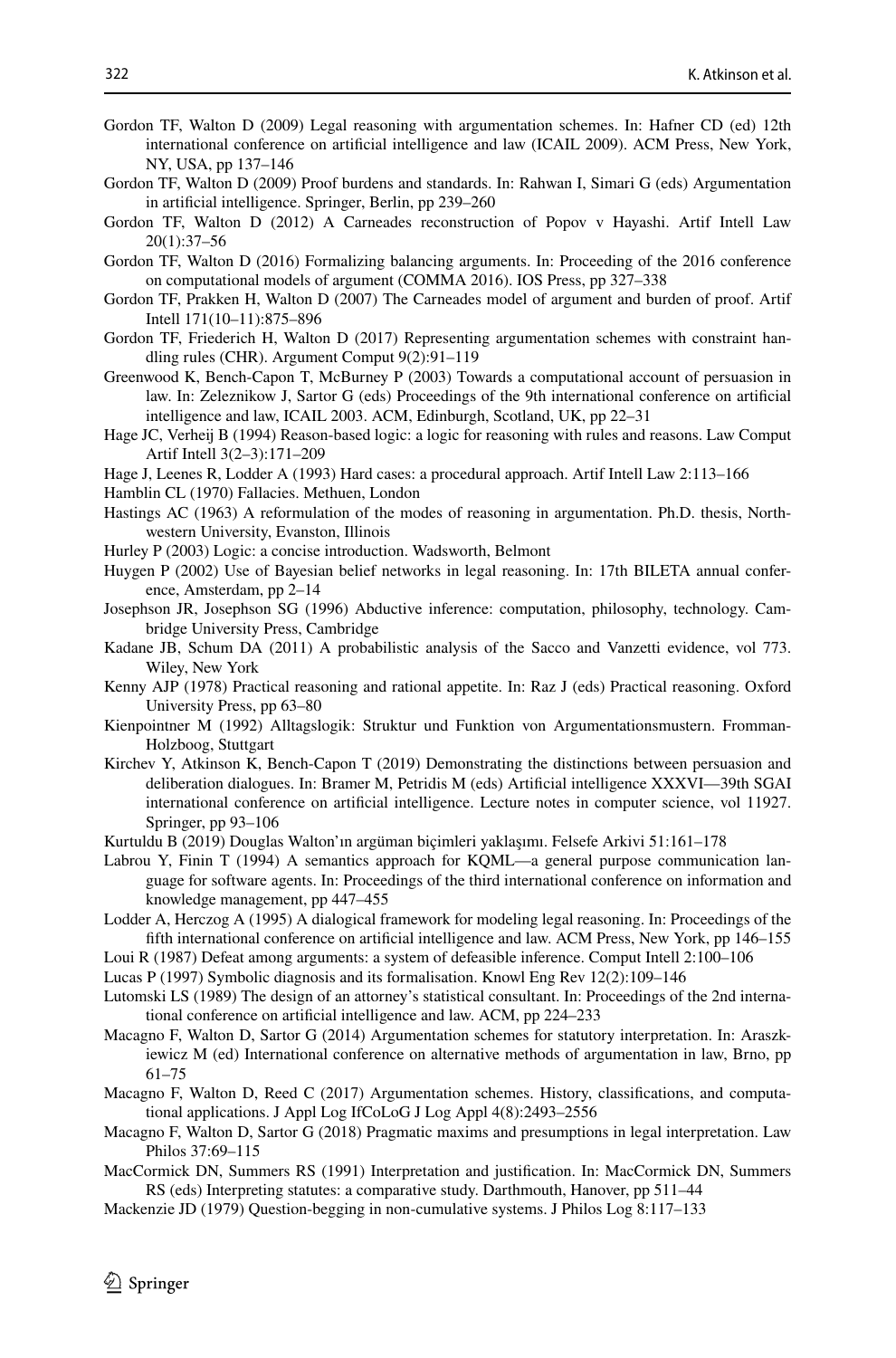- <span id="page-42-3"></span>Marshall CC (1989) Representing the structure of a legal argument. In: Proceedings of the 2nd international conference on artifcial intelligence and law. ACM, pp 121–127
- <span id="page-42-11"></span>Miller T (2019) Explanation in artifcial intelligence: insights from the social sciences. Artif Intell 267:1–38
- <span id="page-42-23"></span>Modgil S, Prakken H (2014) The ASPIC<sup>+</sup> framework for structured argumentation: a tutorial. Argument Comput 5:31–62
- <span id="page-42-24"></span>Modgil S, Prakken H (2018) Abstract rule-based argumentation. In: Baroni P, Gabbay D, Giacomin M, van der Torre L (eds) Handbook of formal argumentation, vol 1. College Publications, London, pp 286–361
- <span id="page-42-8"></span>Pennington N, Hastie R (1993) The story model for juror decision making. Cambridge University Press, Cambridge
- <span id="page-42-2"></span>Perelman C, Olbrechts-Tyteca L (1969) The new rhetoric: a treatise on argumentation, trans. University of Notre Dame Press, Notre Dame
- <span id="page-42-6"></span>Pollock J (1987) Defeasible reasoning. Cogn Sci 11:481–518
- <span id="page-42-22"></span>Pollock J (1994) Justifcation and defeat. Artif Intell 67:377–408
- <span id="page-42-19"></span>Pollock J (1995) Cognitive carpentry. A blueprint for how to build a person. MIT Press, Cambridge
- <span id="page-42-16"></span>Poole D (1985) On the comparison of theories: preferring the most specifc explanation. In: Proceedings of the 9th international joint conference on artifcial intelligence, pp 144–147
- <span id="page-42-17"></span>Prakken H (1991) A tool in modelling disagreement in law: preferring the most specifc argument. In: Proceedings of the third international conference on artifcial intelligence and law. ACM Press, New York, pp 165–174
- <span id="page-42-20"></span>Prakken H (2005) Coherence and fexibility in dialogue games for argumentation. J Log Comput 15:1009–1040
- <span id="page-42-13"></span>Prakken H (2005) A study of accrual of arguments, with applications to evidential reasoning. In: Proceedings of the tenth international conference on artifcial intelligence and law. ACM Press, New York, pp 85–94
- <span id="page-42-0"></span>Prakken H (2006) Formal systems for persuasion dialogue. Knowl Eng Rev 21(2):163–188
- <span id="page-42-1"></span>Prakken H (2008) A formal model of adjudication dialogues. Artif Intell Law 16(3):305–328
- <span id="page-42-14"></span>Prakken H (2010) An abstract framework for argumentation with structured arguments. Argument Comput 1:93–124
- <span id="page-42-4"></span>Prakken H (2010) On the nature of argument schemes. In: Reed C, Tindale C (eds) Dialectics, dialogue and argumentation. An examination of Douglas Walton's theories of reasoning and argument. College Publications, London, pp 167–185
- <span id="page-42-25"></span>Prakken H (2015) Formalising debates about law-making proposals as practical reasoning. In: Araszkiewicz M, Płeszka K (eds) Logic in the theory and practice of lawmaking. Springer, Berlin, pp 301–321
- <span id="page-42-15"></span>Prakken H (2019) Modelling accrual of arguments in ASPIC<sup>+</sup>. In: Proceedings of the seventeenth international conference on artifcial intelligence and law, pp 103–112
- <span id="page-42-21"></span>Prakken H, Sartor G (1996) A dialectical model of assessing conficting arguments in legal reasoning. Artif Intell Law 4:331–368
- <span id="page-42-7"></span>Prakken H, Sartor G (1997) Argument-based extended logic programming with defeasible priorities. J Appl Non-class Log 7:25–75
- <span id="page-42-27"></span>Prakken H, Sartor G (2007) Formalising arguments about the burden of persuasion. In: Proceedings of the eleventh international conference on artifcial intelligence and law. ACM Press, New York, pp 97–106
- <span id="page-42-10"></span>Prakken H, Sartor G (2009) A logical analysis of burdens of proof. In: Kaptein H, Prakken H, Verheij B (eds) Legal evidence and proof: statistics, stories, logic. Ashgate Publishing, Farnham, pp 223–253
- <span id="page-42-26"></span>Prakken H, Reed C, Walton D (2004) Argumentation schemes and burden of proof. In: Proceedings of the ECAI-2004 workshop on computational models of natural argument, pp 81–86
- <span id="page-42-9"></span>Prakken H, Reed C, Walton D (2005) Dialogues about the burden of proof. In: Proceedings of the tenth international conference on artifcial intelligence and law. ACM Press, New York, pp 115–124
- <span id="page-42-5"></span>Prakken H, Wyner A, Bench-Capon T, Atkinson K (2015) A formalization of argumentation schemes for legal case-based reasoning in ASPIC<sup>+</sup>. J Log Comput 25(5):1141–1166
- <span id="page-42-18"></span>Reed C, Norman T (eds) (2003) Argumentation machines. New frontiers in argument and computation, vol 9. Argumentation library. Kluwer Academic Publishers, Boston, Dordrecht, London
- <span id="page-42-12"></span>Reed C, Rowe G (2004) Araucaria: software for argument analysis, diagramming and representation. Int J AI Tools 13(4):961–980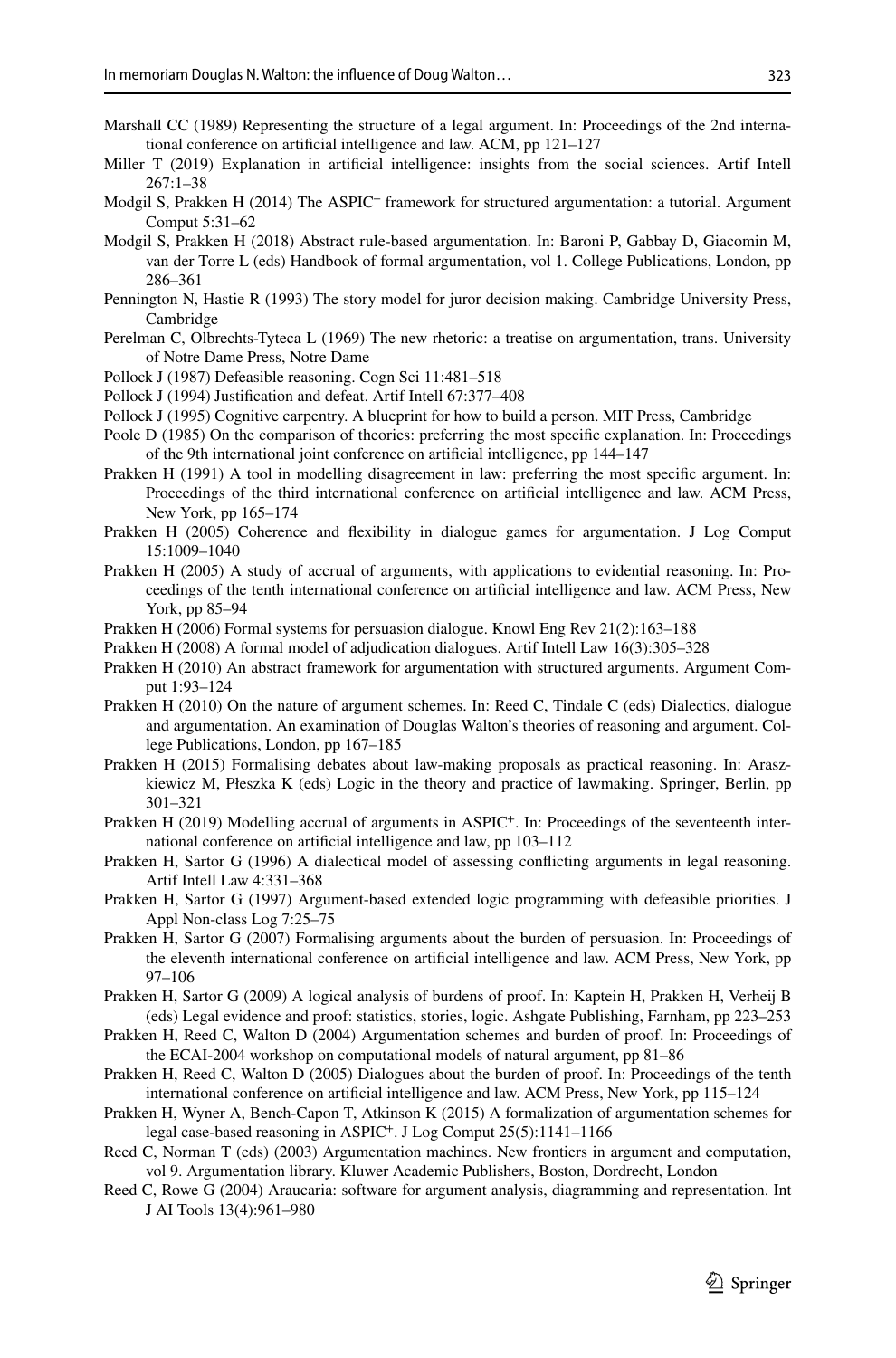<span id="page-43-13"></span>Rissland EL, Ashley KD (1987) A case-based system for trade secrets law. In: Proceedings of the frst international conference on artifcial intelligence and law. ACM Press, New York, pp 60–66

- <span id="page-43-25"></span>Rowe G, Macagno F, Reed C, Walton D (2006) Araucaria as a tool for diagramming arguments in teaching and studying philosophy. Teach Philos 29(2):111–124
- <span id="page-43-19"></span>Sartor G, Walton D, Macagno F, Rotolo A (2014) Argumentation schemes for statutory interpretation: a logical analysis. In: Hoekstra R (ed) Legal knowledge and information system: Jurix-2014. IOS, pp 11–20
- <span id="page-43-10"></span>Schank RC, Abelson RP (1977) Scripts, plans, goals, and understanding: an inquiry into human knowledge structures. Psychology Press, London
- <span id="page-43-2"></span>Searle JR (1969) Speech acts: an essay in the philosophy of language, vol 626. Cambridge University Press, Cambridge
- <span id="page-43-11"></span>Shortlife EH, Buchanan BG (1985) Rule-based expert systems: the MYCIN experiments of the Stanford heuristic programming project. Addison-Wesley Publishing Company, Boston
- <span id="page-43-3"></span>Singh MP (2000) A social semantics for agent communication languages. In: Dignum F, Greaves M (eds) Issues in agent communication. Springer, Berlin, pp 31–45
- <span id="page-43-6"></span>Slomkowski P (1997) Aristotle's topics, vol 74. Brill Academic Publishers, Leiden
- <span id="page-43-1"></span>Smith IA, Cohen PR (1996) Toward a semantics for an agent communications language based on speechacts. In: AAAI/IAAI, vol 1. Citeseer, pp 24–31
- <span id="page-43-0"></span>Sycara KP (1998) Multiagent systems: special issue on agents. AI Mag 19(2):79–92
- <span id="page-43-18"></span>Tarello G (1980) L'interpretazione della legge. Giufrè, Milano
- <span id="page-43-9"></span>Tolchinsky P, Modgil S, Atkinson K, McBurney P, Cortés U (2012) Deliberation dialogues for reasoning about safety critical actions. Auton Agents Multi Agent Syst 25(2):209–259
- <span id="page-43-16"></span>Toni F (2014) A tutorial on assumption-based argumentation. Argument Comput 5(1):89–117
- <span id="page-43-4"></span>Toulmin SE (1958) The uses of argument. Cambridge University Press, Cambridge
- <span id="page-43-8"></span>van der Hoek W, Roberts M, Wooldridge MJ (2007) Social laws in alternating time: effectiveness, feasibility, and synthesis. Synthese 156(1):1–19
- <span id="page-43-7"></span>van Eemeren FH, Grootendorst R (1992) Argumentation, communication and fallacies. Lawrence Erlbaum Associates, Mahwah
- <span id="page-43-5"></span>van Eemeren FH, Grootendorst R (2016) Argumentation, communication, and fallacies: a pragma-dialectical perspective. Routledge, London
- <span id="page-43-27"></span>Verheij B (2001) Book review of D. Walton's 'the new dialectic', 'ad hominem arguments' and 'onesided arguments'. Artif Intell Law 9:305–313
- <span id="page-43-21"></span>Verheij B (2001) Legal decision making as dialectical theory construction with argumentation schemes. In: The 8th international conference on artificial intelligence and law. Proceedings of the conference. ACM, New York, NY, pp 225–226
- <span id="page-43-26"></span>Verheij B (2001) Logic, context and valid inference. Or: can there be a logic of law? In: van den Herik HJ, Moens MF, Bing J, van Buggenhout B, Zeleznikow J, Grütters CAFM (eds) Legal knowledge based systems. JURIX 1999: the twelfth conference. Kluwer Academic Publishers, Dordrecht, pp 55–84
- <span id="page-43-22"></span>Verheij B (2003) Artifcial argument assistants for defeasible argumentation. Artif Intell 150(1–2):291–324
- <span id="page-43-20"></span>Verheij B (2003) DefLog: on the logical interpretation of prima facie justifed assumptions. J Log Com‑ put 13(3):319–346
- <span id="page-43-12"></span>Verheij B (2003) Dialectical argumentation with argumentation schemes: an approach to legal logic. Artif Intell Law 11(2–3):167–195
- <span id="page-43-23"></span>Verheij B (2005) Virtual arguments. On the design of argument assistants for lawyers and other arguers. T.M.C. Asser Press, The Hague
- <span id="page-43-24"></span>Verheij B (2007) Argumentation support software: boxes-and-arrows and beyond. Law Probab Risk 6:187–208
- <span id="page-43-29"></span>Verheij B, Bex F (2009) Accepting the truth of a story about the facts of a criminal case. In: Kaptein H, Prakken H, Verheij B (eds) Legal evidence and proof: statistics, stories, logic. Ashgate, Farnham, pp 161–193
- <span id="page-43-17"></span>Viehweg T (1993) Topics and law: a contribution to basic research in law. Lang, Bern
- <span id="page-43-14"></span>Vreeswijk G (1993) Studies in defeasible argumentation. Doctoral dissertation, Free University Amsterdam
- <span id="page-43-15"></span>Vreeswijk G (1997) Abstract argumentation systems. Artif Intell 90:225–279
- <span id="page-43-28"></span>Wagenaar WA, van Koppen PJ, Crombag HFM (1993) Anchored narratives. The psychology of criminal evidence. Harvester Wheatsheaf, London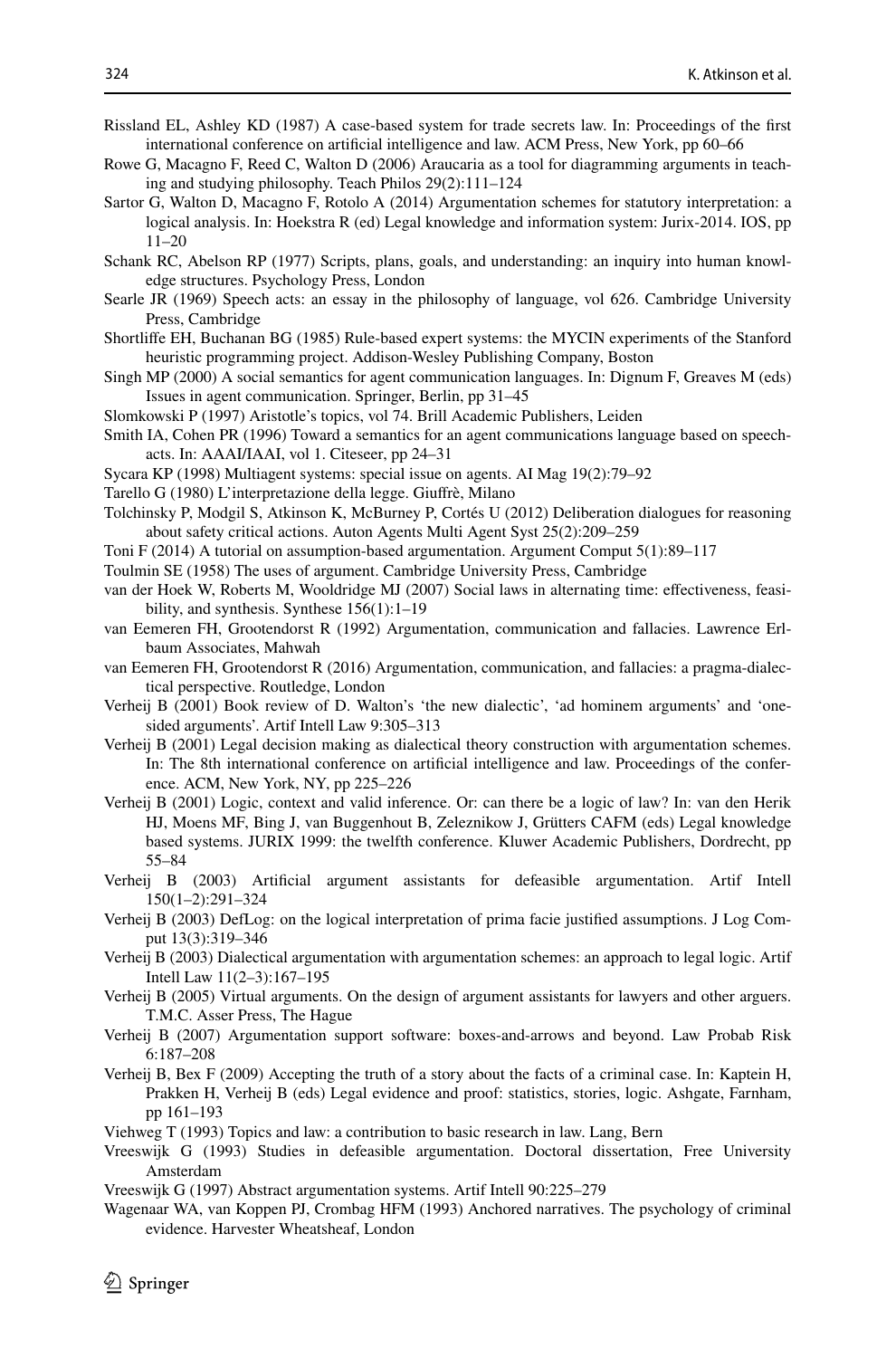- <span id="page-44-11"></span>Walton D (1989) Informal logic: a handbook for critical argument. Cambridge University Press, Cambridge
- <span id="page-44-6"></span>Walton D (1996) Argumentation schemes for presumptive reasoning. Lawrence Erlbaum Associates, Mahwah
- <span id="page-44-30"></span>Walton D (1998) Ad hominem arguments. The University of Alabama Press, Tuscalooso
- <span id="page-44-8"></span>Walton D (1998) The new dialectic: conversational contexts of argument. University of Toronto Press, Toronto, Buffalo
- <span id="page-44-31"></span>Walton D (1999) One-sided arguments. A dialectical analysis of bias. State University of New York Press, Albany
- <span id="page-44-0"></span>Walton D (2002) Legal argumentation and evidence. Pennsylvania State University Press, University Park
- <span id="page-44-1"></span>Walton D (2005) Argumentation methods for artifcial intelligence in law. Springer, Berlin
- <span id="page-44-2"></span>Walton D (2006) Character evidence—an abductive theory. Springer, Berlin
- <span id="page-44-10"></span>Walton D (2006) Fundamentals of critical argumentation. Cambridge University Press, Cambridge
- <span id="page-44-9"></span>Walton D (2007) Dialog theory for critical argumentation. John Benjamins Publishing Company, Amsterdam
- <span id="page-44-3"></span>Walton D (2008) Witness Testimony evidence—argumentation, artifcial intelligence and law. Cambridge University Press, Cambridge
- <span id="page-44-28"></span>Walton D (2010) A dialogue model of belief. Argument Comput 1(1):23–46
- <span id="page-44-4"></span>Walton D (2014) Burden of proof, presumption and argumentation. Cambridge University Press, Cambridge
- <span id="page-44-32"></span>Walton D (2016) Argument evaluation and evidence. Springer, Berlin
- <span id="page-44-29"></span>Walton D (2019) Using argumentation schemes to find motives and intentions of a rational agent. Argument Comput 10(3):233–275
- <span id="page-44-23"></span>Walton D, Godden D (2005) The nature of critical questions in argumentation schemes. In: Hitchcock D (ed) The uses of argument. McMaster University, Hamilton, pp 476–484
- <span id="page-44-22"></span>Walton D, Gordon TF (2005) Critical questions in computational models of legal argument. In: Dunne PE, Bench-Capon T (eds) Argumentation in artifcial intelligence and law. IAAIL workshop series. Wolf Legal Publishers, Nijmegen, The Netherlands, pp 103–111
- <span id="page-44-13"></span>Walton D, Gordon TF (2012) The Carneades model of argument invention. Pragmat Cognit 20(1):1–31
- <span id="page-44-16"></span>Walton D, Gordon TF (2015) Formalizing informal logic. Informal Log 35(4):508–538
- <span id="page-44-14"></span>Walton D, Gordon TF (2017) Argument invention with the Carneades argumentation system. Scr-Ed 14(2):168–207
- <span id="page-44-15"></span>Walton D, Gordon TF (2018) How computational tools can help rhetoric and informal logic with argument invention. Argumentation 33:269–295
- <span id="page-44-5"></span>Walton D, Krabbe E (1995) Commitment in dialogue: basic concepts of interpersonal reasoning. SUNY Press, Albany
- <span id="page-44-7"></span>Walton D, Reed C, Macagno F (2008) Argumentation schemes. Cambridge University Press, Cambridge
- <span id="page-44-24"></span>Walton D, Tindale C, Gordon TF (2014) Applying recent argumentation methods to some ancient exam– ples of plausible reasoning. Argumentation 28(1):85–119
- <span id="page-44-26"></span>Walton D, Sartor G, Macagno F (2016) An argumentation framework for contested cases of statutory interpretation. Artif Intell Law 24:51–91
- <span id="page-44-27"></span>Walton D, Sartor G, Macagno F (2018) Statutory interpretation as argumentation. In: Bongiovanni G, Postema G, Rotolo A, Sartor G, Valentini C, Walton D (eds) Handbook of legal reasoning and argumentation. Springer, Berlin, pp 519–560
- <span id="page-44-17"></span>Wardeh M (2010) Arguing from experience: persuasive dialogue based on association rules. Ph.D. thesis, University of Liverpool
- <span id="page-44-18"></span>Wardeh M, Bench-Capon T, Coenen F (2007) Padua protocol: strategies and tactics. In: European conference on symbolic and quantitative approaches to reasoning and uncertainty. Springer, pp 465–476
- <span id="page-44-19"></span>Wardeh M, Bench-Capon T, Coenen F (2009) Padua: a protocol for argumentation dialogue using association rules. Artif Intell Law 17(3):183–215
- <span id="page-44-21"></span>Wigmore JH (1937) The science of judicial proof, as given by logic, psychology, and general experience, and illustrated in judicial trials. Little, Brown, Boston
- <span id="page-44-25"></span>Woods J, Walton D (1978) Arresting circles in formal dialogues. J Philos Log 7:73–90
- <span id="page-44-12"></span>Wooldridge M, Parsons S (2000) Issues in the design of negotiation protocols for logic-based agent communication languages. In: International workshop on agent-mediated electronic commerce. Springer, pp 70–83
- <span id="page-44-20"></span>Wyner A, Bench-Capon T (2007) Argument schemes for legal case-based reasoning. In: Proceedings of JURIX 2007. Citeseer, pp 139–149